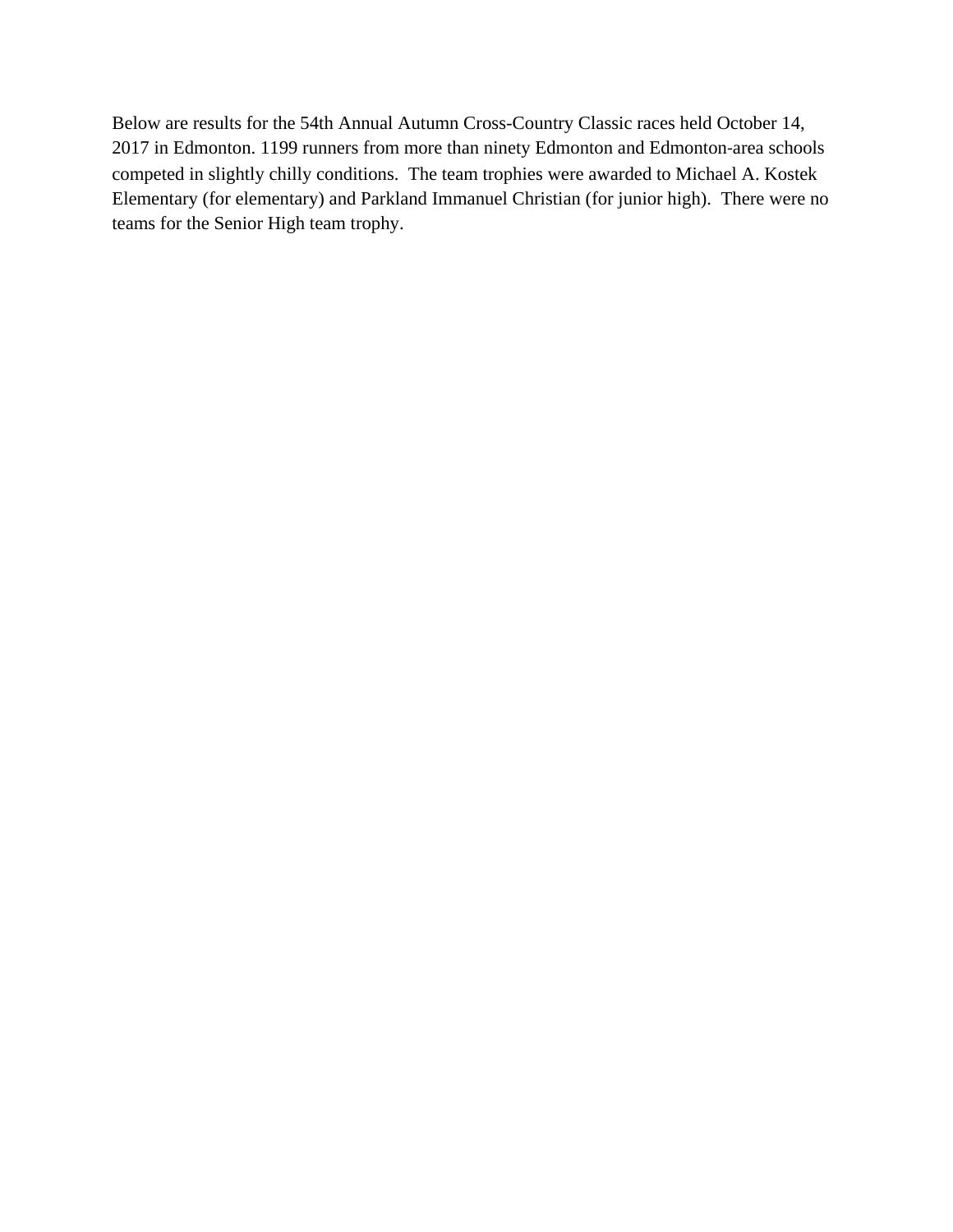**Hawrelak Park, Edmonton, Alberta**

### **Rankings**

#### Event 1 Girls 1200 Metre Run CC 2010/Later

| Name                      | Year Team           | Finals  | Points         |
|---------------------------|---------------------|---------|----------------|
| 1 Lainey Gray             | Landing TrailAth    | 6:44.3  | $\mathbf{1}$   |
| 2 Sydney Beebe            | Michael Strembitsky | 6:47.3  | $\overline{a}$ |
| 3 Jordyn Dompe            | Ellerslie Campus    | 6:47.9  | 3              |
| 4 Gabriella Seiler        | Dansereau Meadows   | 6:53.1  | 4              |
| 5 Ty Fuchs                | Landing TrailAth    | 6:56.2  | 5              |
| 6 Neve Dunkley            | Riverdale           | 6:59.3  | 6              |
| 7 Penelope Patten         | ParklandImmanuel    | 7:10.8  | 7              |
| 8 Stella Muis             | ParklandImmanuel    | 7:15.1  | 8              |
| 9 Taryn Shalapay          | Holy Redeemer       | 7:15.5  | 9              |
| 10 Jillian Clark          | East Elementary     | 7:18.2  | 10             |
| 11 Eva Pow Hartman        | Greenfield          | 7:18.9  | 11             |
| 12 Peyton Herman          | Keenooshayo         | 7:21.6  | 12             |
| 13 Piper Schock           | Greenfield          | 7:24.9  | 13             |
| 14 Katelyn Rus            | ParklandImmanuel    | 7:29.0  | 14             |
| 15 Maile Woodruff         | Afton               | 7:32.7  | 15             |
| 16 Nadya Popoff           | Glenora             | 7:45.5  | 16             |
| 17 Talia Reinhart         | Glenora             | 7:48.3  | 17             |
| 18 Amy Gunnink            | ParklandImmanuel    | 7:50.3  | 18             |
| 19 Sierra Tonn            | MeadowlarkChrist    | 7:53.0  | 19             |
| 20 Teagan Versteeg        | ParklandImmanuel    | 7:53.9  | 20             |
| 21 Naomi deWitt           | ParklandImmanuel    | 7:58.8  | 21             |
| 22 Sadie Fenger           | Glenora             | 8:00.0  | 22             |
| 23 Reese Pedersen         | Glenora             | 8:02.3  | 23             |
| 24 Isabelle Timmer        | MeadowlarkChrist    | 8:09.0  | 24             |
| 25 Rosa Kovacs            | Brookside           | 8:45.6  | 25             |
| 26 Lilah Johnson          | Rutherford          | 8:46.1  | 26             |
| 27 Kristin Taylor         | Greenfield          | 8:49.8  | 27             |
| 28 Emily Holowka          | A. Blair McPherson  | 8:53.7  | 28             |
| 29 Elysia Van Assen       | ParklandImmanuel    | 8:54.2  | 29             |
| 30 Adele Wang             | Earl Buxton         | 8:54.5  | 30             |
| 31 Elena Buchan           | Greenfield          | 8:56.9  | 31             |
| 32 Rebeka Kiss            | Glenora             | 9:05.9  | 32             |
| 33 Miliani Palacios       | Victoria            | 9:06.5  | 33             |
| 34 Anna Fay               | Greenfield          | 9:11.0  | 34             |
| 35 MAYA SANDHU-HOTHI      | Michael A. Kostek   | 9:25.3  | 35             |
| <b>36 CHLOE CHARTRAND</b> | Michael A. Kostek   | 9:26.6  | 36             |
| 37 Megan Gunnink          | ParklandImmanuel    | 9:33.6  | 37             |
| 38 Alaya Frank            | Rutherford          | 9:46.6  | 38             |
| 39 EMILY STUART           | Michael A. Kostek   | 9:56.9  | 39             |
| 40 Rylan Robinson         | Lauderdale          | 10:04.7 | 40             |
| 41 Saphire Thompson       | Lauderdale          | 10:05.1 | 41             |
| 42 Eden Barnes            | Kameyosek           | 10:19.8 | 42             |
| 43 Shana Tonn             | MeadowlarkChrist    | 10:20.8 | 43             |
| 44 Finley Acheson         | Greenfield          | 10:30.7 | 44             |
| 45 Bethany Cale           | Greenfield          | 10:33.9 | 45             |
| 46 Gwen MacTavish         | Greenfield          | 10:34.6 | 46             |
| 47 Shaina Paradero        | Willow Park         | 10:46.8 | 47             |
| 48 MaryAnne Horyn         | Willow Park         | 10:59.4 | 48             |
| 49 LUCY APPIAH            | Michael A. Kostek   | 13:59.0 | 49             |
| 50 Danika Reinhart        | Glenora             | 14:11.0 | 50             |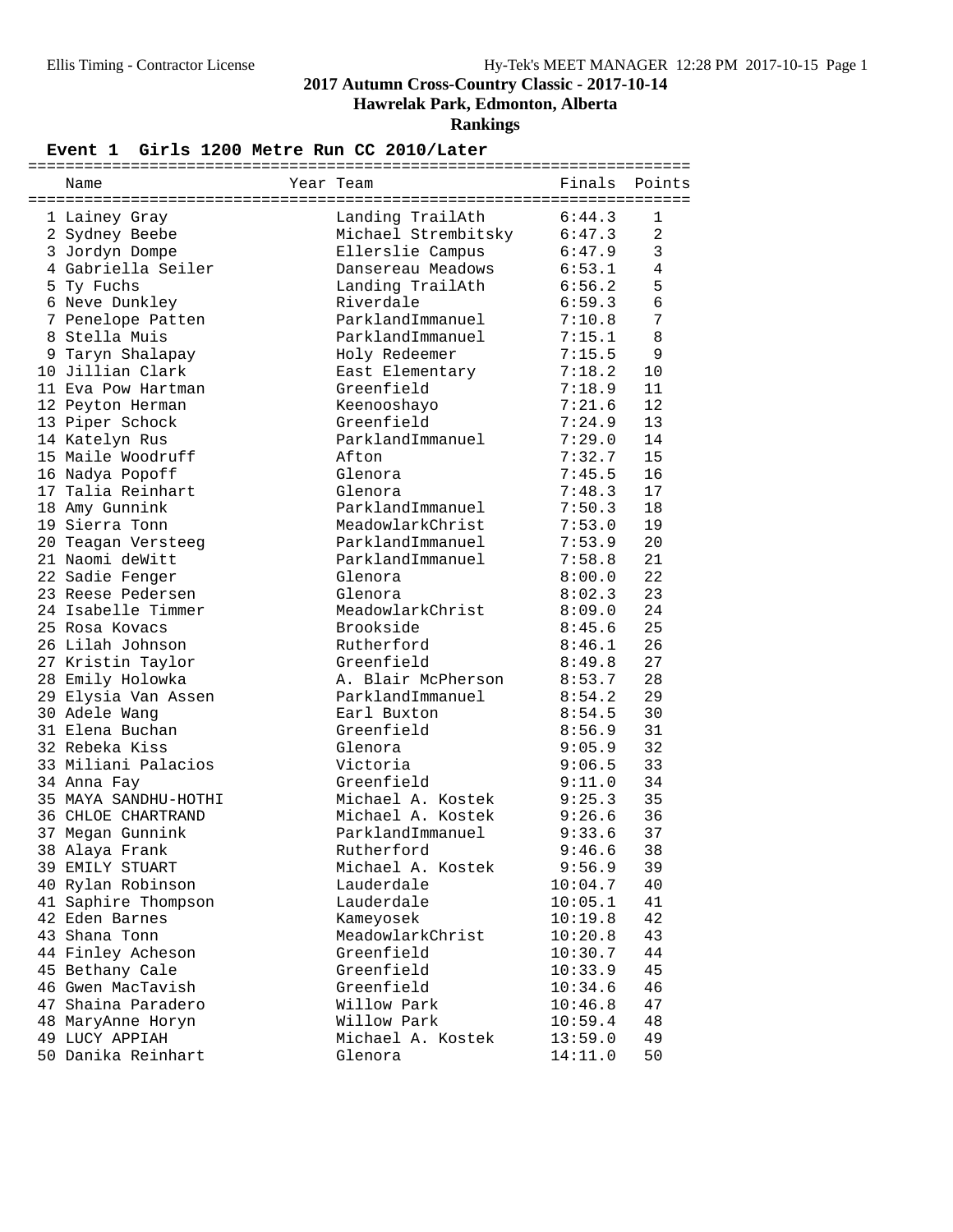**Hawrelak Park, Edmonton, Alberta**

### **Rankings**

# **....Event 1 Girls 1200 Metre Run CC 2010/Later**

| Team Scores                                            |                     |       |              |               |    |      |      |      |      |      |      |
|--------------------------------------------------------|---------------------|-------|--------------|---------------|----|------|------|------|------|------|------|
| Rank Team                                              |                     | Total | $\mathbf{1}$ | $\mathcal{L}$ | 3  | $*4$ | $*5$ | $*6$ | $*7$ | $*8$ | $*9$ |
| 1 Parkland Immanuel Christi<br>Total Time:<br>Average: | 21:54.90<br>7:18.30 | 29    | 7            | 8             | 14 | 18   | 20   | 21   | 29   | 37   |      |
| 2 Greenfield<br>Total Time:<br>Average:                | 23:33.60<br>7:51.20 | 51    | 11           | 13            | 27 | 31   | 34   | 44   | 45   | 46   |      |
| 3 Glenora<br>Total Time:<br>Average:                   | 23:33.80<br>7:51.27 | 55    | 16           | 17            | 22 | 23   | 32   | 50   |      |      |      |
| 4 Meadowlark Christian<br>Total Time:<br>Average:      | 26:22.80<br>8:47.60 | 86    | 19           | 24            | 43 |      |      |      |      |      |      |
| 5 Michael A. Kostek<br>Total Time:<br>Average:         | 28:48.80<br>9:36.27 | 110   | 35           | 36            | 39 | 49   |      |      |      |      |      |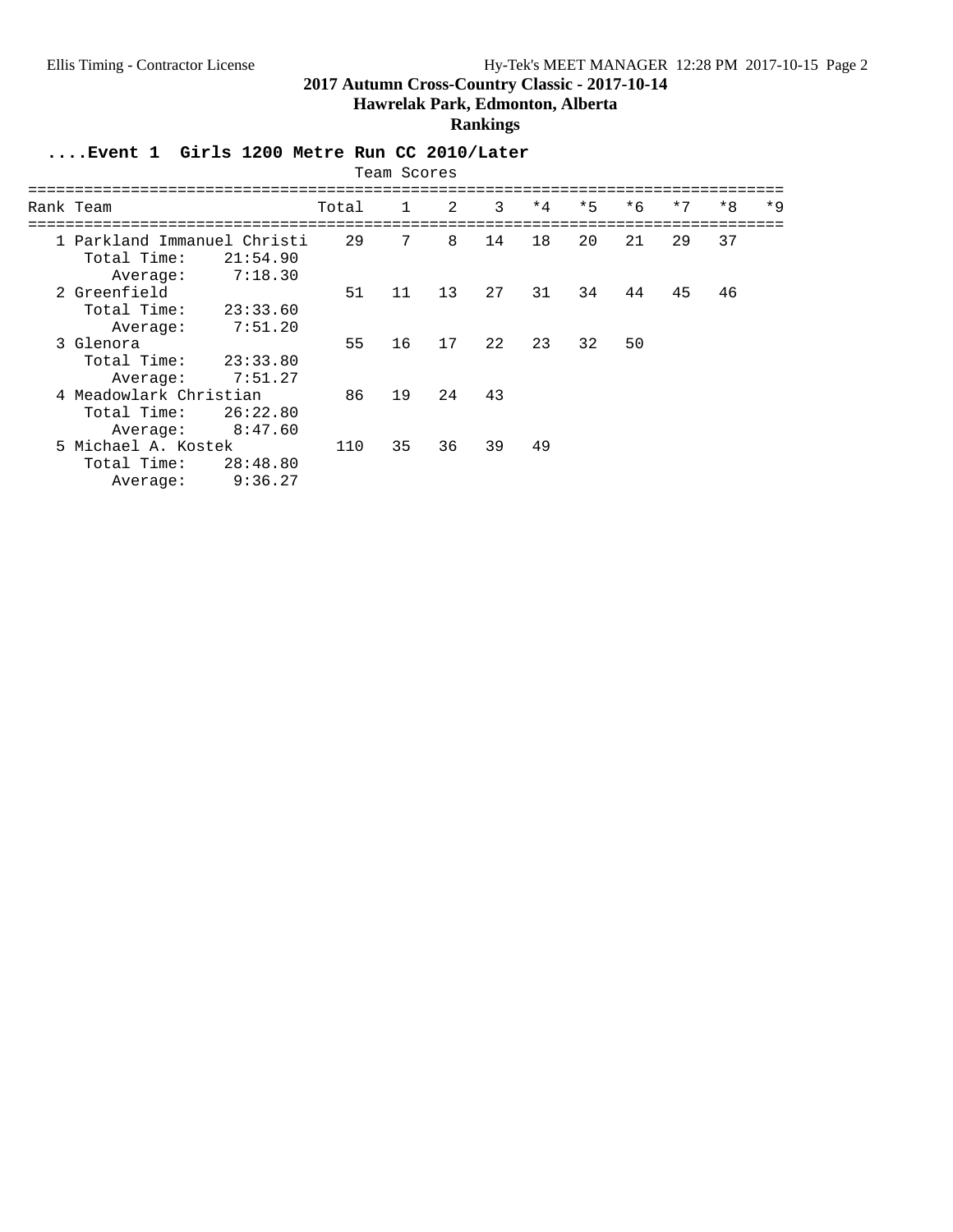## **Hawrelak Park, Edmonton, Alberta**

**Rankings**

### Event 2 Boys 1200 Metre Run CC 2010/Later

| Name                   | Year Team           | Finals Points |         |
|------------------------|---------------------|---------------|---------|
|                        |                     |               |         |
| 1 Evan Saunders        | Westglen            | 6:11.2        | 1       |
| 2 Jimmy Bergman        | Glenora             | 6:12.6        | 2       |
| 3 Griffin Paul         | St. Boniface        | 6:20.6        | 3       |
| 4 Manuel Arco          | Greenfield          | 6:21.5        | 4       |
| 5 Ryerson Van Vliet    | George P. Nicholson | 6:26.8        | 5       |
| 6 MAX FROSTAD          | Michael A. Kostek   | 6:36.4        | 6       |
| 7 Cooper Bowes         | Brookside           | 6:42.0        | 7       |
| 8 Simon Stadt          | ParklandImmanuel    | 6:42.5        | $\,8\,$ |
| 9 SAMUEL MCDERMOTT     | Michael A. Kostek   | 6:43.4        | 9       |
| 10 Ethan Pols          | ParklandImmanuel    | 6:43.9        | 10      |
| 11 Bauer Rossman       | Shauna May Seneca   | 6:50.2        | 11      |
| 12 Nate Ham            | Windsor Park        | 6:58.4        | 12      |
| 13 Corbin Daychief     | Lansdowne           | 7:02.7        | 13      |
| 14 Elias Lind          | Lansdowne           | 7:03.3        | 14      |
| 15 Nicholas Vanderveen | ParklandImmanuel    | 7:14.0        | 15      |
| 16 Carter Kattenberg   | ParklandImmanuel    | 7:14.6        | 16      |
| 17 Drew Butler         | Willow Park         | 7:16.7        | 17      |
| 18 Emmett Needham      | Westbrook           | 7:18.0        | 18      |
| 19 Damyn Prentice      | Greenfield          | 7:19.9        | 19      |
| 20 Zia Grainge         | Windsor Park        | 7:20.6        | 20      |
| 21 Becket Millard      | George P. Nicholson | 7:20.8        | 21      |
| 22 Caleb Hobs-Adey     | East Elementary     | 7:25.8        | 22      |
| 23 Cole Harker         | Greenfield          | 7:27.5        | 23      |
| 24 Krishna Sharma      | Greenfield          | 7:29.2        | 24      |
| 25 RHIN SUSOEFF        | Michael A. Kostek   | 7:38.7        | 25      |
| 26 Jason Cotton        | MeadowlarkChrist    | 7:42.8        | 26      |
| 27 Nolan Frank         | Rutherford          | 7:47.6        | 27      |
| 28 Corban Greidanus    | Fort Sask. Christ   | 7:50.9        | 28      |
| 29 Dorion Butler       | East Elementary     | 7:51.4        | 29      |
| 30 Bryce Burgess       | Glenora             | 7:54.0        | 30      |
| 31 Everett Van Assen   | ParklandImmanuel    | 8:00.9        | 31      |
| 32 STEVEN SMITH        | Michael A. Kostek   | 8:01.5        | 32      |
| 33 Liam Park           | Greenfield          | 8:05.1        | 33      |
| 34 Omar Abdelhadi      | Rutherford          | 8:10.8        | 34      |
| 35 HUDSON HELWIG       | Michael A. Kostek   | 8:13.5        | 35      |
| 36 LUKE LEMBKE         | Michael A. Kostek   | 8:16.1        | 36      |
| 37 Logan Sawatzky      | Willow Park         | 8:18.8        | 37      |
| 38 Elton Scwartz       | Greenfield          | 9:07.0        | 38      |
| 39 YOUSIF JOMHA        | Michael A. Kostek   | 9:16.1        | 39      |
| 40 HARRY OGLE          | Michael A. Kostek   | 9:21.7        | 40      |
| 41 TAYVEN FERSOVITCH   | Michael A. Kostek   | 9:29.1        | 41      |
| 42 Mason Cardinal      | Willow Park         | 10:23.7       | 42      |
| 43 Carter Moulder      | Willow Park         | 10:31.1       | 43      |
| 44 Anikait Dhami       | Shauna May Seneca   | 13:24.5       | 44      |
| 45 Holden Marchiel     | Lansdowne           | 13:40.4       | 45      |
| 46 Saad Shaik          | Shauna May Seneca   | 14:28.8       | 46      |
| 47 Arshdeep Singh      | Shauna May Seneca   | 14:35.7       | 47      |
| 48 Drayzen Ciboci      | Sherwood            | 14:36.0       | 48      |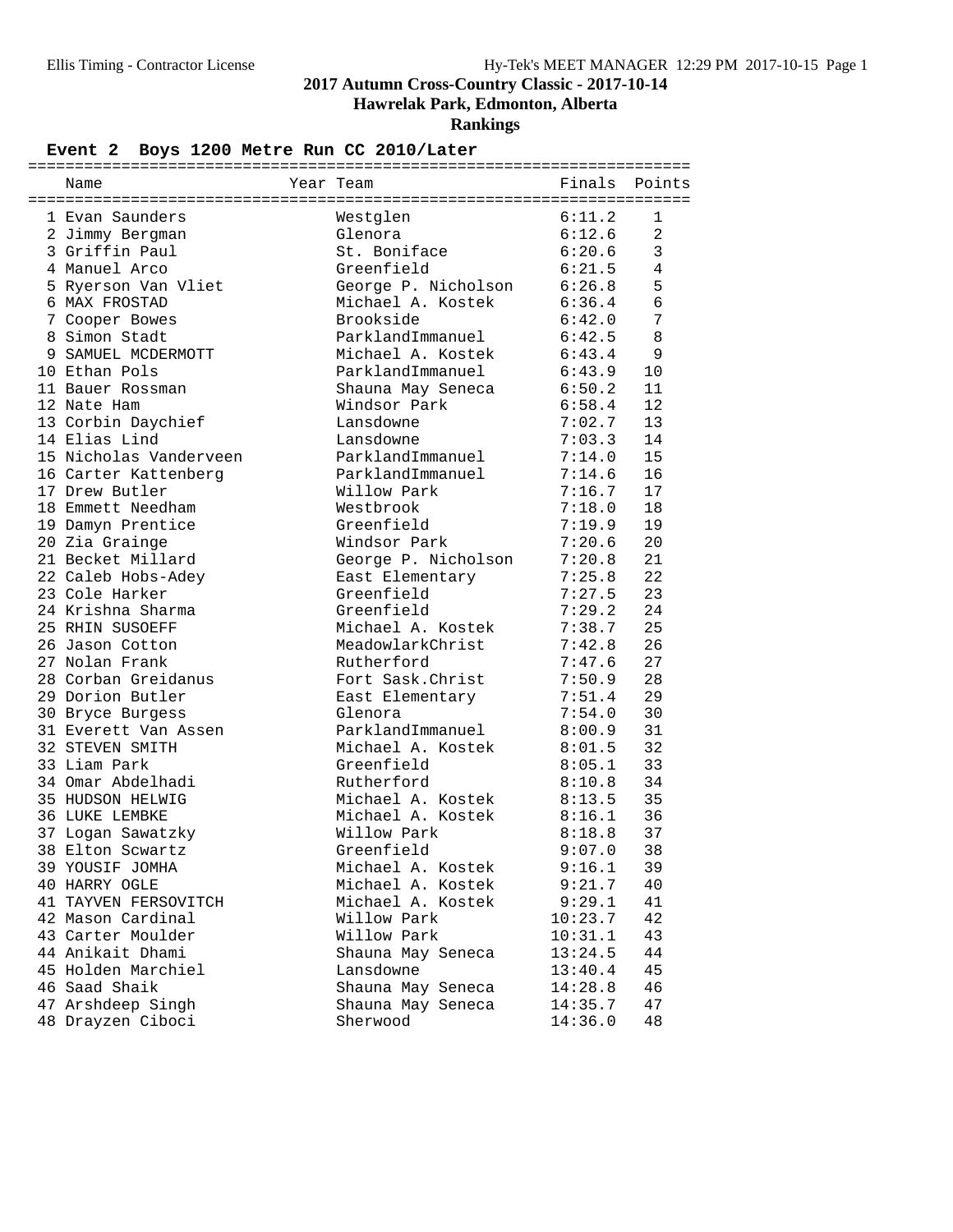## **Hawrelak Park, Edmonton, Alberta**

### **Rankings**

### **....Event 2 Boys 1200 Metre Run CC 2010/Later**

|                              |                                                |                                                    |       | Team Scores  |    |    |      |      |      |      |      |      |
|------------------------------|------------------------------------------------|----------------------------------------------------|-------|--------------|----|----|------|------|------|------|------|------|
| Rank Team                    |                                                |                                                    | Total | $\mathbf{1}$ | 2  | 3  | $*4$ | $*5$ | $*6$ | $*7$ | $*8$ | $*9$ |
| Total Time:                  | Average:                                       | 1 Parkland Immanuel Christi<br>20:40.40<br>6:53.47 | 33    | 8            | 10 | 15 | 16   | 31   |      |      |      |      |
|                              | 2 Michael A. Kostek<br>Total Time:<br>Average: | 20:58.50<br>6:59.50                                | 40    | 6            | 9  | 25 | 32   | 35   | 36   | 39   | 40   | 41   |
| 3 Greenfield                 | Total Time:<br>Average:                        | 21:08.90<br>7:02.97                                | 46    | 4            | 19 | 23 | 24   | 33   | 38   |      |      |      |
| 4 Lansdowne<br>Total Time:   | Average:                                       | 27:46.40<br>9:15.47                                | 72    | 13           | 14 | 45 |      |      |      |      |      |      |
| 5 Willow Park<br>Total Time: | Average:                                       | 25:59.20<br>8:39.74                                | 96    | 17           | 37 | 42 | 43   |      |      |      |      |      |
| Total Time:                  | 6 Shauna May Seneca<br>Average:                | 34:43.50<br>11:34.50                               | 101   | 11           | 44 | 46 | 47   |      |      |      |      |      |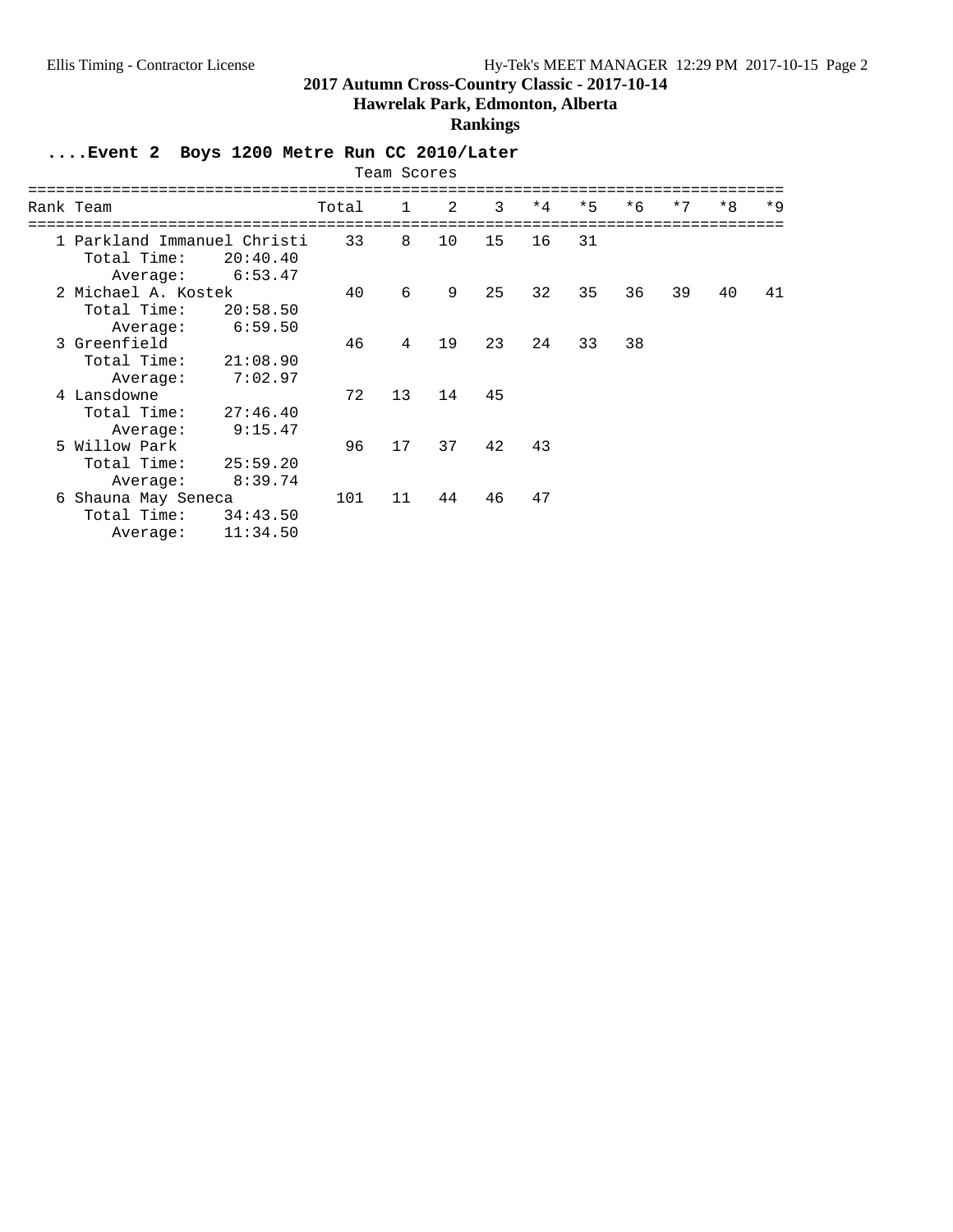**Hawrelak Park, Edmonton, Alberta**

### **Rankings**

#### **Event 5 Girls 1200 Metre Run CC 2009**

| Name                                  | Year Team             | Finals           | Points         |
|---------------------------------------|-----------------------|------------------|----------------|
| 1 Kaitlyn Geusebroek                  | ParklandImmanuel      | 5:50.7           | 1              |
| 2 Gwen Richardson                     | Brownfield Comm       | 6:09.3           | $\overline{a}$ |
| 3 MADELINE HOMAN                      | Michael A. Kostek     | 6:12.0           | 3              |
| 4 Casey Soprovich                     | A. Blair McPherson    | 6:19.3           | 4              |
| 5 Kendra Hiller                       | Fort Sask. Christ     | 6:21.9           | 5              |
| 6 Addison Parris                      | Johnny Bright         | 6:23.0           | 6              |
| 7 Addison Cunningham                  | Michael Strembitsky   | 6:24.0           | 7              |
| 8 Eleanor Patten                      | ParklandImmanuel      | 6:28.1           | 8              |
| 9 Adrianna Yakimchuk                  | StrathconaChrist      | 6:30.2           | 9              |
| 10 Kiera Adams                        | Coloniale Estates     | 6:34.5           | 10             |
| 11 ADDISON LOVE                       | Michael A. Kostek     | 6:38.6           | 11             |
| 12 Emily Klimuk                       | MeadowlarkChrist      | 6:40.0           | 12             |
| 13 Milayna Laraque                    | Monsignor Willia      | 6:40.3           | 13             |
| 14 Peyton Belter                      | Earl Buxton           | 6:40.8           | 14             |
| 15 Makenzie Levesque                  | A. Blair McPherson    | 6:51.4           | 15             |
| 16 Tiana Aguilar                      | St. Boniface          | 6:56.1           | 16             |
| 17 Hannah Begin                       | ParklandImmanuel      | 6:56.6           | 17             |
| 18 Lydia Shippit                      | Gold Bar              | 6:57.5           | 18             |
| 19 Kyla Biel                          | StrathconaChrist      | 6:57.8           | 19             |
| 20 Anneliese Smuts                    | Crawford Plains       | 6:58.6           | 20             |
| 21 Aoife Hoskins                      | Brander Gardens       | 7:01.9           | 21             |
| 22 Trinity Vallance                   | Esther Starkman       | 7:06.1           | 22             |
| 23 Lily Kuehn                         | Brander Gardens       | 7:08.0           | 23             |
| 24 Ashlyn Bachmeier                   | Coloniale Estates     | 7:09.0           | 24             |
| 25 Paige Beck                         | Brookside             | 7:10.7           | 25             |
| 26 Kira Grodeyko                      | StrathconaChrist      | 7:11.8           | 26             |
| 27 Kyla Timmermans                    | StrathconaChrist      | 7:13.7           | 27             |
| 28 Mackenzie Hettinger                | StrathconaChrist      | 7:16.0           | 28             |
| 29 Brooke Lester-Troke                | Coloniale Estates     | 7:17.6           | 29             |
| 30 Rowan Wilcox                       | Centennial Edmonton   | 7:18.3           | 30             |
| 31 JULIA BUCHANAN                     | Michael A. Kostek     | 7:18.9           | 31             |
| 32 Sophia Leyland                     | Earl Buxton           | 7:19.9           | 32             |
| 33 KENNEDY GIBBONS                    | Michael A. Kostek     | 7:21.9           | 33             |
| 34 Jocelyn Ardiel                     | Bessie Nichols        | 7:25.8           | 34             |
| 35 Holmlund Callie                    | Brander Gardens       | 7:26.5           | 35             |
| 36 Sophie Chiem                       | Patricia Heights      | 7:27.9           | 36             |
| 37 Abby Vu                            | Centennial Edmonton   | 7:29.4           | 37             |
| 38 Avery Keppler                      | Bessie Nichols        | 7:31.0           | 38             |
| 39 Alison Harder                      | StrathconaChrist      | 7:35.4           | 39             |
| 40 Stella Collins                     | Willow Park           | 7:39.4           | 40             |
| 41 Piper Evans                        | Glenora               | 7:40.2           | 41             |
| 42 Jovanna Tchir                      | StrathconaChrist      | 7:42.5           | 42             |
| 43 Ellie Johnson                      | Rutherford            | 7:44.4           | 43             |
| 44 Lily Csobot                        | Centennial Edmonton   | 7:49.1           | 44             |
| 45 Tala Osarros                       | Rutherford            | 7:51.4           | 45             |
| 46 Avery Bowen                        | A. Blair McPherson    | 7:51.9           | 46             |
| 47 Kara Bowen                         | A. Blair McPherson    | 7:52.3           | 47             |
| 48 Kaitlyn Welch                      | Hardisty              | 7:53.3           | 48             |
| 49 Bree Attwater                      | Michael Strembitsky   | 7:53.7           | 49             |
| 50 Elyana Jay                         | StrathconaChrist      | 7:54.6<br>7:55.9 | 50             |
| 51 Angela Vishesh<br>52 Mara Haarstad | Meyokumin<br>Gold Bar | 7:56.4           | 51<br>52       |
|                                       |                       |                  |                |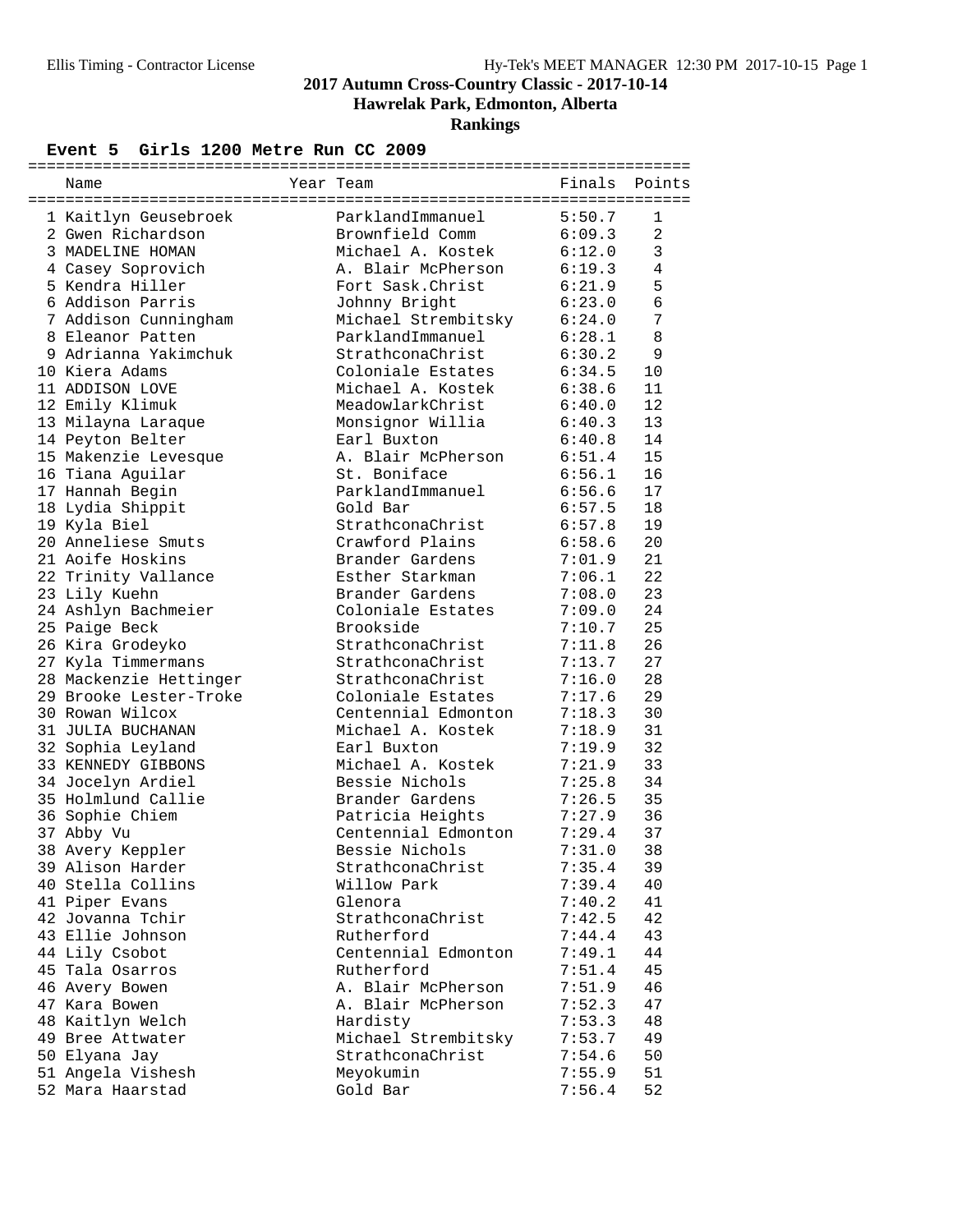**Hawrelak Park, Edmonton, Alberta**

|                       | Event 5 Girls 1200 Metre Run CC 2009 |         |     |
|-----------------------|--------------------------------------|---------|-----|
| 53 Addison Barnes     | Kameyosek                            | 7:56.8  | 53  |
| 54 Lucy Amirault      | StrathconaChrist                     | 8:05.9  | 54  |
| 55 Kiera Lang         | Coloniale Estates                    | 8:15.2  | 55  |
| 56 Cadence Larocque   | Crawford Plains                      | 8:17.3  | 56  |
| 57 Devan Chan         | Riverdale                            | 8:21.1  | 57  |
| 58 Wajha Abdallah     | Meyokumin                            | 8:22.9  | 58  |
| 59 Brooklyn Barker    | Kameyosek                            | 8:28.9  | 59  |
| 60 Olivia Abhilash    | Aldergrove                           | 8:29.9  | 60  |
| 61 Madison MacKinnon  | Hardisty                             | 8:31.3  | 61  |
| 62 Esther Afolabi     | Holy Cross                           | 8:31.6  | 62  |
| 63 JAYANI DHILLON     | Michael A. Kostek                    | 8:35.2  | 63  |
| 64 Ruby Kovacs        | Brookside                            | 8:41.2  | 64  |
| 65 Amerie Bezooyen    | Greenfield                           | 8:42.2  | 65  |
| 66 Heidi Fay          | Greenfield                           | 8:50.1  | 66  |
| 67 Jumamoy Gracie     | St. Gabriel                          | 8:50.7  | 67  |
| 68 Nazmeen Waraich    | Kameyosek                            | 8:51.5  | 68  |
| 69 Reagan Kotyk       | Willow Park                          | 8:53.3  | 69  |
| 70 Madoka Hamazaki    | Earl Buxton                          | 8:59.8  | 70  |
| 71 Olive Payne        | Bessie Nichols                       | 9:02.5  | 71  |
| 72 Gabriella Eikeland | Kameyosek                            | 9:03.3  | 72  |
| 73 Madison Duquette   | Hardisty                             | 9:04.5  | 73  |
| 74 Katelynn Clarke    | Brander Gardens                      | 9:06.9  | 74  |
| 75 Anthea Burns       | Patricia Heights                     | 9:07.6  | 75  |
| 76 Sophia Klassen     | Patricia Heights                     | 9:08.8  | 76  |
| 77 Sophie Dennis      | Dansereau Meadows                    | 9:12.5  | 77  |
| 78 Olivia Oancia      | Victoria                             | 9:14.7  | 78  |
| 79 Audrey Cordeau     | Monsignor Willia                     | 9:16.4  | 79  |
| 80 Chloe Richardson   | Brander Gardens                      | 9:25.9  | 80  |
| 81 Zara Shingoose     | Brander Gardens                      | 9:27.1  | 81  |
| 82 Morgan Brenneis    | Hardisty                             | 9:33.5  | 82  |
| 83 Rachel Shockey     | Riverdale                            | 9:34.1  | 83  |
| 84 Megan Tyson        | Westbrook                            | 9:35.0  | 84  |
| 85 Shirina Dhillon    | Meyokumin                            | 9:42.1  | 85  |
| 86 Katherine Kinnaird | Centennial Edmonton                  | 9:45.4  | 86  |
| 87 Arassay Doherty    | Greenfield                           | 9:46.9  | 87  |
| 88 Oshyn Draper       | Johnny Bright                        | 9:48.9  | 88  |
| 89 Claire Wiart       | Lansdowne                            | 9:51.5  | 89  |
| 90 Sophia Lane        | St. Boniface                         | 9:55.5  | 90  |
| 91 Emma Brown         | Esther Starkman                      | 9:56.4  | 91  |
| 92 Evelyn Salmon      | Westglen                             | 9:58.6  | 92  |
| 93 Alexis Cook        | Willow Park                          | 9:59.6  | 93  |
| 94 Franchesca Siarez  | Sherwood                             | 10:12.4 | 94  |
| 95 Leah Mutch         | Hardisty                             | 10:16.5 | 95  |
| 96 Olivia Taitinger   | Jackson Heights                      | 10:20.0 | 96  |
| 97 Alix Blyth         | Earl Buxton                          | 11:06.7 | 97  |
| 98 Chelsea Shi        | Earl Buxton                          | 11:38.4 | 98  |
| 99 Eshal Khan         | Rutherford                           | 11:42.5 | 99  |
| 100 Hannah Chute      | Johnny Bright                        | 11:44.6 | 100 |
| 101 Selena Khalil     | Monsignor Willia                     | 11:53.1 | 101 |
| 102 Anya Davis        | StrathconaChrist                     | 12:18.4 | 102 |
| 103 Ivy Meier         | Brander Gardens                      | 15:41.3 | 103 |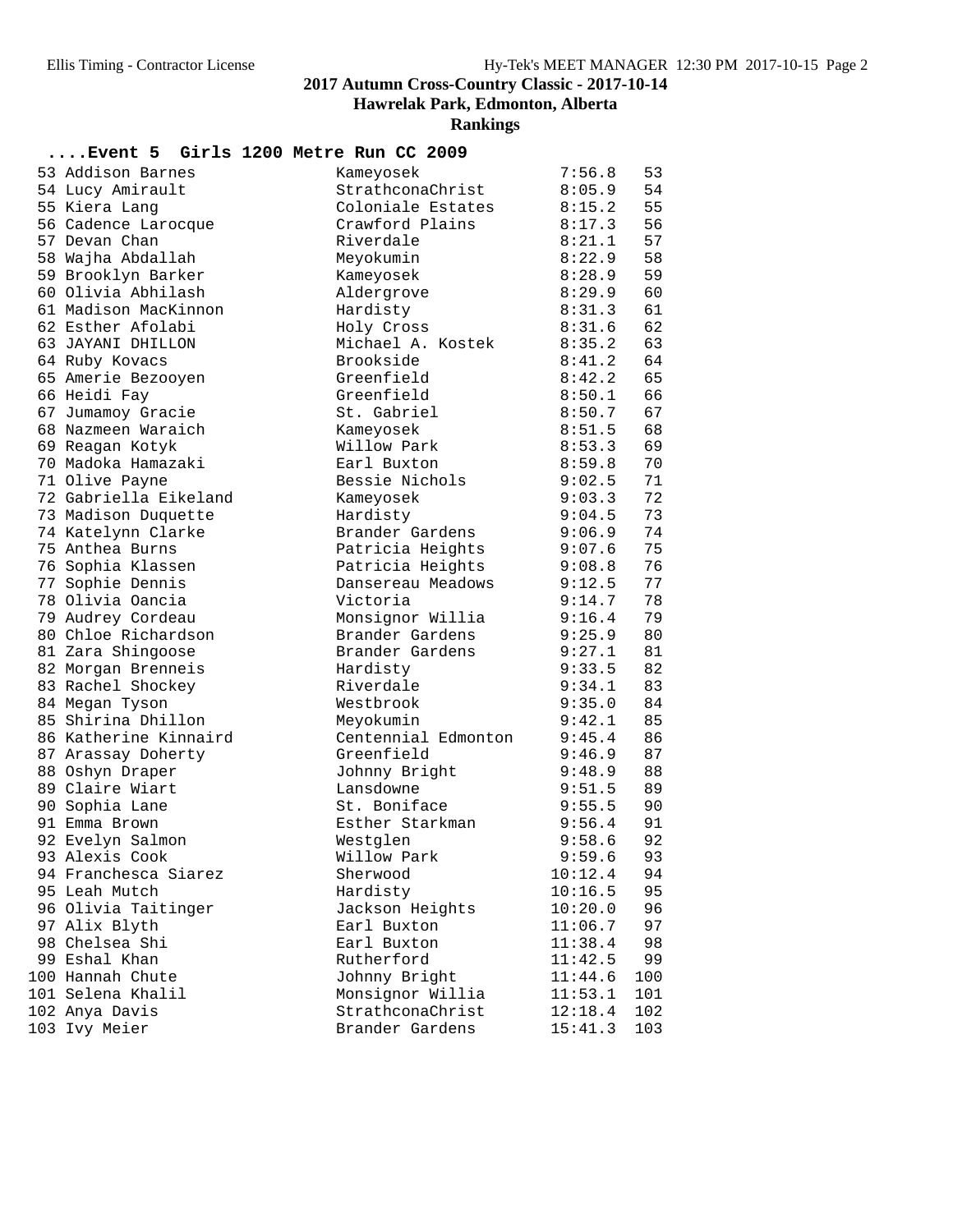**Hawrelak Park, Edmonton, Alberta**

### **Rankings**

**....Event 5 Girls 1200 Metre Run CC 2009**

|                                                                    |                                      | Team Scores  |    |     |      |      |      |      |      |      |
|--------------------------------------------------------------------|--------------------------------------|--------------|----|-----|------|------|------|------|------|------|
| Rank Team                                                          | Total                                | $\mathbf{1}$ | 2  | 3   | $*4$ | $*5$ | $*6$ | $*7$ | $*8$ | $*9$ |
| 1 Parkland Immanuel Christi<br>Total Time:                         | 26<br>19:15.40<br>6:25.14            | $\mathbf{1}$ | 8  | 17  |      |      |      |      |      |      |
| Average:<br>2 Michael A. Kostek<br>Total Time:                     | 45<br>20:09.50                       | 3            | 11 | 31  | 33   | 63   |      |      |      |      |
| Average:<br>3 Strathcona Christian Acad<br>Total Time:<br>Average: | 6:43.17<br>54<br>20:39.80<br>6:53.27 | 9            | 19 | 26  | 27   | 28   | 39   | 42   | 50   | 54   |
| 4 Coloniale Estates<br>Total Time:<br>Average:                     | 63<br>21:01.10<br>7:00.37            | 10           | 24 | 29  | 55   |      |      |      |      |      |
| 5 A. Blair McPherson<br>Total Time:<br>Average:                    | 65<br>21:02.60<br>7:00.87            | 4            | 15 | 46  | 47   |      |      |      |      |      |
| 6 Brander Gardens<br>Total Time:<br>Average:                       | 79<br>21:36.40<br>7:12.14            | 21           | 23 | 35  | 74   | 80   | 81   | 103  |      |      |
| 7 Centennial Edmonton<br>Total Time:<br>Average:                   | 111<br>22:36.80<br>7:32.27           | 30           | 37 | 44  | 86   |      |      |      |      |      |
| 8 Earl Buxton<br>Total Time:<br>Average:                           | 116<br>23:00.50<br>7:40.17           | 14           | 32 | 70  | 97   | 98   |      |      |      |      |
| 9 Bessie Nichols<br>Total Time:<br>Average:                        | 143<br>23:59.30<br>7:59.77           | 34           | 38 | 71  |      |      |      |      |      |      |
| 10 Kameyosek<br>Total Time:<br>Average:                            | 180<br>25:17.20<br>8:25.74           | 53           | 59 | 68  | 72   |      |      |      |      |      |
| 11 Hardisty<br>Total Time:<br>Average:                             | 182<br>25:29.10<br>8:29.70           | 48           | 61 | 73  | 82   | 95   |      |      |      |      |
| 12 Patricia Heights<br>Total Time:<br>Average:                     | 187<br>25:44.30<br>8:34.77           | 36           | 75 | 76  |      |      |      |      |      |      |
| 13 Rutherford<br>Total Time:<br>Average:                           | 187<br>27:18.30<br>9:06.10           | 43           | 45 | 99  |      |      |      |      |      |      |
| 14 Monsignor William Irwin<br>Total Time:<br>Average:              | 193<br>27:49.80<br>9:16.60           | 13           | 79 | 101 |      |      |      |      |      |      |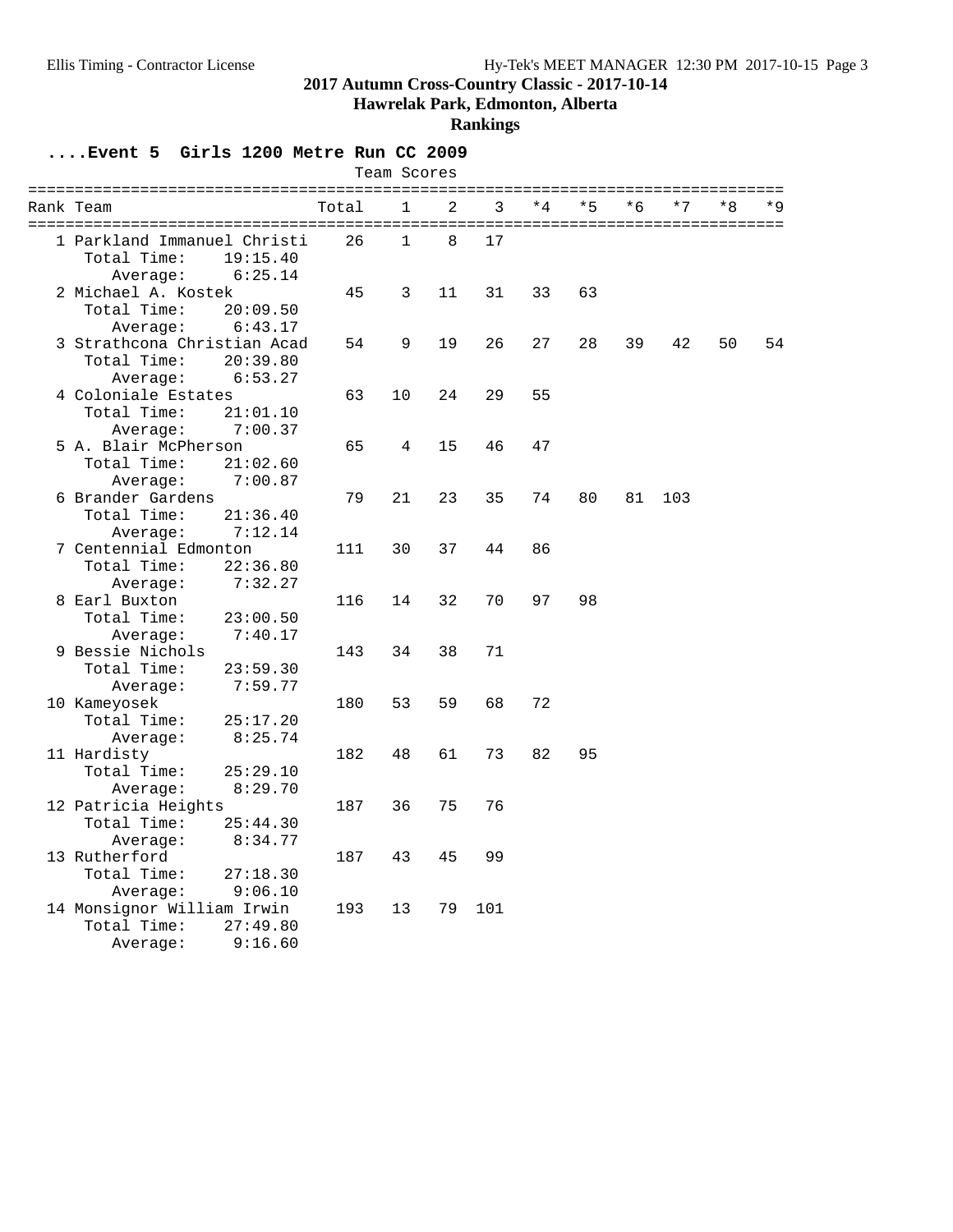#### **Hawrelak Park, Edmonton, Alberta**

|                  | $\ldots$ Event 5 $\,$ Girls 1200 Metre Run CC 2009 |           |           |
|------------------|----------------------------------------------------|-----------|-----------|
| 15 Johnny Bright |                                                    | 194<br>6  | 88<br>100 |
| Total Time:      | 27:56.50                                           |           |           |
| Average:         | 9:18.84                                            |           |           |
| 16 Meyokumin     |                                                    | 194<br>51 | 58<br>85  |
| Total Time:      | 26:00.90                                           |           |           |
| Average:         | 8:40.30                                            |           |           |
| 17 Willow Park   |                                                    | 202<br>40 | 69<br>93  |
| Total Time:      | 26:32.30                                           |           |           |
| Average:         | 8:50.77                                            |           |           |
| 18 Greenfield    |                                                    | 218<br>65 | 66<br>87  |
| Total Time:      | 27:19.20                                           |           |           |
| Average:         | 9:06.40                                            |           |           |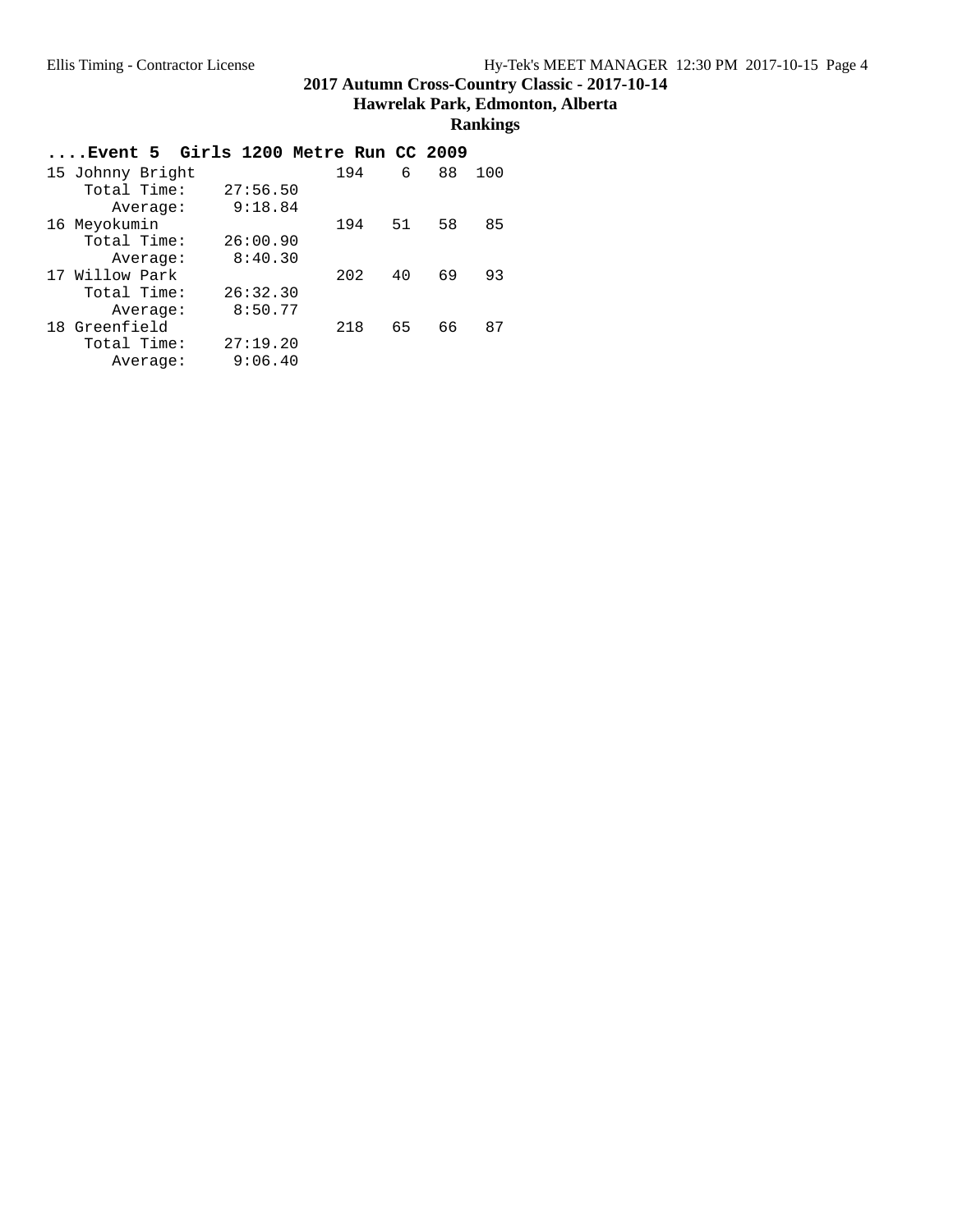**Hawrelak Park, Edmonton, Alberta**

### **Rankings**

### **Event 6 Boys 1200 Metre Run CC 2009**

| Name                                    | Year Team                        | Finals           | Points         |
|-----------------------------------------|----------------------------------|------------------|----------------|
| 1 Ridley Pedersen                       | Glenora                          | 5:27.8           | 1              |
| 2 JACKSON TETRAULT                      | Michael A. Kostek                | 5:31.0           | $\overline{2}$ |
| 3 Easton Herman                         | Keenooshayo                      | 5:41.0           | 3              |
| 4 CARTER YAVIS                          | Michael A. Kostek                | 5:44.4           | 4              |
| 5 Ghyan Brar                            | Earl Buxton                      | 5:46.2           | 5              |
| 6 Marcus Victor                         | Brander Gardens                  | 5:49.1           | 6              |
| 7 Oliver Chorley                        | Johnny Bright                    | 5:52.3           | 7              |
| 8 Adam Gilmour                          | Glenora                          | 5:53.0           | 8              |
| 9 Emerson Mazzuca                       | Brookside                        | 5:57.3           | 9              |
| 10 Lucas Folk                           | Johnny Bright                    | 5:58.7           | 10             |
| 11 Cole Sabo                            | Greenfield                       | 6:01.5           | 11             |
| 12 Cohen Vicente                        | Greenfield                       | 6:03.6           | 12             |
| 13 Dominic Bakal                        | Greenfield                       | 6:04.1           | 13             |
|                                         |                                  | 6:08.1           |                |
| 14 Greyson Brennand                     | Brookside                        |                  | 14             |
| 15 Lucas Bruce<br>16 William Cordeau    | Brookside<br>Monsignor Willia    | 6:09.5           | 15<br>16       |
|                                         |                                  | 6:11.0           | 17             |
| 17 Lochlan Hoffmann                     | StrathconaChrist                 | 6:12.7           |                |
| 18 Xander Samm<br>19 Morris Pol         | Hardisty<br>Earl Buxton          | 6:13.4<br>6:15.8 | 18<br>19       |
|                                         |                                  | 6:16.6           |                |
| 20 Jamie Clague<br>21 Adam Gokiert      | Johnny Bright                    |                  | 20<br>21       |
| 22 LUCAS MARKEL                         | Belgravia                        | 6:17.7           | 22             |
|                                         | Michael A. Kostek                | 6:18.9           |                |
| 23 Luke Ingalls                         | Bellevue/Champs                  | 6:22.5           | 23<br>24       |
| 24 Jackson Gosse                        | Willow Park<br>Brookside         | 6:23.9<br>6:24.9 | 25             |
| 25 Xavier Lampshire                     |                                  | 6:25.5           | 26             |
| 26 Samuel Chung<br>27 Caleb McCollum    | Brander Gardens                  |                  | 27             |
|                                         | Monsignor Willia<br>Earl Buxton  | 6:26.2<br>6:27.5 | 28             |
| 28 Brody Paton                          | Brookside                        |                  |                |
| 29 Noah Enslen                          |                                  | 6:28.3<br>6:29.0 | 29             |
| 30 Tyler Winkel                         | StrathconaChrist<br>Riverdale    | 6:29.6           | 30<br>31       |
| 31 Benjamin Lee<br>32 Isaac Bird        |                                  | 6:30.3           |                |
| 33 Cohen Stuart                         | Riverdale<br>StrathconaChrist    | 6:30.9           | 32<br>33       |
|                                         | Crawford Plains                  | 6:31.6           | 34             |
| 34 Dylan Barsalou                       |                                  |                  |                |
| 35 Dylan Cox                            | Camilla<br>Centennial Edmonton   | 6:32.6<br>6:34.1 | 35<br>36       |
| 36 Bryce Thompson<br>37 Noah Wiens      | Monsignor Willia                 | 6:35.7           | 37             |
| <b>38 RYLAN POITRAS</b>                 | Michael A. Kostek                | 6:36.3           | 38             |
| 39 JAKE FROSTAD                         | Michael A. Kostek                | 6:36.7           | 39             |
| 40 Sricharan Harish                     |                                  | 6:41.3           |                |
| 41 Zishan Pirani                        | Meyokumin<br>Meyokumin           | 6:43.8           | 40<br>41       |
| 42 Kenton Falardeau                     | Aldergrove                       | 6:45.7           | 42             |
| 43 Ian Schmidt                          | Brookside                        | 6:47.1           | 43             |
| 44 ANDREW SCHMIDT                       | Michael A. Kostek                | 6:47.6           |                |
|                                         | St. Gabriel                      |                  | 44             |
| 45 Taylor Matthew<br>46 Eisa Alami      | Meyokumin                        | 6:48.9<br>6:51.8 | 45<br>46       |
|                                         |                                  | 6:53.9           | 47             |
| 47 Jackson Hydukewich<br>48 Dylan Avivi | Centennial Edmonton<br>Brookside | 6:54.5           | 48             |
| 49 Xander Edge                          | Dansereau Meadows                | 6:57.8           | 49             |
| 50 TANNER BONDEROVE                     | Michael A. Kostek                | 7:00.2           | 50             |
| 51 Linus Griffith                       | Glenora                          | 7:00.7           | 51             |
| 52 Nolan Whittaker                      | MeadowlarkChrist                 | 7:03.5           | 52             |
|                                         |                                  |                  |                |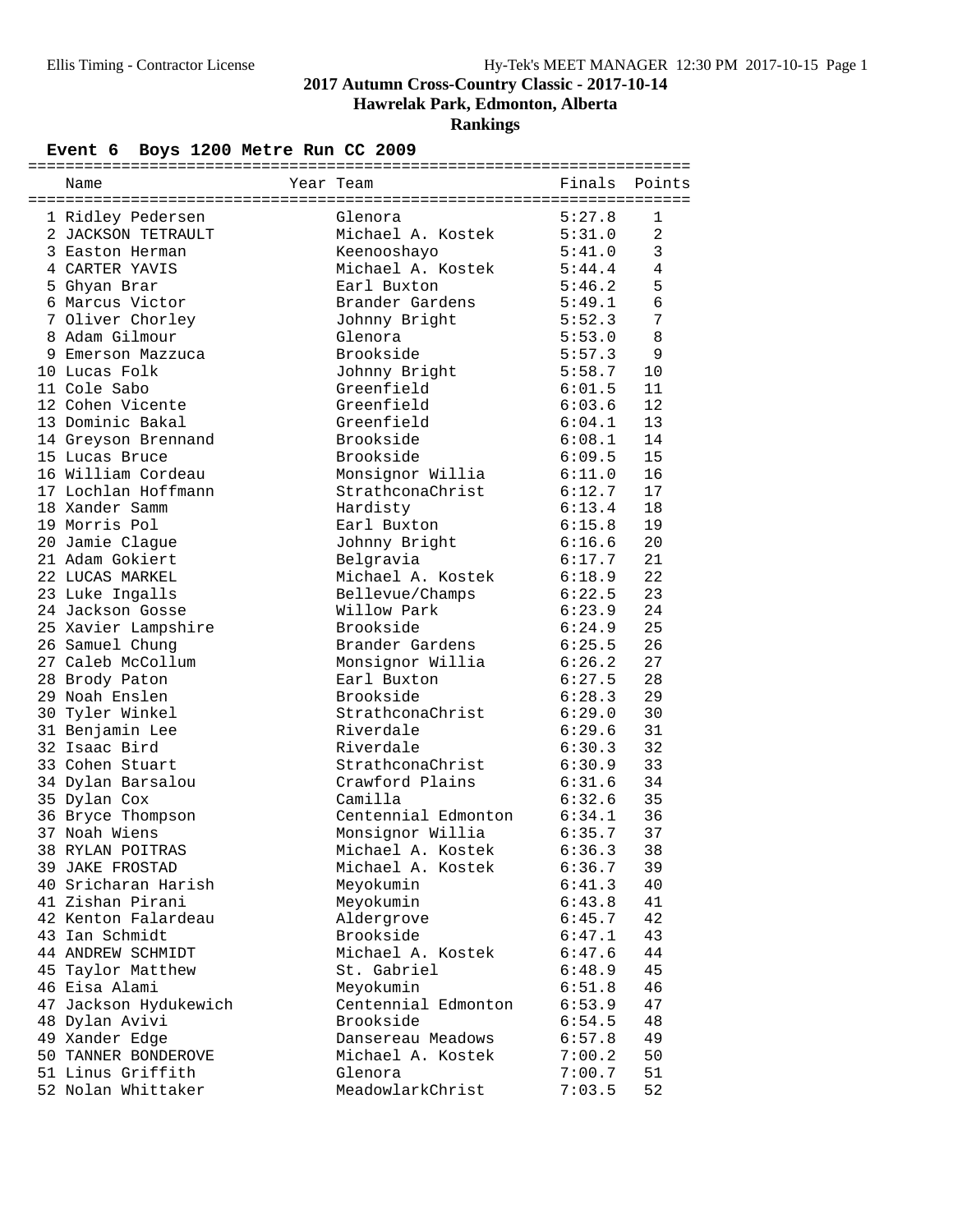**Hawrelak Park, Edmonton, Alberta**

| $\ldots$ . Event 6                 | Boys 1200 Metre Run CC 2009      |                  |          |
|------------------------------------|----------------------------------|------------------|----------|
| 53 Brody Marchand                  | Bellevue/Champs                  | 7:04.2           | 53       |
| 54 David Otitoju                   | StrathconaChrist                 | 7:04.9           | 54       |
| 55 Duncan Sutley                   | Westbrook                        | 7:06.1           | 55       |
| 56 Marcus Jaskowick                | Parkallen                        | 7:07.1           | 56       |
| 57 Boston Woodruff                 | Afton                            | 7:11.3           | 57       |
| 58 Ever Dakus                      | Parkallen                        | 7:12.8           | 58       |
| 59 Trent Giesbrecht                | East Elementary                  | 7:13.2           | 59       |
| 60 Kieran Giesbrecht               | East Elementary                  | 7:13.9           | 60       |
| 61 Kaileb Kassongo                 | Monsignor Willia                 | 7:14.1           | 61       |
| 62 Aidan Merriman                  | Coloniale Estates                | 7:14.5           | 62       |
| 63 Corbin Lentz                    | George H. Luck                   | 7:15.3           | 63       |
| 64 Andrew Crabtree                 | Brander Gardens                  | 7:18.4           | 64       |
| 65 RADEK TOORE                     | Michael A. Kostek                | 7:18.8           | 65       |
| 66 Owen O'Kelly                    | Glenora                          | 7:19.4           | 66       |
| 67 Spencer Schuler                 | Glenora                          | 7:20.5           | 67       |
| 68 Marcus Wee                      | Brookside                        | 7:20.9           | 68       |
| 69 Rhett Hanson                    | Hardisty                         | 7:21.7           | 69       |
| 70 Tyler Reichert                  | Brander Gardens                  | 7:22.2           | 70       |
| 71 Brett Federowich                | Brander Gardens                  | 7:34.9           | 71       |
| 72 Niall Bondurant                 | Brander Gardens                  | 7:35.8           | 72       |
| 73 Max Keddy                       | George H. Luck                   | 7:36.2           | 73       |
| 74 Mohamad Hosso                   | Centennial Edmonton              | 7:36.5           | 74       |
| 75 Harrison Bernes                 | Greenfield                       | 7:39.0           | 75       |
| 76 Maddox Bartley                  | Dansereau Meadows                | 7:43.9           | 76       |
| 77 Cooper Brunelle                 | Robert Rundle                    | 7:44.7           | 77       |
| 78 Owen Harker                     | Greenfield                       | 7:46.2           | 78       |
| 79 Bret Mahyle                     | Baturyn                          | 7:48.0           | 79       |
| 80 Max Rompfer                     | Gold Bar                         | 7:48.6           | 80       |
| 81 Elliot St. Onge                 | Victoria                         | 7:52.5           | 81       |
| 82 Keanan Dam                      | Patricia Heights                 | 7:55.0           | 82       |
| 83 Nicolas McKenzie                | Hardisty                         | 7:57.5           | 83       |
| 84 Adam Snow                       | Dansereau Meadows                | 7:58.1           | 84       |
| 85 Tommy Holt                      | St. Boniface                     | 8:00.2           | 85       |
| 86 AJ Yanciw                       | Aldergrove                       | 8:01.8           | 86       |
| 87 Bobby Campbell                  | Aldergrove                       | 8:02.6           | 87       |
| 88 Samuel Hauca                    | StrathconaChrist                 | 8:03.1           | 88       |
| 89 Jacob Vindebrooke               | Westglen                         | 8:03.9           | 89       |
| 90 Ross Legault                    | Centennial Edmonton              | 8:05.0           | 90       |
| 91 Nolan Wong-Magico               | Hardisty                         | 8:05.9           | 91       |
| 92 Graeme Kelly                    | Belgravia                        | 8:07.0           | 92       |
| 93 Harisanker Karikkot Sach        | Shauna May Seneca                | 8:13.8           | 93       |
| 94 Andrew Rust                     | Brander Gardens                  | 8:15.3           | 94       |
| 95 Thad Janke                      | Hardisty                         | 8:15.7           | 95       |
| 96 Zerin Farkes<br>97 Brent Ocon   | Crawford Plains<br>Robert Rundle | 8:16.3<br>8:21.5 | 96<br>97 |
|                                    | Lauderdale                       |                  |          |
| 98 Rowyn Wagar<br>99 Noah Schipper | Brookside                        | 8:21.8<br>8:22.2 | 98<br>99 |
| 100 Rahullah Khidri                | Brookside                        | 8:25.6           | 100      |
| 101 Hamzeh El A Bed                | Glenora                          | 8:27.1           | 101      |
| 102 Logan Brosseau                 | MeadowlarkChrist                 | 8:29.5           | 102      |
| 103 Dylan Reichert                 | Brander Gardens                  | 8:31.2           | 103      |
| 104 Kasha Bagonza                  | Meyokumin                        | 8:42.9           | 104      |
| 105 Braddock Unknown               | Monsignor Willia                 | 8:49.7           | 105      |
| 106 Gabriel Hagel                  | Monsignor Willia                 | 8:58.7           | 106      |
| 107 Alejandro Trompetter           | Monsignor Willia                 | 8:59.6           | 107      |
|                                    |                                  |                  |          |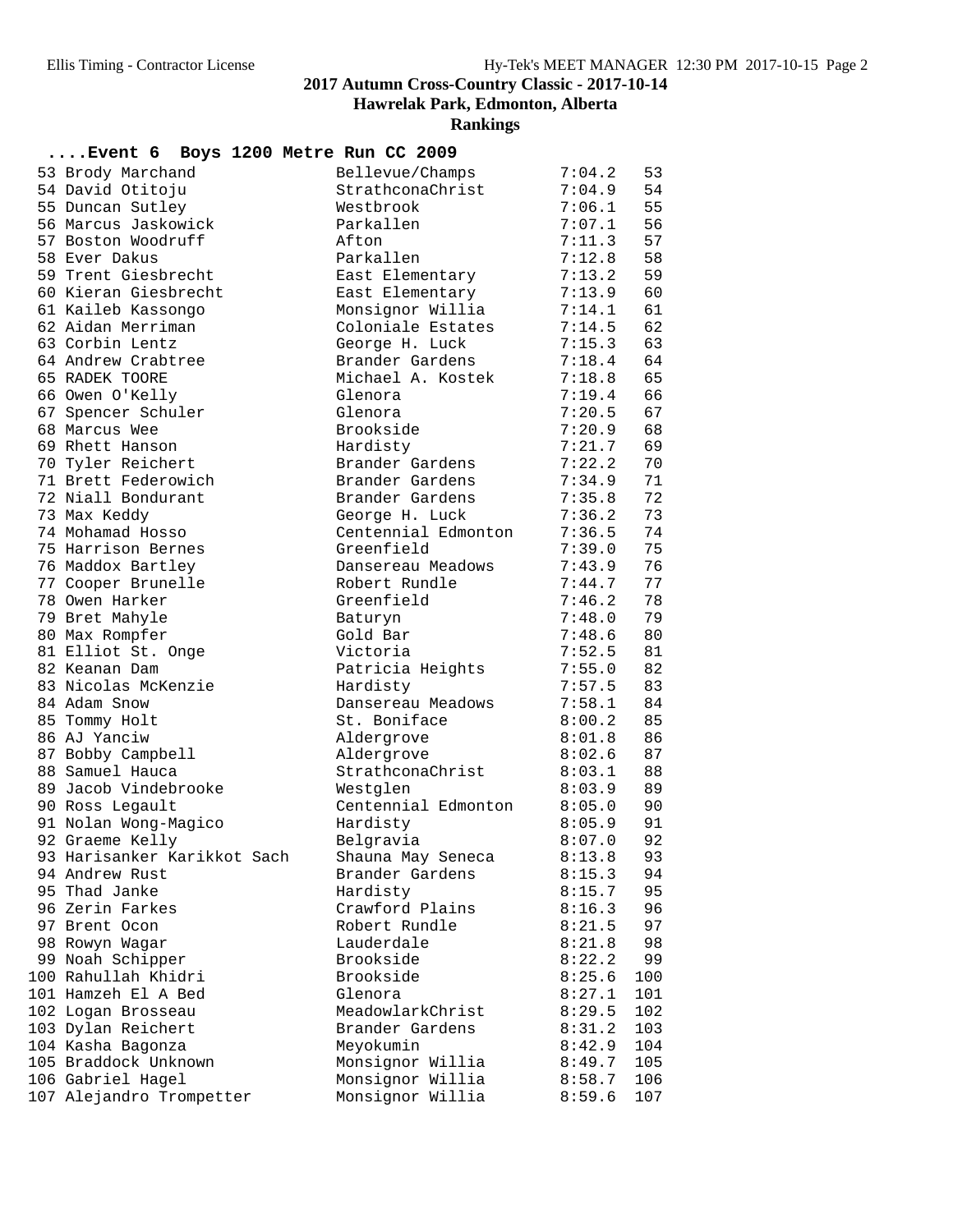**Hawrelak Park, Edmonton, Alberta**

| Event 6 Boys 1200 Metre Run CC 2009 |                     |               |     |
|-------------------------------------|---------------------|---------------|-----|
|                                     |                     |               |     |
| 108 Kyle Danis                      | Monsignor Willia    | 9:02.8        | 108 |
| 109 Azan Shah                       | A. Blair McPherson  | 9:07.1        | 109 |
| 110 Ethan Ingvardsen                | Bellevue/Champs     | 9:20.8        | 110 |
| 111 Chase Chipeur                   | East Elementary     | 9:30.8        | 111 |
| 112 Tristan Fawcett                 | StrathconaChrist    | 9:38.3        | 112 |
| 113 Brendan Boone                   | Brander Gardens     | $9:42.7$ 113  |     |
| 114 Maxwell Matthews                | Centennial Edmonton | 9:50.1        | 114 |
| 115 Jaxson Goy                      | Crawford Plains     | $10:03.7$ 115 |     |
| 116 Abraham Blackerby               | Westglen            | $10:05.8$ 116 |     |
| 117 Mikai Tsang                     | Michael Strembitsky | $10:39.5$ 117 |     |
| 118 Tejas Sahota                    | Velma E. Baker      | 11:02.8       | 118 |
| 119 Tyler Morley                    | Brander Gardens     | $11:13.7$ 119 |     |
| 120 Derek Hafso                     | MeadowlarkChrist    | $11:33.3$ 120 |     |
| 121 Spencer Worrell-Smale           | Robert Rundle       | $11:45.6$ 121 |     |
| 122 Fayyad Aayan                    | Lansdowne           | 12:24.3       | 122 |

|  | Team Scores |
|--|-------------|
|  |             |

|   | Rank Team                                    | Total |              | 2  | 3  | $*4$ | $*5$ | $*6$ | $*7$ | $*8$ | $*9$ |
|---|----------------------------------------------|-------|--------------|----|----|------|------|------|------|------|------|
|   | =====================<br>1 Michael A. Kostek | 28    | 2            | 4  | 22 | 38   | 39   | 44   | 50   | 65   |      |
|   | Total Time:<br>17:34.30                      |       |              |    |    |      |      |      |      |      |      |
|   | 5:51.44<br>Average:                          |       |              |    |    |      |      |      |      |      |      |
|   | 2 Greenfield                                 | 36    | 11           | 12 | 13 | 75   | 78   |      |      |      |      |
|   | Total Time:<br>18:09.20                      |       |              |    |    |      |      |      |      |      |      |
|   | 6:03.07<br>Average:                          |       |              |    |    |      |      |      |      |      |      |
|   | 3 Johnny Bright                              | 37    | 7            | 10 | 20 |      |      |      |      |      |      |
|   | Total Time:<br>18:07.60                      |       |              |    |    |      |      |      |      |      |      |
|   | 6:02.54<br>Average:                          |       |              |    |    |      |      |      |      |      |      |
|   | 4 Brookside                                  | 38    | 9            | 14 | 15 | 25   | 29   | 43   | 48   | 68   | 99   |
|   | Total Time:<br>18:14.90                      |       |              |    |    |      |      |      |      |      |      |
|   | 6:04.97<br>Average:                          |       |              |    |    |      |      |      |      |      |      |
|   | 5 Earl Buxton                                | 52    | 5            | 19 | 28 |      |      |      |      |      |      |
|   | Total Time:<br>18:29.50                      |       |              |    |    |      |      |      |      |      |      |
|   | 6:09.84<br>Average:                          |       |              |    |    |      |      |      |      |      |      |
|   | 6 Glenora                                    | 60    | $\mathbf{1}$ | 8  | 51 | 66   | 67   | 101  |      |      |      |
|   | Total Time:<br>18:21.50                      |       |              |    |    |      |      |      |      |      |      |
|   | 6:07.17<br>Average:                          |       |              |    |    |      |      |      |      |      |      |
|   | 7 Monsignor William Irwin                    | 80    | 16           | 27 | 37 | 61   | 105  | 106  | 107  | 108  |      |
|   | Total Time:<br>19:12.90                      |       |              |    |    |      |      |      |      |      |      |
|   | 6:24.30<br>Average:                          |       |              |    |    |      |      |      |      |      |      |
| 8 | Strathcona Christian Acad                    | 80    | 17           | 30 | 33 | 54   | 88   | 112  |      |      |      |
|   | Total Time:<br>19:12.60                      |       |              |    |    |      |      |      |      |      |      |
|   | 6:24.20<br>Average:                          |       |              |    |    |      |      |      |      |      |      |
|   | 9 Brander Gardens                            | 96    | 6            | 26 | 64 | 70   | 71   | 72   | 94   | 103  | 113  |
|   | Total Time:<br>19:33.00                      |       |              |    |    |      |      |      |      |      |      |
|   | 6:31.00<br>Average:                          |       |              |    |    |      |      |      |      |      |      |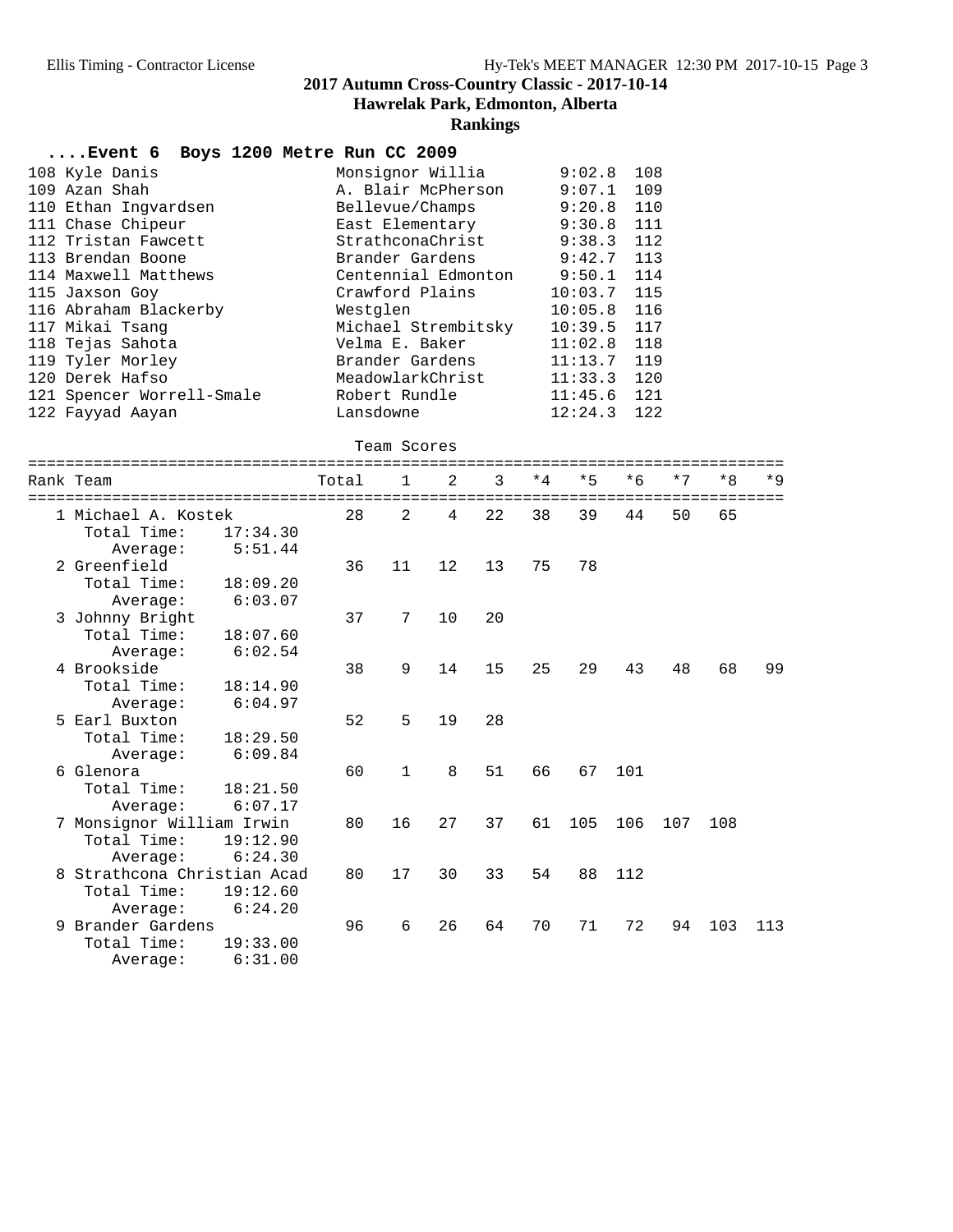#### **Hawrelak Park, Edmonton, Alberta**

| Event 6 Boys 1200 Metre Run CC 2009 |          |     |           |          |     |     |     |
|-------------------------------------|----------|-----|-----------|----------|-----|-----|-----|
| 10 Meyokumin                        |          |     | 127<br>40 | 41       | 46  | 104 |     |
| Total Time: 20:16.90                |          |     |           |          |     |     |     |
| Average: 6:45.64                    |          |     |           |          |     |     |     |
| 11 Centennial Edmonton              |          |     | 157       | 36<br>47 | 74  | 90  | 114 |
| Total Time:                         | 21:04.50 |     |           |          |     |     |     |
| Average:                            | 7:01.50  |     |           |          |     |     |     |
| 12 Hardisty                         |          |     | 170<br>18 | 69       | 83  | 91  | 95  |
| Total Time: 21:32.60                |          |     |           |          |     |     |     |
| Average: 7:10.87                    |          |     |           |          |     |     |     |
| 13 Bellevue and Champs Vallé        |          |     | 186       | 23<br>53 | 110 |     |     |
| Total Time: 22:47.50                |          |     |           |          |     |     |     |
| Average: 7:35.84                    |          |     |           |          |     |     |     |
| 14 Dansereau Meadows                |          | 209 | 49        | 76       | 84  |     |     |
| Total Time:                         | 22:39.80 |     |           |          |     |     |     |
| Average:                            | 7:33.27  |     |           |          |     |     |     |
| 15 Aldergrove                       |          |     | 215<br>42 | 86       | 87  |     |     |
| Total Time:                         | 22:50.10 |     |           |          |     |     |     |
| Average:                            | 7:36.70  |     |           |          |     |     |     |
| 16 East Elementary                  |          | 230 | 59        | 60       | 111 |     |     |
| Total Time: 23:57.90                |          |     |           |          |     |     |     |
| Average:                            | 7:59.30  |     |           |          |     |     |     |
| 17 Crawford Plains                  |          |     | 245       | 96<br>34 | 115 |     |     |
| Total Time: 24:51.60                |          |     |           |          |     |     |     |
| Average:                            | 8:17.20  |     |           |          |     |     |     |
| 18 Meadowlark Christian             |          |     | 52<br>274 | 102      | 120 |     |     |
| Total Time:                         | 27:06.30 |     |           |          |     |     |     |
| Average:                            | 9:02.10  |     |           |          |     |     |     |
| 19 Robert Rundle                    |          |     | 295       | 77<br>97 | 121 |     |     |
| Total Time:                         | 27:51.80 |     |           |          |     |     |     |
| Average:                            | 9:17.27  |     |           |          |     |     |     |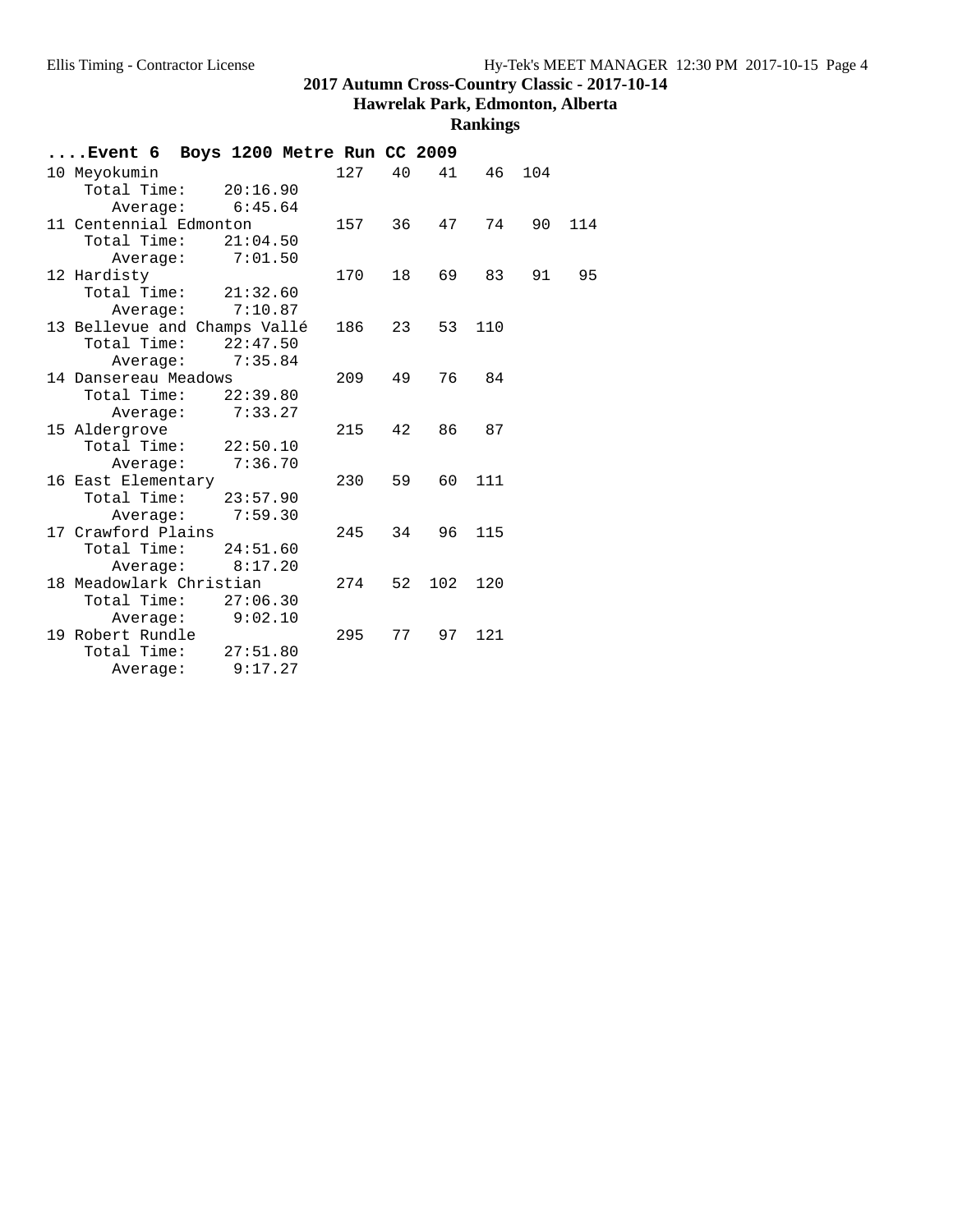**Hawrelak Park, Edmonton, Alberta**

### **Rankings**

#### **Event 7 Girls 2000 Metre Run CC 2008**

| Name                  | Year Team           | Finals  | Points         |
|-----------------------|---------------------|---------|----------------|
|                       |                     |         |                |
| 1 Mary MacLean        | Monsignor Willia    | 8:09.9  | 1              |
| 2 Lauren Shepherd     | Belgravia           | 8:15.4  | $\overline{a}$ |
| 3 Alice Meikle        | Greenfield          | 8:17.6  | 3              |
| 4 Elaina Tetteh-Wayoe | Earl Buxton         | 8:19.9  | 4              |
| 5 AVA WALDIE          | Michael A. Kostek   | 8:24.2  | 5              |
| 6 Claire Hingley      | Greenfield          | 8:24.7  | 6              |
| 7 OLIVIA HARWOOD      | Michael A. Kostek   | 8:25.5  | 7              |
| 8 Kalia Vigen         | Greenfield          | 8:29.4  | $\,8\,$        |
| 9 Gabrielle Francis   | Holy Cross          | 8:30.5  | 9              |
| 10 Miriam Cuevas      | Bellevue/Champs     | 8:34.4  | 10             |
| 11 Tamar Koolwijk     | StrathconaChrist    | 8:36.6  | 11             |
| 12 Kaelyn Elford      | George H. Luck      | 8:37.8  | 12             |
| 13 Emily Swiderski    | Robert Rundle       | 8:44.7  | 13             |
| 14 Ella Gannon        | Michael Strembitsky | 8:46.0  | 14             |
| 15 Rachel Bergman     | Glenora             | 8:49.8  | 15             |
| 16 Caitlin Sherwin    | Belgravia           | 8:52.0  | 16             |
| 17 Sophie Erlam       | Hardisty            | 8:56.9  | 17             |
| 18 Vivian Squires     | Westglen            | 8:57.9  | 18             |
| 19 Lila Hanki         | Johnny Bright       | 8:59.1  | 19             |
| 20 Krysta Fuller      | Ellerslie Campus    | 9:02.8  | 20             |
| 21 Skyla Leffers      | ParklandImmanuel    | 9:06.3  | 21             |
| 22 Grace Resler       | Hardisty            | 9:07.0  | 22             |
| 23 Greta Bashuk       | Holy Cross          | 9:18.0  | 23             |
| 24 Jadyn Talaga       | Esther Starkman     | 9:23.3  | 24             |
| 25 Cora Undershultz   | Gold Bar            | 9:24.3  | 25             |
| 26 Hanna Aitelmaalem  | Greenfield          | 9:24.6  | 26             |
| 27 Olivia Viminitz    | Belgravia           | 9:27.6  | 27             |
| 28 Morgan Burgess     | Glenora             | 9:29.7  | 28             |
| 29 Sierra McLaughlin  | Gold Bar            | 9:29.9  | 29             |
| 30 Tessa Paul         | St. Boniface        | 9:33.1  | 30             |
| 31 Jordyn Vigen       | Greenfield          | 9:35.8  | 31             |
| 32 Isabelle Gollop    | West Haven          | 9:36.0  | 32             |
| 33 Bethany Pothoven   | ParklandImmanuel    | 9:37.2  | 33             |
| 34 Ingrid Lind        | Lansdowne           | 9:38.7  | 34             |
| 35 Madison Manning    | Holy Cross          | 9:42.2  | 35             |
| 36 Dani McDonald      | Parkallen           | 9:45.0  | 36             |
| 37 Amy Huang          | Lansdowne           | 9:46.9  | 37             |
| 38 Audrey Sautner     | StrathconaChrist    | 9:47.8  | 38             |
| 39 Addy Lewis         | Lansdowne           | 9:48.5  | 39             |
| 40 Julia Kennedy      | Father Michael M    | 9:48.8  | 40             |
| 41 Olive Armstrong    | Westglen            | 9:49.8  | 41             |
| 42 Hunter Huculak     | Belgravia           | 9:52.6  | 42             |
| 43 Ellie Johnson      | Esther Starkman     | 9:55.8  | 43             |
| 44 Layne Birbeck      | George H. Luck      | 9:58.5  | 44             |
| 45 Tamasin Stewart    | Robert Rundle       | 10:07.1 | 45             |
| 46 Brynn Huisman      | Ed Christian NE     | 10:09.0 | 46             |
| 47 Mia Sharpe         | Willow Park         | 10:09.7 | 47             |
| 48 Kenna Jackson      | Centennial Edmonton | 10:12.6 | 48             |
| 49 Avery Witherspoon  | Greenfield          | 10:13.3 | 49             |
| 50 Emilia Vukadin     | Greenfield          | 10:13.6 | 50             |
| 51 Saya Friesen       | Glenora             | 10:13.8 | 51             |
| 52 Lilly Feddema      | Robert Rundle       | 10:13.9 | 52             |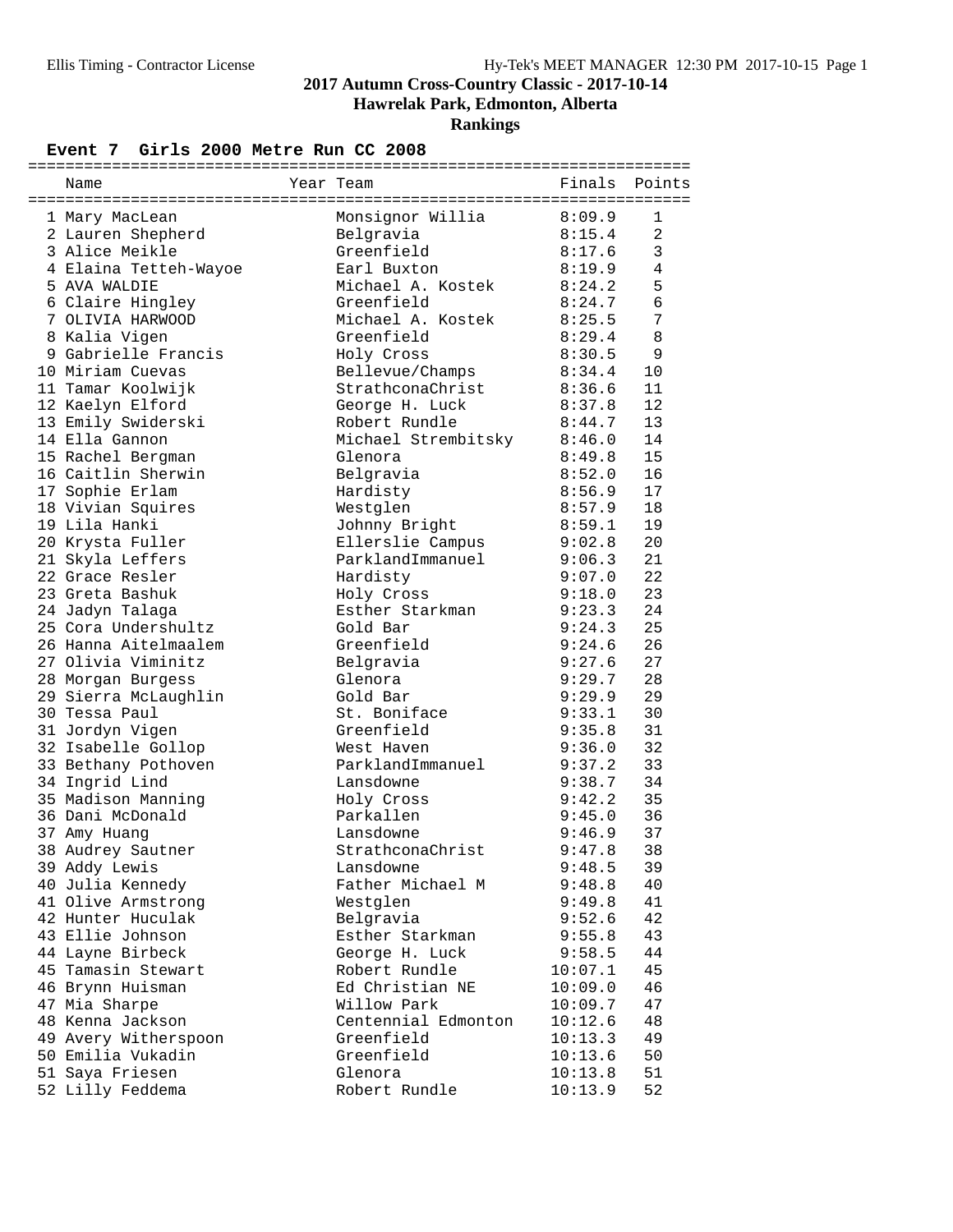**Hawrelak Park, Edmonton, Alberta**

| Event 7 Girls 2000 Metre Run CC 2008       |                                    |                    |          |
|--------------------------------------------|------------------------------------|--------------------|----------|
| 53 Ryley Dyck                              | Rutherford                         | 10:15.0            | 53       |
| 54 Faith Huisman                           | StrathconaChrist                   | 10:16.8            | 54       |
| 55 Veinna Unknown                          | Monsignor Willia                   | 10:17.4            | 55       |
| 56 Ashley Coutts                           | MeadowlarkChrist                   | 10:24.7            | 56       |
| 57 Moira Nychka                            | Michael Strembitsky                | 10:28.4            | 57       |
| 58 Alison Brenneis                         | Hardisty                           | 10:29.1            | 58       |
| 59 Georgia Worthington                     | Westglen                           | 10:32.5            | 59       |
| 60 Cindy Bosch                             | ParklandImmanuel                   | 10:35.9            | 60       |
| 61 Carys Jones                             | George H. Luck                     | 10:52.0            | 61       |
| 62 Kate Lepard                             | Brookside                          | 10:55.8            | 62       |
| 63 Rosamelia Sanchez                       | Velma E. Baker                     | 10:59.2            | 63       |
| 64 Isabella Van Assen                      | ParklandImmanuel                   | 11:04.5            | 64       |
| 65 Karen Mallon                            | Baturyn                            | 11:06.7            | 65       |
| 66 Brooklyn Baird                          | Father Michael M                   | 11:08.3            | 66       |
| 67 Aleigha Power                           | Aldergrove                         | 11:09.7            | 67       |
| 68 Jasmine Sinfield                        | Forest Heights                     | 11:10.2            | 68       |
| 69 Mia Joniec                              | Greenfield                         | 11:13.3            | 69       |
| 70 Amora Chaves                            | Baturyn                            | 11:13.7            | 70       |
| 71 EMMA MCDERMOTT                          | Michael A. Kostek                  | 11:14.1            | 71       |
| 72 Aydee Litoski                           | Bessie Nichols                     | 11:14.4            | 72       |
| 73 Summer Lewis                            | StrathconaChrist                   | 11:14.6            | 73<br>74 |
| 74 Kate Pettigrew<br>75 Bryher Stenerson   | Dansereau Meadows<br>Lansdowne     | 11:16.5<br>11:17.0 | 75       |
| 76 Aleena Layton                           | Esther Starkman                    | 11:21.1            | 76       |
| 77 Hannelie Smuts                          | Crawford Plains                    | 11:30.0            | 77       |
| 78 Angong Lual                             | Sifton                             | 11:31.6            | 78       |
| 79 Amelia Ng                               | George H. Luck                     | 11:34.0            | 79       |
| 80 Alyssa Zeng                             | Johnny Bright                      | 11:34.7            | 80       |
| 81 Aubrey Sallenback                       | Willow Park                        | 11:36.7            | 81       |
| 82 Addy Peters                             | StrathconaChrist                   | 11:37.6            | 82       |
| 83 Jacqueline Rosario                      | George H. Luck                     | 11:45.7            | 83       |
| 84 Brooklyn Dixon                          | Aldergrove                         | 11:53.4            | 84       |
| 85 Amy Pelletier                           | Velma E. Baker                     | 11:54.6            | 85       |
| 86 Hannah Ohanin                           | Parkview                           | 11:58.1            | 86       |
| 87 Jessica Jones                           | Crawford Plains                    | 11:58.8            | 87       |
| 88 Milena Gomez                            | Father Michael M                   | 12:06.9            | 88       |
| 89 Ava Grzes                               | East Elementary                    | 12:08.4            | 89       |
| 90 Sydney Hong                             | Monsignor Willia                   | 12:10.6            | 90       |
| 91 Hanna Hiller                            | East Elementary                    | 12:11.7            | 91       |
| 92 Erin McGowan                            | Bessie Nichols                     | 12:17.3            | 92       |
| 93 Grace O'Greysik                         | Westbrook                          | 12:19.1            | 93       |
| 94 Marin Shearer                           | Brander Gardens                    | 12:22.0            | 94       |
| 95 Jordan Peterson                         | Esther Starkman<br>Brander Gardens | 12:22.6            | 95       |
| 96 Keara Carpenter<br>97 Kendell Higginson | A. Blair McPherson                 | 12:41.0<br>12:44.3 | 96<br>97 |
| 98 Kisanet Abraha                          | Sherwood                           | 12:45.9            | 98       |
| 99 London Stephenson                       | Baturyn                            | 12:48.3            | 99       |
| 100 Clara Hamilton                         | Esther Starkman                    | 12:51.4            | 100      |
| 101 Jadelyn Taitinger                      | Jackson Heights                    | 12:52.6            | 101      |
| 102 Lucia Adorjany                         | Bessie Nichols                     | 12:59.0            | 102      |
| 103 Amber Schindeler                       | Esther Starkman                    | 13:04.1            | 103      |
| 104 Natalie Vanderlee                      | Willow Park                        | 13:06.3            | 104      |
| 105 Karly Moulder                          | Willow Park                        | 13:09.6            | 105      |
| 106 Verite Mellings                        | Parkallen                          | 13:12.7            | 106      |
| 107 Fatima Arojo                           | Velma E. Baker                     | 13:24.6            | 107      |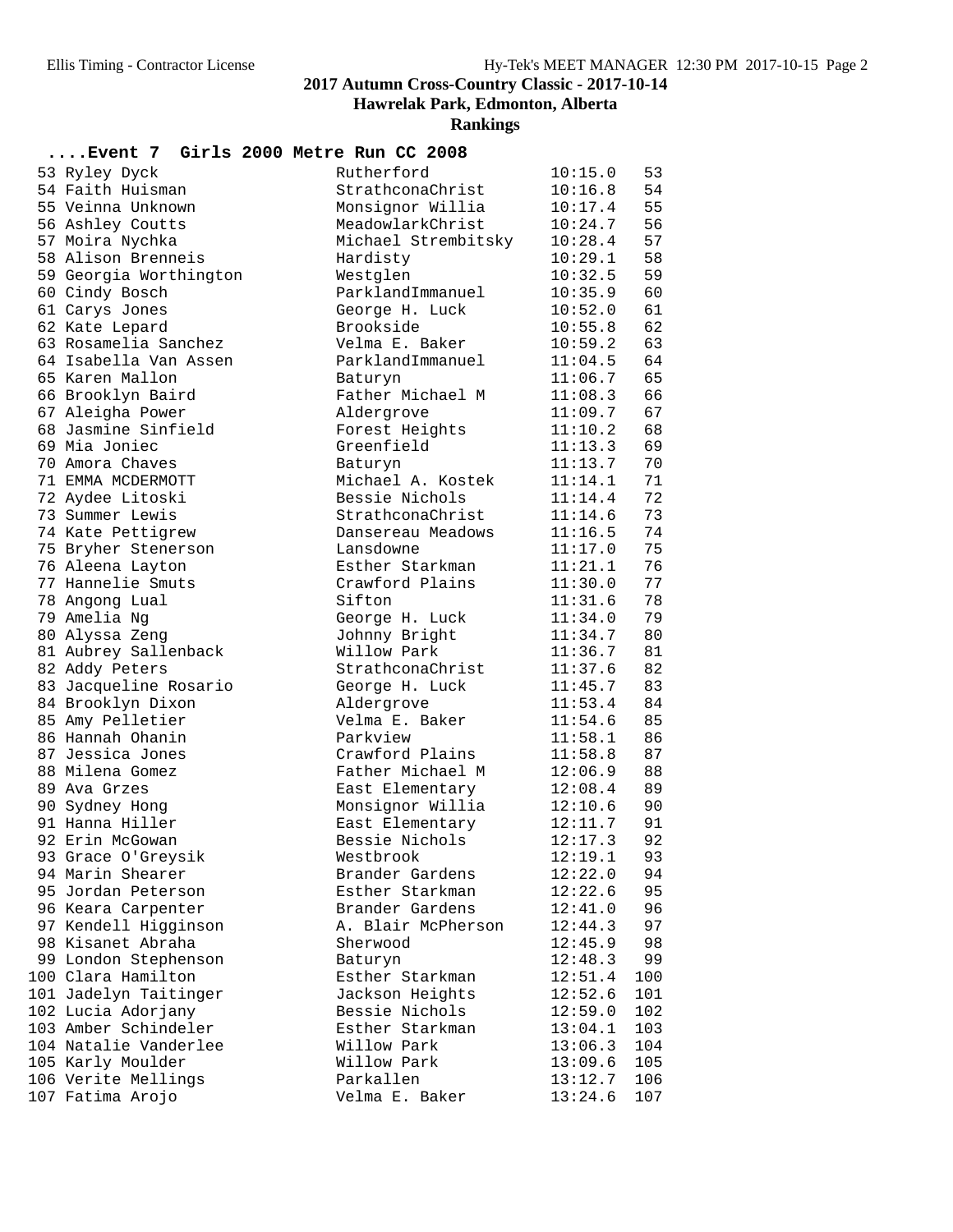### **2017 Autumn Cross-Country Classic - 2017-10-14 Hawrelak Park, Edmonton, Alberta**

### **Rankings**

### **....Event 7 Girls 2000 Metre Run CC 2008**

| 108 Danika Macklon       | Greenfield         | 13:36.1       | 108 |
|--------------------------|--------------------|---------------|-----|
| 109 Danai Govereh        | Velma E. Baker     | $13:46.1$ 109 |     |
| 110 Statira McMillian    | Kameyosek          | $13:51.6$ 110 |     |
| 111 AMAARYA DHILLON      | Michael A. Kostek  | $13:52.5$ 111 |     |
| 112 Avery Purdy          | Westglen           | $13:58.6$ 112 |     |
| 113 Taliah Blackerman    | Ellerslie Campus   | 14:08.0       | 113 |
| 114 Zoey Featherstone    | Sherwood           | $14:09.7$ 114 |     |
| 115 Kayla Poon           | Velma E. Baker     | 14:12.6       | 115 |
| 116 Katie Benn           | Velma E. Baker     | $14:15.2$ 116 |     |
| 117 Limar Adam           | Brander Gardens    | $14:21.3$ 117 |     |
| 118 Kasaya White         | Forest Heights     | 14:27.5       | 118 |
| 119 Ihsa Gupta           | Father Michael M   | 14:28.7 119   |     |
| 120 Gracie Whalen        | Bessie Nichols     | $14:54.1$ 120 |     |
| 121 Dina Georgoulas      | Esther Starkman    | $14:55.0$ 121 |     |
| 122 Alexis Calder        | Bessie Nichols     | $14:55.2$ 122 |     |
| 123 Paige Dzemalovic     | Bessie Nichols     | 14:56.5       | 123 |
| 124 Jasmin Sibanda       | Bellevue/Champs    | $14:58.7$ 124 |     |
| 125 Helen Kemp           | Greenfield         | 14:59.9       | 125 |
| 126 Charlotte Kjelgren   | Esther Starkman    | $15:14.1$ 126 |     |
| 127 Emily Cameron        | Esther Starkman    | 15:17.5 127   |     |
| 128 Oluwafikemi Adejuwon | Delwood            | 15:18.0       | 128 |
| 129 Isabel Elliot        | Westglen           | $15:22.7$ 129 |     |
| 130 Danika Gutierrez     | Hardisty           | $15:24.3$ 130 |     |
| 131 Sadie Mutch          | Hardisty           | $15:26.1$ 131 |     |
| 132 Lailah Tom           | Bessie Nichols     | $15:28.8$ 132 |     |
| 133 Saanvi Vinayak       | Meyokumin          | 15:42.6       | 133 |
| 134 Zulekha Nathoo       | A. Blair McPherson | 15:50.1       | 134 |
| 135 Micaela Biglin       | Crawford Plains    | 16:46.5       | 135 |
| 136 Angela Samonte       | Velma E. Baker     | 17:02.0       | 136 |
| 137 Tianna Nguyen        | Velma E. Baker     | 17:02.9       | 137 |
| 138 April Penne          | Velma E. Baker     | 17:25.5       | 138 |
| 139 Kherington Baird     | Dansereau Meadows  | $17:40.7$ 139 |     |
| 140 Francis Momulu       | Ed Christian NE    | $17:43.7$ 140 |     |
| 141 Grace Herceg         | Willow Park        | 17:47.7       | 141 |

#### Team Scores

| Rank Team                               |                     | Total | $\mathbf{1}$ | 2  | 3  | $*4$ | $*5$ | $*6$ | $*7$ | $*8$ | $*9$ |
|-----------------------------------------|---------------------|-------|--------------|----|----|------|------|------|------|------|------|
| 1 Greenfield<br>Total Time:<br>Average: | 25:11.70<br>8:23.90 | 17    | 3            | 6  | 8  | 26   | 31   | 49   | 50   | 69   | 108  |
| 2 Belgravia<br>Total Time:<br>Average:  | 26:35.00<br>8:51.67 | 45    | 2            | 16 | 27 | 42   |      |      |      |      |      |
| 3 Holy Cross<br>Total Time:<br>Average: | 27:30.70<br>9:10.24 | 67    | 9            | 23 | 35 |      |      |      |      |      |      |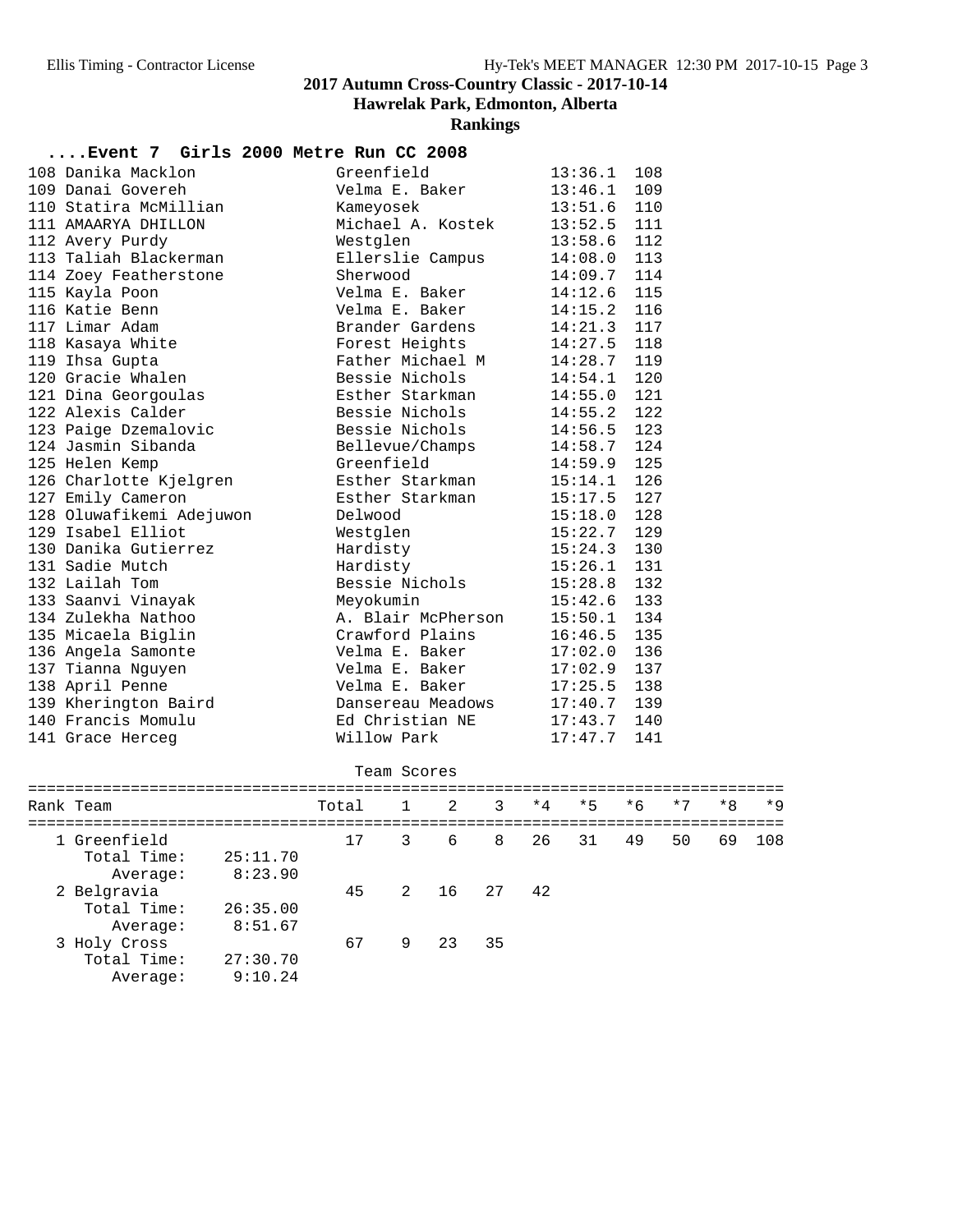#### **Hawrelak Park, Edmonton, Alberta**

| Event 7 Girls 2000 Metre Run CC          |                      |     |    | 2008 |     |     |     |     |     |     |     |
|------------------------------------------|----------------------|-----|----|------|-----|-----|-----|-----|-----|-----|-----|
| 4 Michael A. Kostek                      |                      | 83  | 5  | 7    | 71  | 111 |     |     |     |     |     |
| Total Time:                              | 28:03.80             |     |    |      |     |     |     |     |     |     |     |
| Average:                                 | 9:21.27              |     |    |      |     |     |     |     |     |     |     |
| 5 Glenora                                |                      | 94  | 15 | 28   | 51  |     |     |     |     |     |     |
| Total Time:                              | 28:33.30             |     |    |      |     |     |     |     |     |     |     |
| Average:                                 | 9:31.10              |     |    |      |     |     |     |     |     |     |     |
| 6 Hardisty                               |                      | 97  | 17 | 22   | 58  | 130 | 131 |     |     |     |     |
| Total Time:                              | 28:33.00             |     |    |      |     |     |     |     |     |     |     |
| Average:                                 | 9:31.00              |     |    |      |     |     |     |     |     |     |     |
| 7 Strathcona Christian Acad              |                      | 103 | 11 | 38   | 54  | 73  | 82  |     |     |     |     |
| Total Time:                              | 28:41.20             |     |    |      |     |     |     |     |     |     |     |
| Average:                                 | 9:33.74              |     |    |      |     |     |     |     |     |     |     |
| 8 Lansdowne                              |                      | 110 | 34 | 37   | 39  | 75  |     |     |     |     |     |
| Total Time:                              | 29:14.10             |     |    |      |     |     |     |     |     |     |     |
| Average:                                 | 9:44.70              |     |    |      |     |     |     |     |     |     |     |
| 9 Robert Rundle<br>Total Time:           |                      | 110 | 13 | 45   | 52  |     |     |     |     |     |     |
|                                          | 29:05.70<br>9:41.90  |     |    |      |     |     |     |     |     |     |     |
| Average:<br>10 Parkland Immanuel Christi |                      | 114 | 21 | 33   | 60  | 64  |     |     |     |     |     |
| Total Time:                              | 29:19.40             |     |    |      |     |     |     |     |     |     |     |
| Average:                                 | 9:46.47              |     |    |      |     |     |     |     |     |     |     |
| 11 George H. Luck                        |                      | 117 | 12 | 44   | 61  | 79  | 83  |     |     |     |     |
| Total Time:                              | 29:28.30             |     |    |      |     |     |     |     |     |     |     |
| Average:                                 | 9:49.44              |     |    |      |     |     |     |     |     |     |     |
| 12 Westglen                              |                      | 118 | 18 | 41   | 59  | 112 | 129 |     |     |     |     |
| Total Time:                              | 29:20.20             |     |    |      |     |     |     |     |     |     |     |
| Average:                                 | 9:46.74              |     |    |      |     |     |     |     |     |     |     |
| 13 Esther Starkman                       |                      | 143 | 24 | 43   | 76  | 95  | 100 | 103 | 121 | 126 | 127 |
| Total Time:                              | 30:40.20             |     |    |      |     |     |     |     |     |     |     |
| Average:                                 | 10:13.40             |     |    |      |     |     |     |     |     |     |     |
| 14 Monsignor William Irwin               |                      | 146 | 1  | 55   | 90  |     |     |     |     |     |     |
| Total Time:                              | 30:37.90             |     |    |      |     |     |     |     |     |     |     |
| Average:                                 | 10:12.64             |     |    |      |     |     |     |     |     |     |     |
| 15 Father Michael Mireau                 |                      | 194 | 40 | 66   | 88  | 119 |     |     |     |     |     |
| Total Time:                              | 33:04.00             |     |    |      |     |     |     |     |     |     |     |
| Average:                                 | 11:01.34             |     |    |      |     |     |     |     |     |     |     |
| 16 Willow Park                           |                      | 232 | 47 | 81   | 104 | 105 | 141 |     |     |     |     |
| Total Time:                              | 34:52.70             |     |    |      |     |     |     |     |     |     |     |
| Average:                                 | 11:37.57             |     |    |      |     |     |     |     |     |     |     |
| 17 Baturyn                               |                      | 234 | 65 | 70   | 99  |     |     |     |     |     |     |
| Total Time:                              | 35:08.70             |     |    |      |     |     |     |     |     |     |     |
| Average:                                 | 11:42.90             |     |    |      |     |     |     |     |     |     |     |
| 18 Velma E. Baker                        |                      | 255 | 63 | 85   | 107 | 109 | 115 | 116 | 136 | 137 | 138 |
| Total Time:                              | 36:18.40             |     |    |      |     |     |     |     |     |     |     |
| Average:                                 | 12:06.14             |     |    |      |     |     |     |     |     |     |     |
| 19 Bessie Nichols                        |                      | 266 | 72 | 92   | 102 | 120 | 122 | 123 | 132 |     |     |
| Total Time:                              | 36:30.70<br>12:10.24 |     |    |      |     |     |     |     |     |     |     |
| Average:                                 |                      |     |    |      |     |     |     |     |     |     |     |
| 20 Crawford Plains<br>Total Time:        | 40:15.30             | 299 | 77 | 87   | 135 |     |     |     |     |     |     |
| Average:                                 | 13:25.10             |     |    |      |     |     |     |     |     |     |     |
| 21 Brander Gardens                       |                      | 307 | 94 | 96   | 117 |     |     |     |     |     |     |
| Total Time:                              | 39:24.30             |     |    |      |     |     |     |     |     |     |     |
| Average:                                 | 13:08.10             |     |    |      |     |     |     |     |     |     |     |
|                                          |                      |     |    |      |     |     |     |     |     |     |     |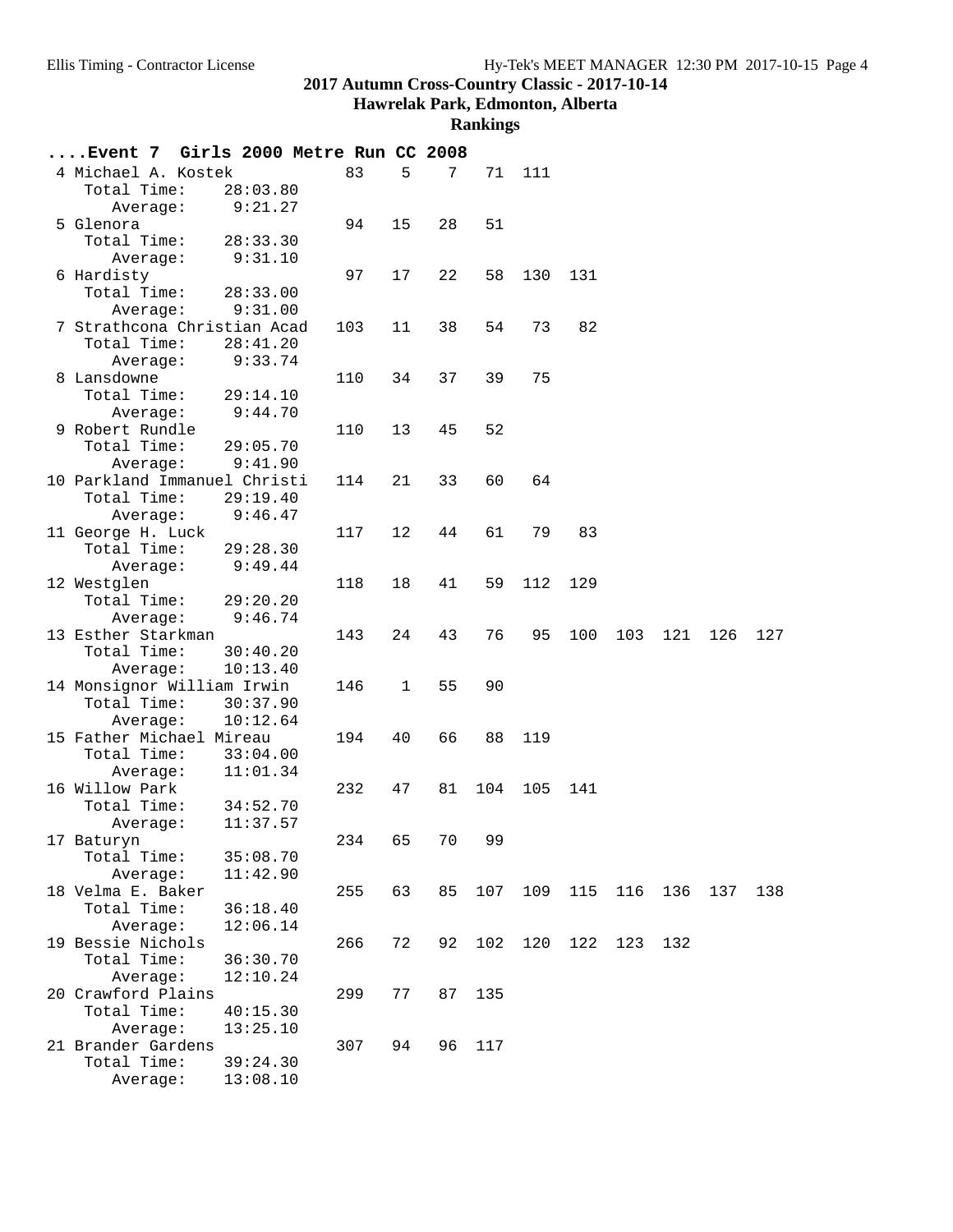**Hawrelak Park, Edmonton, Alberta**

### **Rankings**

### **Event 8 Boys 2000 Metre Run CC 2008**

| Name                             | Year Team                      | Finals           | Points         |
|----------------------------------|--------------------------------|------------------|----------------|
| 1 Seth Harding                   | Brander Gardens                | 7:38.9           | $\mathbf{1}$   |
| 2 Dane Logan                     | Patricia Heights               | 7:41.4           | $\overline{a}$ |
| 3 Cole Bowes                     | Brookside                      | 8:02.7           | 3              |
| 4 Oliver Needham                 | Westbrook                      | 8:07.8           | 4              |
| 5 Bennett Brown                  | Esther Starkman                | 8:10.4           | 5              |
| 6 Paul Rus                       | ParklandImmanuel               | 8:13.8           | 6              |
| 7 Ezra Friesen                   | Brander Gardens                | 8:15.1           | 7              |
| 8 Charlie Isaac                  | OurLadyMt.Carmel               | 8:18.0           | 8              |
| 9 Duncan McRae                   | Glenora                        | 8:23.5           | 9              |
| 10 Jake Safar                    | Landing TrailAth               | 8:27.4           | 10             |
| 11 Brandon Foote                 | Ellerslie Campus               | 8:28.3           | 11             |
| 12 Connor Hillson                | Esther Starkman                | 8:30.7           | 12             |
| 13 Ethan Marcellus               | Esther Starkman                | 8:31.0           | 13             |
| 14 Cyrus Shaplerd                | Westglen                       | 8:31.4           | 14             |
| 15 Cooper Ochoa                  | Bessie Nichols                 | 8:33.4           | 15             |
| 16 Quentin Muillez               | Brookside                      | 8:33.7           | 16             |
| 17 Nyctea Hazewinkel             | Riverdale                      | 8:35.5           | 17             |
| 18 Joshua Wojcichowsky           | Michael Strembitsky            | 8:37.1           | 18             |
| 19 Laken Hudkins                 | Esther Starkman                | 8:39.4           | 19             |
| 20 Reid Walker                   | George H. Luck                 | 8:41.0           | 20             |
| 21 Joshua Schmidt                | StrathconaChrist               | 8:41.8           | 21             |
| 22 Graydon Gilewich              | Earl Buxton                    | 8:42.3           | 22             |
| 23 Warren Shack                  | Brander Gardens                | 8:44.3           | 23             |
| 24 ETHAN CRERAN                  | Michael A. Kostek              | 8:45.5           | 24             |
| 25 CARSON DALGETTY               | Michael A. Kostek              | 8:46.8           | 25             |
| 26 Rhett Giesbrecht              | Gold Bar                       | 8:47.5           | 26             |
| 27 Zahir Phudjo                  | Crawford Plains                | 8:48.8           | 27             |
| 28 Kingston McCallum             | Sifton                         | 8:49.5           | 28             |
| 29 Gabriel Sheeny                | George H. Luck                 | 8:49.9           | 29             |
| 30 Rowen Miyashita               | Parkallen                      | 8:50.3           | 30             |
| 31 Simon Corbett                 | StrathconaChrist               | 8:51.8           | 31             |
| 32 Alex Hasinoff                 | Brander Gardens                | 8:53.0           | 32             |
| 33 COLE SPENCER                  | Michael A. Kostek              | 8:55.2           | 33             |
| 34 Eli St. Jacques               | Sherwood                       | 8:55.5           | 34             |
| 35 Kees Pubus                    | Hardisty                       | 9:01.3           | 35             |
| 36 Logan Mergel                  | Esther Starkman                | 9:04.9           | 36             |
| 37 Jack Service                  | Westglen                       | 9:07.0           | 37             |
| 38 Dylan Huber                   | A. Blair McPherson             | 9:07.7<br>9:08.2 | 38             |
| 39 Josh Powell<br>40 Paden Edeen | Esther Starkman<br>Earl Buxton |                  | 39             |
| 41 Cole Trimble                  | Parkview                       | 9:08.6<br>9:09.1 | 40<br>41       |
| 42 Jack Dawson                   | Parkview                       | 9:09.4           | 42             |
| 43 Friesen Parker                | Riverdale                      | 9:09.7           | 43             |
| 44 Beck Armstrong                | Westglen                       | 9:10.0           | 44             |
| 45 Zach Furtas                   | George H. Luck                 | 9:10.5           | 45             |
| 46 Matteo Masia                  | Forest Heights                 | 9:11.8           | 46             |
| 47 Rylan Chipiuk                 | Bellevue/Champs                | 9:12.4           | 47             |
| 48 Thor Heschel                  | Westglen                       | 9:12.7           | 48             |
| 49 Nathan Mackie                 | Westglen                       | 9:16.3           | 49             |
| 50 Benjamin Thiessen             | Michael Strembitsky            | 9:16.6           | 50             |
| 51 Ben Southcombe                | Brander Gardens                | 9:17.0           | 51             |
| 52 Jacob Vallette                | Velma E. Baker                 | 9:17.4           | 52             |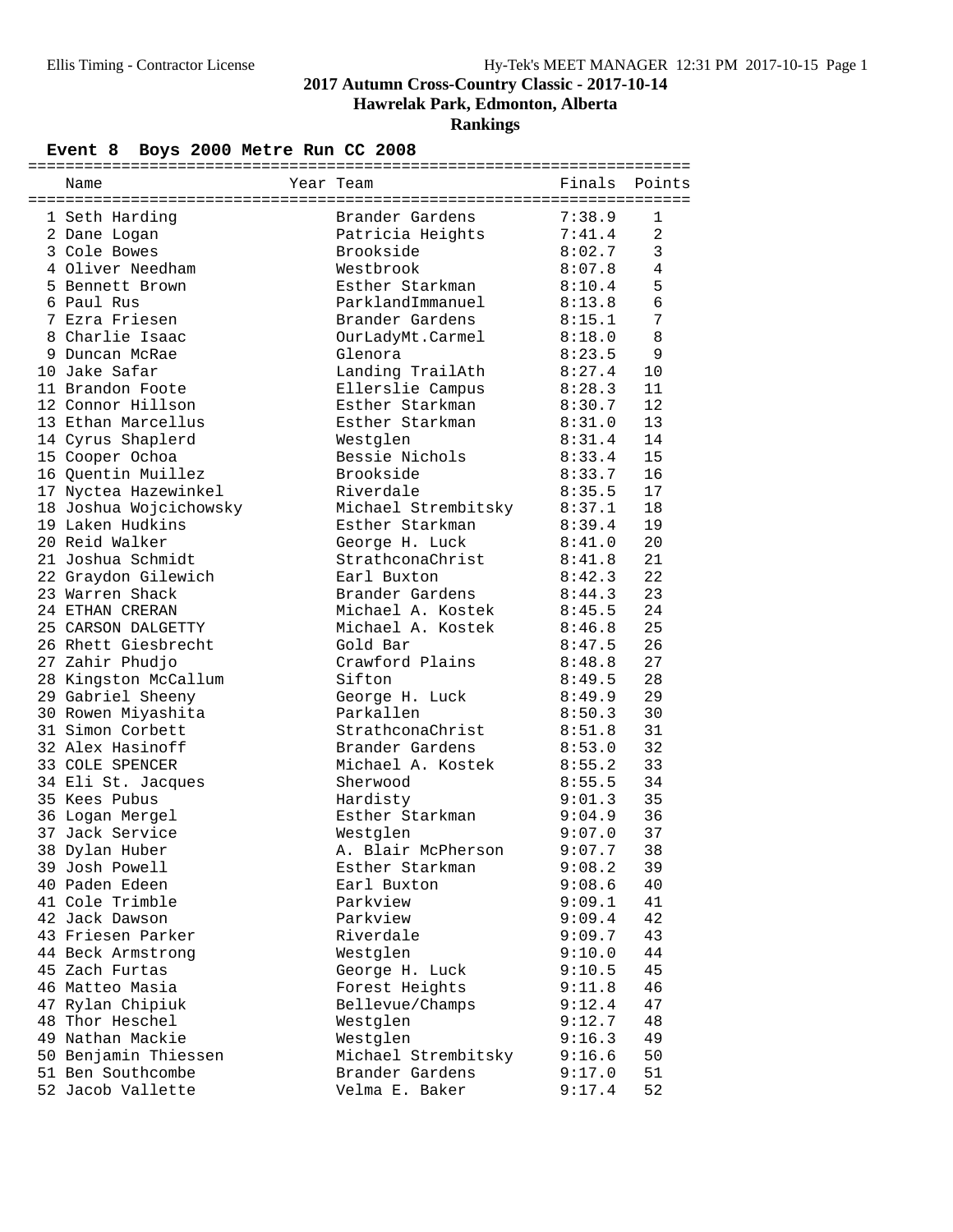**Hawrelak Park, Edmonton, Alberta**

### **Rankings**

### **....Event 8 Boys 2000 Metre Run CC 2008**

| 53 Abdullahi Musa                          | Sifton                          | 9:21.2                      | 53       |
|--------------------------------------------|---------------------------------|-----------------------------|----------|
| 54 Lucas Dundas                            | Monsignor Willia                | 9:23.5                      | 54       |
| 55 Mackenzie Devloo                        | StrathconaChrist                | 9:25.8                      | 55       |
| 56 Ahmad Sneidy                            | Lauderdale                      | 9:26.6                      | 56       |
| 57 London Book                             | Riverdale                       | 9:31.3                      | 57       |
| 58 COLE CHERLET                            | Michael A. Kostek               | 9:32.9                      | 58       |
| 59 James Tribiger                          | Bessie Nichols                  |                             | 59       |
| 60 Casey Fedynak                           | Parkview                        | $9:34.4$<br>$9:34.9$        | 60       |
| 61 Jonah Morgan                            | Parkview                        | 9:36.6                      | 61       |
| 62 Maxim Reinhart                          | Glenora                         | 9:39.6                      | 62       |
| 63 Ben Klaus                               | StrathconaChrist                | 9:40.1                      | 63       |
| 64 Gavin Roth                              | Brander Gardens                 | 9:40.7                      | 64       |
| 65 Graday McMullen                         | George H. Luck                  |                             | 65       |
| 66 Rahman Abdelhadi                        | Rutherford                      | $9:42.5$<br>$9:43.4$        | 66       |
| 67 Firat Ozdemir                           | Kensington                      | 9:43.8                      | 67       |
| 68 Norman Greidanus                        | Fort Sask. Christ               | 9:45.4                      | 68       |
| 69 Navsaaj Bajwa                           | A. Blair McPherson              | 9:47.3                      | 69       |
| 70 Luke Leffers                            | ParklandImmanuel                | 9:47.9                      | 70       |
| 71 Levi Rysary                             | StrathconaChrist                |                             | 71       |
| 72 Jordan Marchand                         | Bellevue/Champs                 | 9:48.8<br>9:49.1            | 72       |
| 73 Jivan Patel                             | Rutherford                      | 9:50.6                      | 73       |
| 74 Finley Minskip                          | Glenora                         | 9:51.5                      | 74       |
| 75 Alex Chen                               | Centennial Edmonton             | 9:53.2                      | 75       |
| 76 Henry Russell                           | Rutherford                      | 9:54.1                      | 76       |
| 77 Carter Veenstra                         | Ed Christian NE                 |                             | 77       |
| 78 Nate Morgan                             | Parkview                        | 9:56.3<br>9:58.3            | 78       |
| 79 Nathan Smith                            | Esther Starkman                 | 9:59.1                      | 79       |
| 80 Michael Cotton                          | MeadowlarkChrist                |                             | 80       |
| 81 Alexander Farris                        |                                 | 10:00.0<br>10:01.8          | 81       |
| 82 Oliver Jeffares                         | Hardisty<br>Westbrook           | 10:02.9                     | 82       |
|                                            | Earl Buxton                     |                             | 83       |
| 83 Jack Hodges<br>84 Cohen Oosterveld      | StrathconaChrist                | $0.4.0$<br>10:05.9<br>10:05 | 84       |
|                                            |                                 |                             |          |
| 85 Michael Zhao                            | Earl Buxton                     | 10:06.3                     | 85       |
| 86 Miles Paulino<br>87 Matthew Klaus       | Meyokumin                       | 10:07.1                     | 86<br>87 |
|                                            | StrathconaChrist<br>Parkallen   | 10:10.1                     |          |
| 88 Lorenzo Ridley                          |                                 | 10:11.2                     | 88       |
| 89 YUSUF TEMEL                             | Michael A. Kostek               |                             | 89       |
| 90 Thomas Kowalchuk                        | Greenfield                      | $10:12.0$<br>10:13.4        | 90       |
| 91 Ty Croke<br>92 Luka Dolanjski           | Kensington<br>Greenfield        | 10:14.3<br>10:15.3          | 91<br>92 |
|                                            |                                 |                             | 93       |
| 93 Gus LeBlanc                             | Bellevue/Champs                 | 10:16.4                     |          |
| 94 Alen Santhosh                           | Shauna May Seneca               | 10:16.9                     | 94       |
| 95 Kavin Rithwik                           | Belgravia                       | 10:23.2                     | 95       |
| 96 Lincoln Scwartz                         | Greenfield                      | 10:25.8                     | 96       |
| 97 Suleiman Juha                           | Thorncliffe                     | 10:27.6                     | 97       |
| 98 Mitchell Patterson                      | Ed Christian NE                 | 10:28.0                     | 98       |
| 99 Rylan Singh                             | Michael Strembitsky             | 10:28.6                     | 99       |
| 100 Declan Anderson                        | Bellevue/Champs                 | 10:29.2                     | 100      |
| 101 Liam Dalton                            | Brander Gardens                 | 10:31.0                     | 101      |
| 102 Todd Strudwick<br>103 Emanuel Reichert | Ellerslie Campus                | 10:31.5                     | 102      |
|                                            | Shauna May Seneca<br>Greenfield | 10:32.2                     | 103      |
| 104 Brady Johnson                          |                                 | 10:35.9                     | 104      |
| 105 Tejbir Singh Sander                    | Shauna May Seneca               | 10:39.1                     | 105      |
| 106 HARPER GOSSE                           | Michael A. Kostek               | 10:44.6                     | 106      |
| 107 Leo Yamanaka                           | Esther Starkman                 | 10:45.0                     | 107      |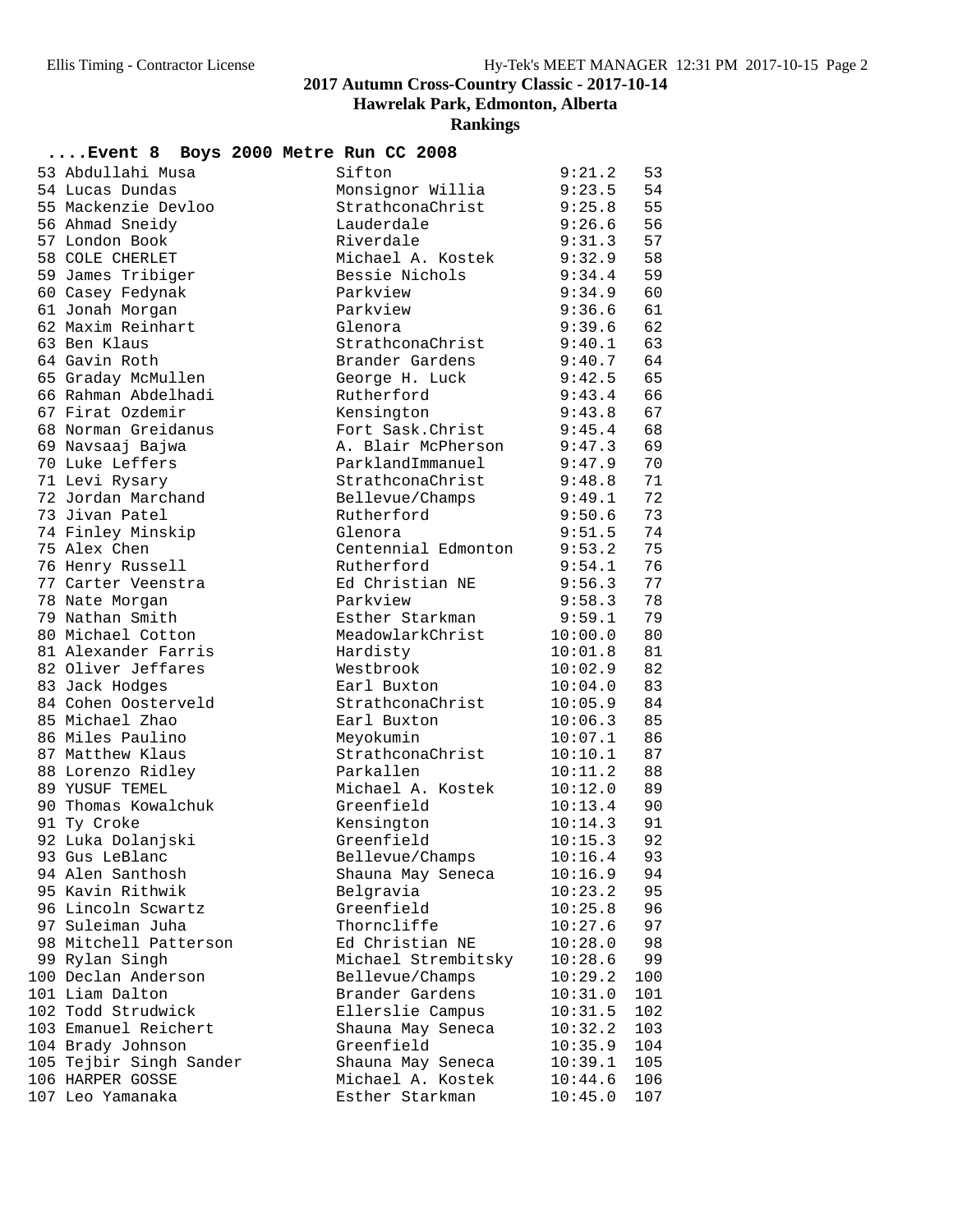**Hawrelak Park, Edmonton, Alberta**

|                         | Event 8 Boys 2000 Metre Run CC 2008                                 |               |     |
|-------------------------|---------------------------------------------------------------------|---------------|-----|
| 108 Will Rogerson       | Westbrook                                                           | 10:47.8       | 108 |
| 109 Ethan Butzakowski   | Crawford Plains                                                     | $10:49.9$ 109 |     |
| 110 Jayden Visscher     | Dansereau Meadows 10:51.8 110                                       |               |     |
| 111 Carson Decker       | St. Boniface                                                        | $10:54.0$ 111 |     |
| 112 Issac Dubbagh       | Westglen                                                            | $10:55.4$ 112 |     |
| 113 Cooper Van Vliet    | George P. Nicholson 10:56.2 113                                     |               |     |
| 114 Godswill Otoro      | Father Michael M                                                    | $10:57.7$ 114 |     |
| 115 Josh Simmons        | Esther Starkman                                                     | $10:59.4$ 115 |     |
| 116 Zachary Vizconde    | Centennial Edmonton 11:05.4 116                                     |               |     |
| 117 David Kuzik         | Westbrook                                                           | $11:09.1$ 117 |     |
| 118 Garveen Mavi        | Meyokumin                                                           | $11:10.0$ 118 |     |
| 119 Akileash Saravanan  | Meyokumin                                                           | $11:10.2$ 119 |     |
| 120 Zoravar Thandi      | Brander Gardens                                                     | $11:10.9$ 120 |     |
| 121 Carson Schneider    | Westbrook                                                           | $11:12.3$ 121 |     |
| 122 Jaxson Dearing      | Sherwood                                                            | $11:19.4$ 122 |     |
| 123 Bryson Plovie       | Earl Buxton                                                         | $11:23.8$ 123 |     |
| 124 Alessio Maione      | Dansereau Meadows                                                   | $11:26.0$ 124 |     |
| 125 Colson Burgers      | Brookside                                                           | $11:26.4$ 125 |     |
| 126 Adam Huang          | Earl Buxton                                                         | $11:33.5$ 126 |     |
| 127 Habib Rustom        | Parkallen                                                           | $11:36.6$ 127 |     |
| 128 Nathaniel Lamoureux | Willow Park                                                         | $11:38.8$ 128 |     |
| 129 Levi Mason          | Willow Park                                                         | 11:42.1 129   |     |
| 130 Kieran Hushan       | StrathconaChrist 11:47.6 130                                        |               |     |
| 131 Krishnan Pillay     | Earl Buxton                                                         | $11:50.0$ 131 |     |
| 132 Baxter Simmons      | Lansdowne                                                           | $11:51.2$ 132 |     |
| 133 Brendan Cooke       | Lansdowne                                                           | $11:52.5$ 133 |     |
| 134 Liam Stevenson      | Delwood                                                             | $12:01.2$ 134 |     |
| 135 Aiden Polege        | Kensington 12:08.6 135                                              |               |     |
| 136 Chase Duplessis     | Centennial Edmonton 12:10.9 136                                     |               |     |
| 137 Tristen Engel       | Crawford Plains                                                     | $12:11.7$ 137 |     |
| 138 Luke Goodhart       |                                                                     |               |     |
| 139 Sean Moore          | Centennial Edmonton $12:14.2$ 138<br>Father Michael M $12:16.2$ 139 |               |     |
| 140 Rhett Boudreau      | Sifton                                                              | $12:22.7$ 140 |     |
| 141 Jack Janzen         | East Elementary                                                     | $12:25.0$ 141 |     |
| 142 Alex Zombor         | St. Boniface                                                        | $12:30.7$ 142 |     |
| 143 Jaydon Tweedy       | George H. Luck                                                      | $12:31.6$ 143 |     |
| 144 Randolph Santelices | Thorncliffe                                                         | $12:35.5$ 144 |     |
| 145 Manvir Bhui         | Pollard Meadows                                                     | $12:44.2$ 145 |     |
| 146 Owen Sabado         | Thorncliffe                                                         | 12:45.5       | 146 |
| 147 Sebastian McGauley  | Bessie Nichols                                                      | 12:48.1 147   |     |
| 148 Mutayeb Shiekh      | Meyokumin                                                           | 12:51.1       | 148 |
| 149 Andrew Shandro      | Esther Starkman                                                     | 12:57.1       | 149 |
| 150 Satchet Kandola     | Crawford Plains                                                     | 13:05.5       | 150 |
| 151 Landon Gardiner     | Fort Sask. Christ                                                   | 13:12.7       | 151 |
| 152 Daniel Beishuizen   | StrathconaChrist                                                    | 13:23.6       | 152 |
| 153 Brokk Hardie-Wong   | East Elementary                                                     | 13:29.8       | 153 |
| 154 Antonious McDonnell | Rutherford                                                          | 13:35.6       | 154 |
| 155 Arjan Chabba        | Pollard Meadows                                                     | 13:56.0       | 155 |
| 156 Zion Stewart        | Robert Rundle                                                       | 14:05.2       | 156 |
| 157 Max Visser          | Ed Christian NE                                                     | 14:39.6       | 157 |
| 158 Jimmy Pauls         | Father Michael M                                                    | 15:07.3       | 158 |
| 159 Aadam Kharadi       | Ellerslie Campus                                                    | 15:24.1       | 159 |
| 160 Abiheek Sindar      | Ellerslie Campus                                                    | 15:26.8       | 160 |
| 161 Jaidyn Mistry       | Baturyn                                                             | 15:31.3       | 161 |
| 162 Harjan Singh        | Velma E. Baker                                                      | 15:36.0       | 162 |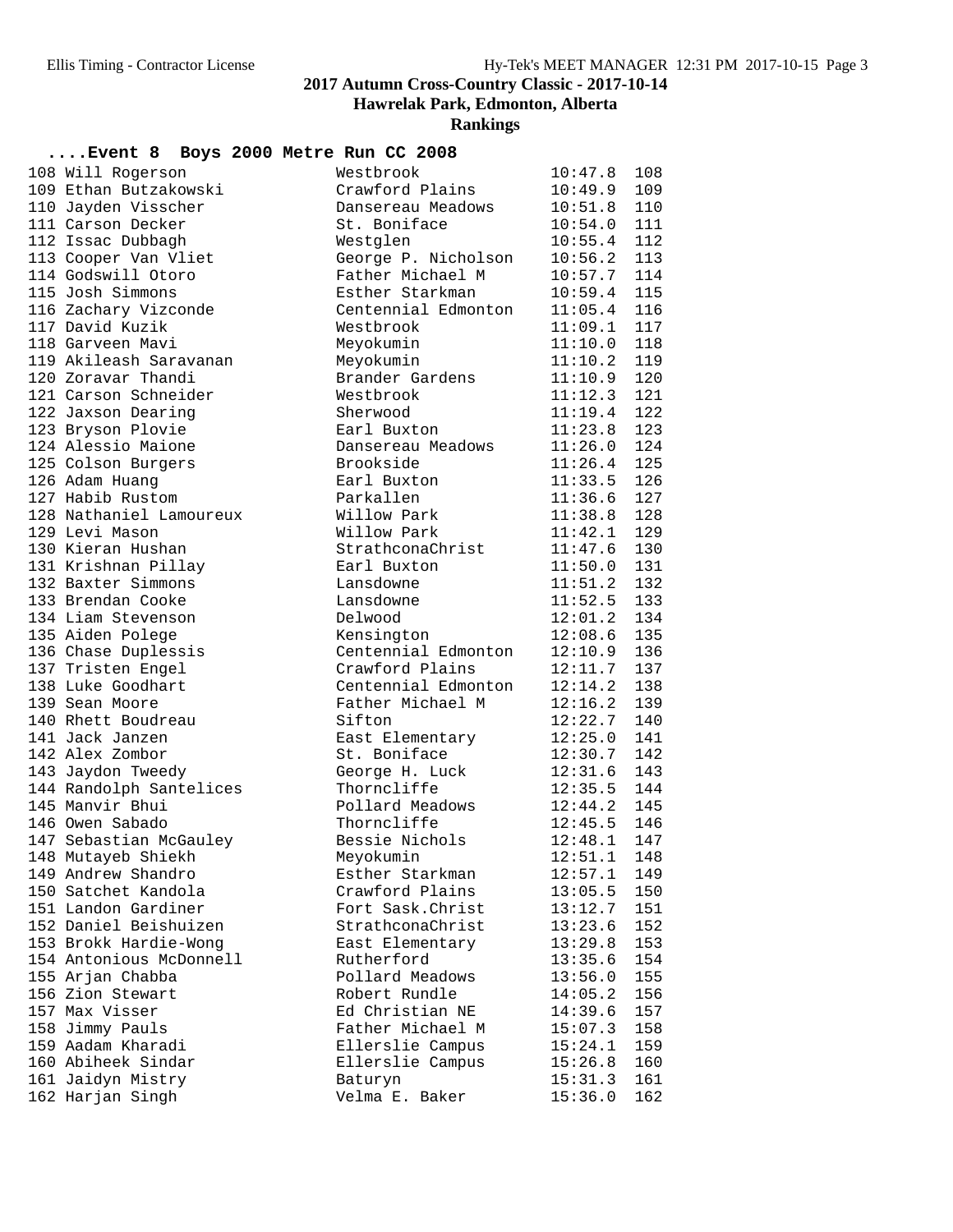**Hawrelak Park, Edmonton, Alberta**

| Event 8 Boys 2000 Metre Run CC 2008 |          |            |    |                     |     |     |         |      |      |      |     |
|-------------------------------------|----------|------------|----|---------------------|-----|-----|---------|------|------|------|-----|
| 163 Ezzeldin Mohamed                |          |            |    | Michael Strembitsky |     |     | 15:49.4 | 163  |      |      |     |
| 164 William Monk                    |          | Baturyn    |    |                     |     |     | 15:54.9 | 164  |      |      |     |
| 165 Ryan Handfield                  |          | Kensington |    |                     |     |     | 16:11.5 | 165  |      |      |     |
| 166 Darius Cromwell                 |          | Rutherford |    |                     |     |     | 16:14.8 | 166  |      |      |     |
| 167 Jamarco Brown                   |          | Sifton     |    |                     |     |     | 16:27.5 | 167  |      |      |     |
| 168 Mason Litke                     |          |            |    | Velma E. Baker      |     |     | 16:46.1 | 168  |      |      |     |
| 169 Ronin McCafferty                |          |            |    | Velma E. Baker      |     |     | 16:47.0 | 169  |      |      |     |
| 170 Ian Langwald                    |          | Baturyn    |    |                     |     |     | 16:48.0 | 170  |      |      |     |
|                                     |          |            |    |                     |     |     |         |      |      |      |     |
|                                     |          |            |    | Team Scores         |     |     |         |      |      |      |     |
|                                     |          |            |    |                     |     |     |         |      |      |      |     |
| Rank Team                           |          | Total      | 1  | 2                   | 3   | *4  | $*5$    | $*6$ | $*7$ | $*8$ | * 9 |
|                                     |          |            |    |                     |     |     |         |      |      |      |     |
| 1 Esther Starkman                   |          | 30         | 5  | 12                  | 13  | 19  | 36      | 39   | 79   | 107  | 115 |
| Total Time:                         | 25:12.10 |            |    |                     |     |     |         |      |      |      |     |
| Average:                            | 8:24.04  |            |    |                     |     |     |         |      |      |      |     |
| 2 Brander Gardens                   |          | 31         | 1  | 7                   | 23  | 32  | 51      | 64   | 101  | 120  |     |
| Total Time:                         | 24:38.30 |            |    |                     |     |     |         |      |      |      |     |
| Average:                            | 8:12.77  |            |    |                     |     |     |         |      |      |      |     |
| 3 Michael A. Kostek                 |          | 82         | 24 | 25                  | 33  | 58  | 89      | 106  |      |      |     |
| Total Time:                         | 26:27.50 |            |    |                     |     |     |         |      |      |      |     |
| Average:                            | 8:49.17  |            |    |                     |     |     |         |      |      |      |     |
| 4 George H. Luck                    |          | 94         | 20 | 29                  | 45  | 65  | 143     |      |      |      |     |
| Total Time:                         | 26:41.40 |            |    |                     |     |     |         |      |      |      |     |
| Average:                            | 8:53.80  |            |    |                     |     |     |         |      |      |      |     |
| 5 Westglen                          |          | 95         | 14 | 37                  | 44  | 48  | 49      | 112  |      |      |     |
| Total Time:                         | 26:48.40 |            |    |                     |     |     |         |      |      |      |     |
| Average:                            | 8:56.14  |            |    |                     |     |     |         |      |      |      |     |
| 6 Strathcona Christian Acad         |          | 107        | 21 | 31                  | 55  | 63  | 71      | 84   | 87   | 130  | 152 |
| Total Time:                         | 26:59.40 |            |    |                     |     |     |         |      |      |      |     |
| Average:                            | 8:59.80  |            |    |                     |     |     |         |      |      |      |     |
| 7 Riverdale                         |          | 117        | 17 | 43                  | 57  |     |         |      |      |      |     |
| Total Time:                         | 27:16.50 |            |    |                     |     |     |         |      |      |      |     |
| Average:                            | 9:05.50  |            |    |                     |     |     |         |      |      |      |     |
| 8 Parkview                          |          | 143        | 41 | 42                  | 60  | 61  | 78      |      |      |      |     |
| Total Time:                         | 27:53.40 |            |    |                     |     |     |         |      |      |      |     |
| Average:                            | 9:17.80  |            |    |                     |     |     |         |      |      |      |     |
| 9 Brookside                         |          | 144        | 3  | 16                  | 125 |     |         |      |      |      |     |
| Total Time:                         | 28:02.80 |            |    |                     |     |     |         |      |      |      |     |
| Average:                            | 9:20.94  |            |    |                     |     |     |         |      |      |      |     |
| 10 Earl Buxton                      |          | 145        | 22 | 40                  | 83  | 85  | 123     | 126  | 131  |      |     |
| Total Time:                         | 27:54.90 |            |    |                     |     |     |         |      |      |      |     |
|                                     | 9:18.30  |            |    |                     |     |     |         |      |      |      |     |
| Average:                            |          |            |    |                     |     |     |         |      |      |      |     |
| 11 Glenora<br>Total Time:           |          | 145        | 9  | 62                  | 74  |     |         |      |      |      |     |
|                                     | 27:54.60 |            |    |                     |     |     |         |      |      |      |     |
| Average:                            | 9:18.20  |            |    |                     |     |     |         |      |      |      |     |
| 12 Michael Strembitsky              |          | 167        | 18 | 50                  | 99  | 163 |         |      |      |      |     |
| Total Time:                         | 28:22.30 |            |    |                     |     |     |         |      |      |      |     |
| Average:                            | 9:27.44  |            |    |                     |     |     |         |      |      |      |     |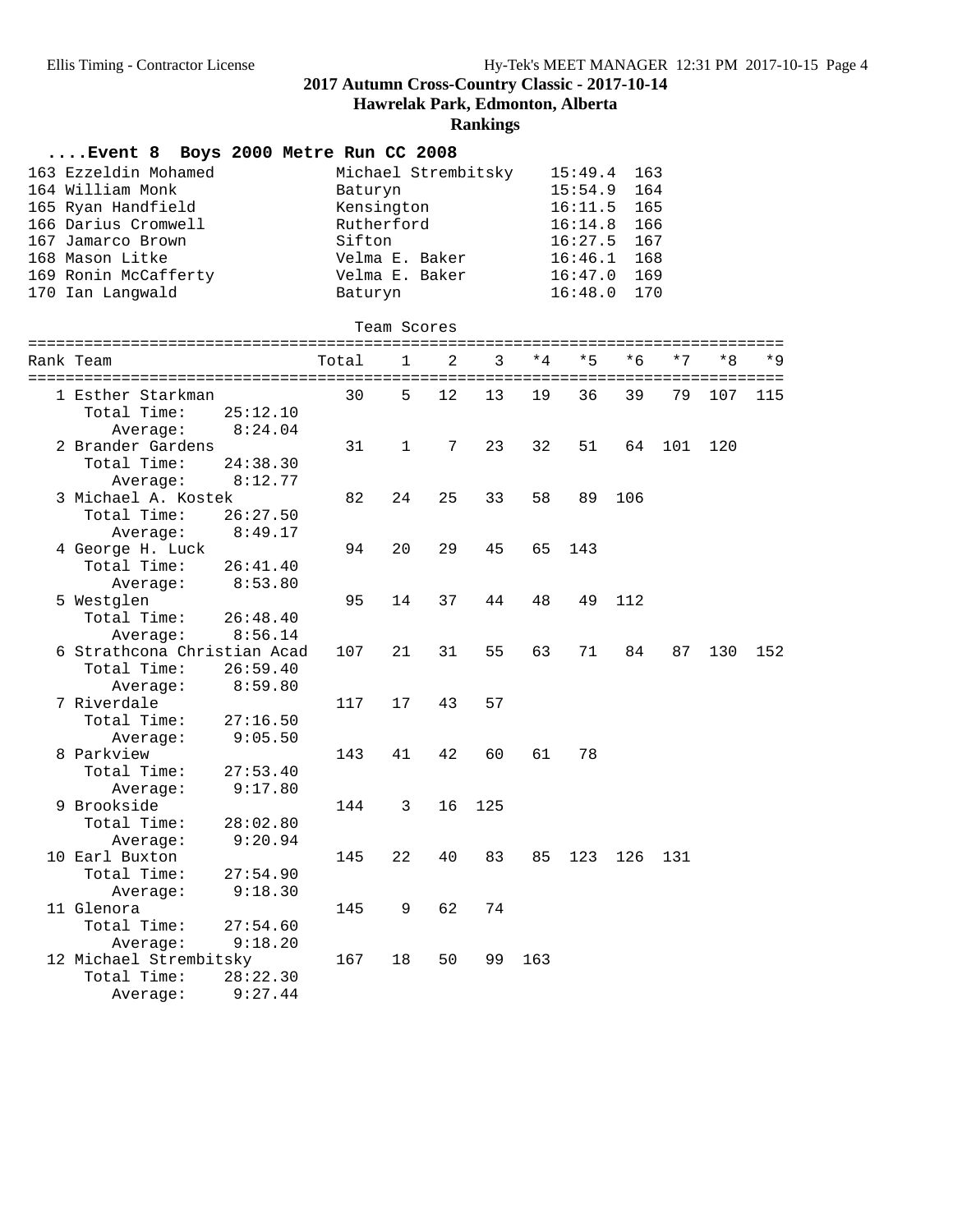#### **Hawrelak Park, Edmonton, Alberta**

| Event 8 Boys 2000 Metre Run CC 2008 |          |     |     |                      |     |     |     |
|-------------------------------------|----------|-----|-----|----------------------|-----|-----|-----|
| 13 Westbrook                        |          | 194 |     | 82<br>$\overline{4}$ | 108 | 117 | 121 |
| Total Time:                         | 28:58.50 |     |     |                      |     |     |     |
| Average:                            | 9:39.50  |     |     |                      |     |     |     |
| 14 Bellevue and Champs Vallé        |          | 212 | 47  | 72                   | 93  | 100 |     |
| Total Time:                         | 29:17.90 |     |     |                      |     |     |     |
| Average:                            | 9:45.97  |     |     |                      |     |     |     |
| 15 Rutherford                       |          | 215 | 66  | 73                   | 76  | 154 | 166 |
| Total Time:                         | 29:28.10 |     |     |                      |     |     |     |
| Average:                            | 9:49.37  |     |     |                      |     |     |     |
| 16 Bessie Nichols                   |          | 221 | 15  | 59                   | 147 |     |     |
| Total Time:                         | 30:55.90 |     |     |                      |     |     |     |
| Average:                            | 10:18.64 |     |     |                      |     |     |     |
| 17 Sifton                           |          | 221 | 28  | 53                   | 140 | 167 |     |
| Total Time:                         | 30:33.40 |     |     |                      |     |     |     |
| Average:                            | 10:11.14 |     |     |                      |     |     |     |
|                                     |          |     | 30  | 88                   | 127 |     |     |
| 18 Parkallen                        |          | 245 |     |                      |     |     |     |
| Total Time:                         | 30:38.10 |     |     |                      |     |     |     |
| Average:                            | 10:12.70 |     |     |                      |     |     |     |
| 19 Ellerslie Campus                 |          | 272 | 11  | 102                  | 159 | 160 |     |
| Total Time:                         | 34:23.90 |     |     |                      |     |     |     |
| Average:                            | 11:27.97 |     |     |                      |     |     |     |
| 20 Crawford Plains                  |          | 273 | 27  | 109                  | 137 | 150 |     |
| Total Time:                         | 31:50.40 |     |     |                      |     |     |     |
| Average:                            | 10:36.80 |     |     |                      |     |     |     |
| 21 Greenfield                       |          | 278 | 90  | 92                   | 96  | 104 |     |
| Total Time:                         | 30:54.50 |     |     |                      |     |     |     |
| Average:                            | 10:18.17 |     |     |                      |     |     |     |
| 22 Kensington                       |          | 293 | 67  | 91                   | 135 | 165 |     |
| Total Time:                         | 32:06.70 |     |     |                      |     |     |     |
| Average:                            | 10:42.24 |     |     |                      |     |     |     |
| 23 Shauna May Seneca                |          | 302 | 94  | 103                  | 105 |     |     |
| Total Time:                         | 31:28.20 |     |     |                      |     |     |     |
| Average:                            | 10:29.40 |     |     |                      |     |     |     |
| 24 Meyokumin                        |          | 323 | 86  | 118                  | 119 | 148 |     |
| Total Time:                         | 32:27.30 |     |     |                      |     |     |     |
| Average:                            | 10:49.10 |     |     |                      |     |     |     |
| 25 Centennial Edmonton              |          | 327 | 75  | 116                  | 136 | 138 |     |
| Total Time:                         | 33:09.50 |     |     |                      |     |     |     |
| Average:                            | 11:03.17 |     |     |                      |     |     |     |
| 26 Edmonton Christian NE            |          | 332 | 77  | 98                   | 157 |     |     |
| Total Time:                         | 35:03.90 |     |     |                      |     |     |     |
| Average:                            | 11:41.30 |     |     |                      |     |     |     |
| 27 Velma E. Baker                   |          | 382 | 52  | 162                  | 168 | 169 |     |
| Total Time:                         | 41:39.50 |     |     |                      |     |     |     |
| Average:                            | 13:53.17 |     |     |                      |     |     |     |
| 28 Thorncliffe                      |          | 387 | 97  | 144                  | 146 |     |     |
| Total Time:                         | 35:48.60 |     |     |                      |     |     |     |
| Average:                            | 11:56.20 |     |     |                      |     |     |     |
|                                     |          |     |     |                      |     |     |     |
| 29 Father Michael Mireau            |          | 411 | 114 | 139                  | 158 |     |     |
| Total Time:                         | 38:21.20 |     |     |                      |     |     |     |
| Average:                            | 12:47.07 |     |     |                      |     |     |     |
| 30 Baturyn                          |          | 495 | 161 | 164                  | 170 |     |     |
| Total Time:                         | 48:14.20 |     |     |                      |     |     |     |
| Average:                            | 16:04.74 |     |     |                      |     |     |     |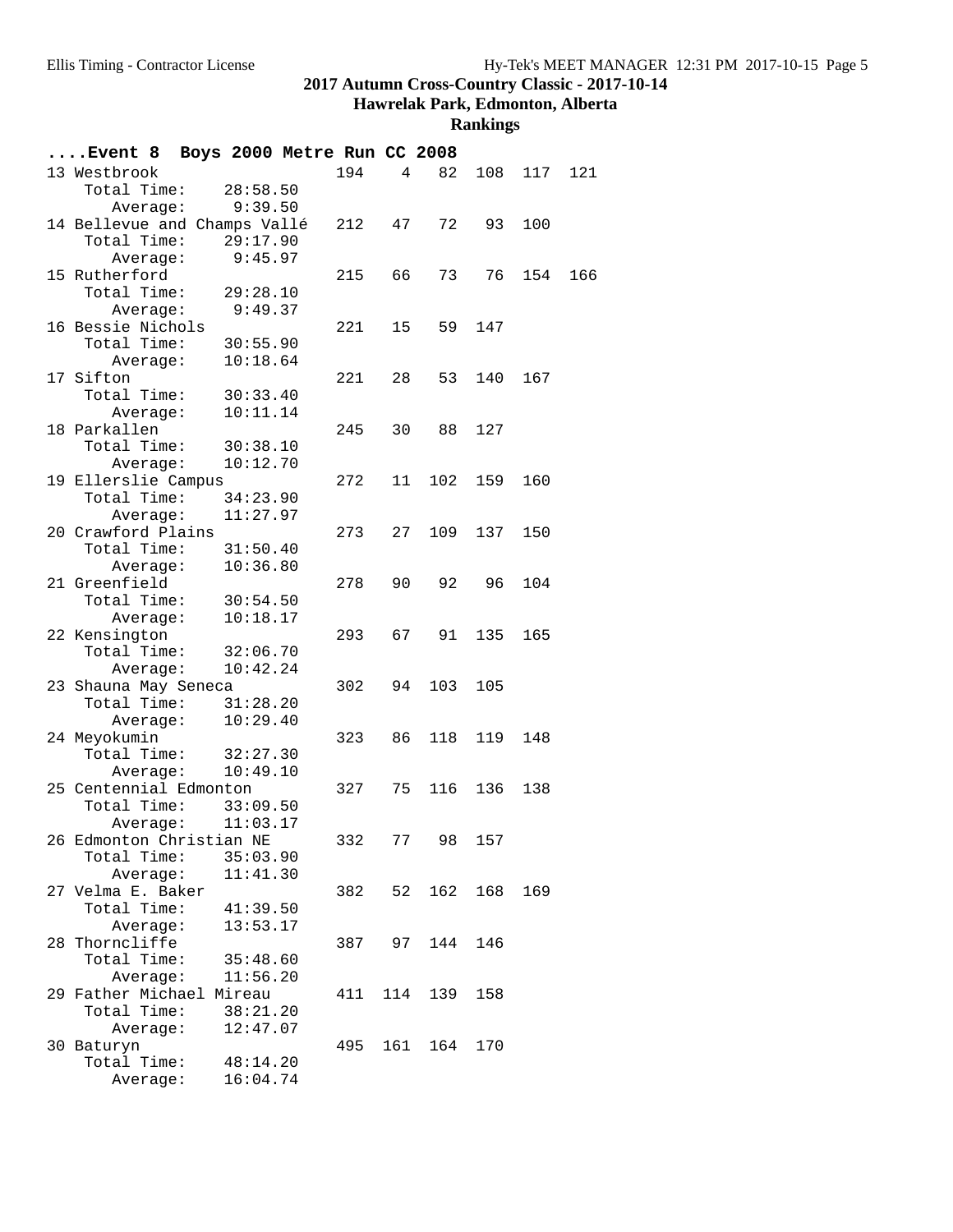**Hawrelak Park, Edmonton, Alberta**

**Rankings**

#### **Event 9 Girls 2000 Metre Run CC 2007**

| Name                   | Year Team           | Finals  | Points         |
|------------------------|---------------------|---------|----------------|
|                        |                     |         |                |
| 1 Kyra Sheppard        | Landing TrailAth    | 7:19.9  | $\mathbf{1}$   |
| 2 Luisa Arco           | Greenfield          | 7:54.2  | $\overline{2}$ |
| 3 Brooklyn Johnston    | Beau Meadow         | 7:58.7  | 3              |
| 4 Sophie Stanton       | Monsignor Willia    | 7:59.0  | 4              |
| 5 Keira Gilliard       | Monsignor Willia    | 8:09.1  | 5              |
| 6 Neala Peters         | St. Boniface        | 8:09.7  | 6              |
| 7 Katherine Hendricks  | Brookside           | 8:11.8  | 7              |
| 8 Charlie Cooper       | Dansereau Meadows   | 8:19.7  | 8              |
| 9 Jamie Bialik         | Monsignor Willia    | 8:21.2  | 9              |
| 10 Hope Dunkley        | Riverdale           | 8:23.7  | 10             |
| 11 Tess Fillipchuk     | Earl Buxton         | 8:26.5  | 11             |
| 12 Sage Korth          | Landing TrailAth    | 8:31.9  | 12             |
| 13 Abigail Loveday     | Brander Gardens     | 8:34.2  | 13             |
| 14 Lauren Walker       | Hardisty            | 8:35.8  | 14             |
| 15 Sadie Paton         | Earl Buxton         | 8:41.7  | 15             |
| 16 Raffi Traub         | Westglen            | 8:44.2  | 16             |
| 17 Peyton Lester-Troke | Coloniale Estates   | 8:44.9  | 17             |
| 18 LARA BERGEN         | Michael A. Kostek   | 8:45.7  | 18             |
| 19 Chloe Giesbrecht    | Gold Bar            | 8:56.9  | 19             |
| 20 Nicole Cowan        | Holy Cross          | 8:57.9  | 20             |
| 21 Elise Froehlich     | StrathconaChrist    | 8:59.7  | 21             |
| 22 Cassie Ross         | Esther Starkman     | 9:01.8  | 22             |
|                        | StrathconaChrist    |         | 23             |
| 23 Rebecca Doherty     |                     | 9:04.1  |                |
| 24 Jordan Bownes       | Mother d'Youville   | 9:09.0  | 24             |
| 25 Charly Bennett      | Woodbridge Farms    | 9:09.4  | 25             |
| 26 Meleah Winkel       | StrathconaChrist    | 9:10.4  | 26             |
| 27 Cassie Carnahan     | Greenfield          | 9:12.0  | 27             |
| 28 Pahl Kayla          | St. Boniface        | 9:14.5  | 28             |
| 29 Ava Straga          | Parkallen           | 9:18.5  | 29             |
| 30 Denae Steed         | Hardisty            | 9:20.3  | 30             |
| 31 Brooke Tyson        | Westbrook           | 9:26.9  | 31             |
| 32 Jordan Gilbody      | Parkview            | 9:28.0  | 32             |
| 33 Andie Shimoda       | StrathconaChrist    | 9:28.6  | 33             |
| 34 CLAIRE TOORE        | Michael A. Kostek   | 9:29.0  | 34             |
| 35 Ava Karas           | Father Michael M    | 9:30.1  | 35             |
| 36 Isla Olsen          | Centennial Edmonton | 9:30.7  | 36             |
| 37 Elizabeth Owen      | Parkview            | 9:31.3  | 37             |
| 38 Summer Dakus        | Parkallen           | 9:31.9  | 38             |
| 39 Brooke Burpey       | StrathconaChrist    | 9:33.0  | 39             |
| 40 Josslyn Gluska      | Bessie Nichols      | 9:33.4  | 40             |
| 41 Zoe Esser           | Ed Christian NE     | 9:34.0  | 41             |
| 42 Esme Babiak         | Victoria            | 9:35.9  | 42             |
| 43 Sophia Vincente     | Greenfield          | 9:39.0  | 43             |
| 44 Madison Fitzgerald  | Gold Bar            | 9:42.7  | 44             |
| 45 Emily Woodruff      | Afton               | 9:45.9  | 45             |
| 46 Miriam Marcus       | ParklandImmanuel    | 9:46.5  | 46             |
| 47 Emily Darter        | Woodbridge Farms    | 9:46.7  | 47             |
| 48 Victoria Davson     | Velma E. Baker      | 9:57.6  | 48             |
| 49 Madeline Miller     | Brander Gardens     | 9:58.2  | 49             |
| 50 Naya Nisbet         | Coloniale Estates   | 10:01.1 | 50             |
| 51 BRYNN LAVIGNE       | Michael A. Kostek   | 10:02.9 | 51             |
| 52 Dana Brimacombe     | Westbrook           | 10:03.7 | 52             |
|                        |                     |         |                |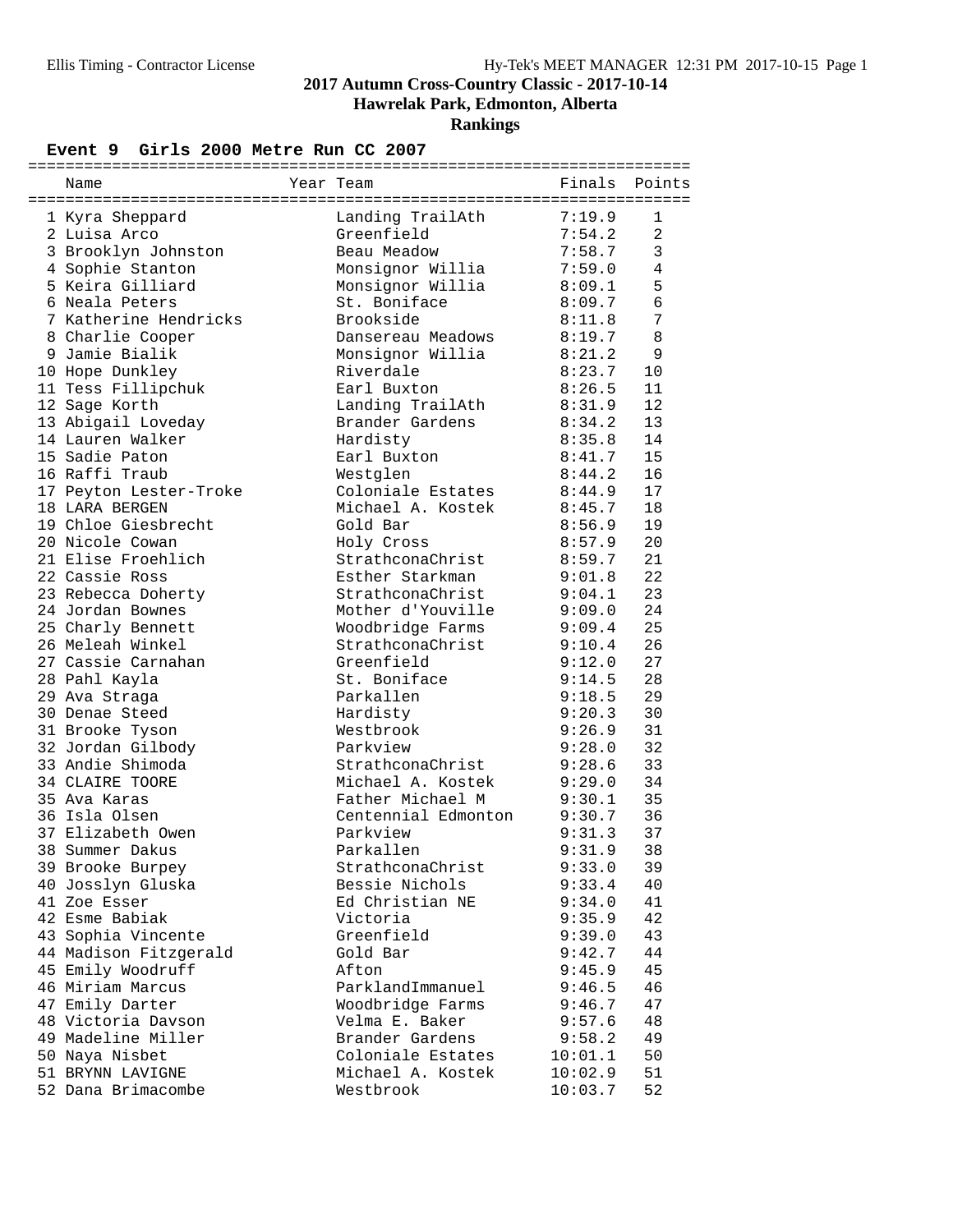#### **2017 Autumn Cross-Country Classic - 2017-10-14 Hawrelak Park, Edmonton, Alberta**

|                        | Event 9 Girls 2000 Metre Run CC 2007   |                    |     |
|------------------------|----------------------------------------|--------------------|-----|
| 53 Norah Shippit       | Gold Bar                               | 10:05.3            | 53  |
| 54 Ella Yaremko        | Robert Rundle                          | 10:05.9            | 54  |
| 55 Kaitlynn Rogers     | Waverley                               | 10:06.6            | 55  |
| 56 Alexa Michaud       | Johnny Bright                          | 10:12.7            | 56  |
| 57 SOFIA ECHEVERRIA    | Michael A. Kostek                      | 10:13.4            | 57  |
| 58 Allison Samm        | Hardisty                               | 10:15.7            | 58  |
| 59 Grace Scales        | A. Blair McPherson                     | 10:19.1            | 59  |
| 60 Isabelle Erickson   | Baturyn                                | 10:20.4            | 60  |
| 61 Savannah Dutka      | Ellerslie Campus                       | 10:26.7            | 61  |
| 62 Willow Stogrin      | Hardisty                               | 10:30.0            | 62  |
| 63 Rachel Sylvester    | Velma E. Baker                         | 10:33.4            | 63  |
| 64 Katie Schultz       | St. Boniface                           | 10:37.4            | 64  |
| 65 Savannah Richardson | Brander Gardens                        | 10:38.9            | 65  |
| 66 Nyah Bagshaw        | Brander Gardens                        | 10:39.5            | 66  |
| 67 Tala Favel-Zidoune  | West Haven                             | 10:40.3            | 67  |
| 68 Holly Negrey        | Gold Bar                               | 10:44.8            | 68  |
| 69 Lauren Dubbeldam    | StrathconaChrist                       | 10:47.9            | 69  |
| 70 Josefa Valenzuela   | Father Michael M                       | 10:49.5            | 70  |
| 71 Rachel Timmermans   | StrathconaChrist                       | 10:55.2            | 71  |
| 72 Makenzi Thompson    | Willow Park                            | 10:56.2            | 72  |
| 73 Erika Baalam        | Gold Bar                               | 10:57.3            | 73  |
| 74 Brooklyn Csobot     | Centennial Edmonton                    | 10:59.0            | 74  |
| 75 Arielle Ellis       | Forest Heights                         | 11:04.6            | 75  |
| 76 Ashlyn Edeen        | Earl Buxton                            | 11:13.3            | 76  |
| 77 Kayte Lampshire     | Brookside                              | 11:13.9            | 77  |
| 78 Ava Attwater        | Michael Strembitsky 11:14.8            |                    | 78  |
| 79 JAYNA SOOD          | Michael A. Kostek                      | 11:15.9            | 79  |
| 80 Ivy LeBlanc         | Bellevue/Champs                        | 11:19.4            | 80  |
| 81 Jayla Sibanda       | Bellevue/Champs                        | 11:21.9            | 81  |
| 82 Umika Singh         | Glenora                                | 11:22.3            | 82  |
| 83 Sydnee Bell         | Michael Strembitsky                    | 11:24.1            | 83  |
| 84 Zoe Lee             | Earl Buxton                            | 11:25.8            | 84  |
| 85 Ryanna Nartey       | Ed Christian NE                        | 11:28.0            | 85  |
| 86 Ada Fenger          | Glenora                                | 11:28.9            | 86  |
| 87 Jordyn McGill       | Crawford Plains                        | 11:31.9            | 87  |
| 88 Ella Whittaker      | MeadowlarkChrist                       | 11:32.6            | 88  |
| 89 Hannah Mair         | Dansereau Meadows                      | 11:33.7            | 89  |
| 90 Emma Vu             | Centennial Edmonton                    | 11:34.7            | 90  |
| 91 Gabby Bell          | Westglen                               | 11:43.1            | 91  |
| 92 Sadie Cor           | Westglen                               | 11:44.3            | 92  |
| 93 Lucy Masuzumi       | Bessie Nichols                         | 11:49.5            | 93  |
| 94 Cassidy Tremblay    | East Elementary                        | 11:51.1            | 94  |
| 95 RYLEY NEWTON        | Michael A. Kostek                      | 11:52.5            | 95  |
| 96 Grace Clark         | East Elementary                        | 11:53.1            | 96  |
| 97 Jenna Taylor        | West Haven                             | 11:54.5            | 97  |
| 98 Claire Salomons     | Brander Gardens                        | 11:55.5            | 98  |
| 99 Claire White        | Monsignor Willia                       | 11:58.0            | 99  |
| 100 Sadie Schmidt      | StrathconaChrist                       | 11:59.3            | 100 |
| 101 Austin Larocque    | Crawford Plains                        | 12:05.6            | 101 |
| 102 Sedra Sneidy       | Lauderdale                             | 12:08.5            | 102 |
| 103 Zirwa Siddiqui     | Jackson Heights<br>Centennial Edmonton | 12:12.6            | 103 |
| 104 Braelyn Thompson   |                                        | 12:26.4            | 104 |
| 105 Maya Selby         | Brookside<br>Greenfield                | 12:27.1<br>12:39.3 | 105 |
| 106 Amelia Razaghi     |                                        |                    | 106 |
| 107 Lehla Sumaru       | Esther Starkman                        | 12:49.4            | 107 |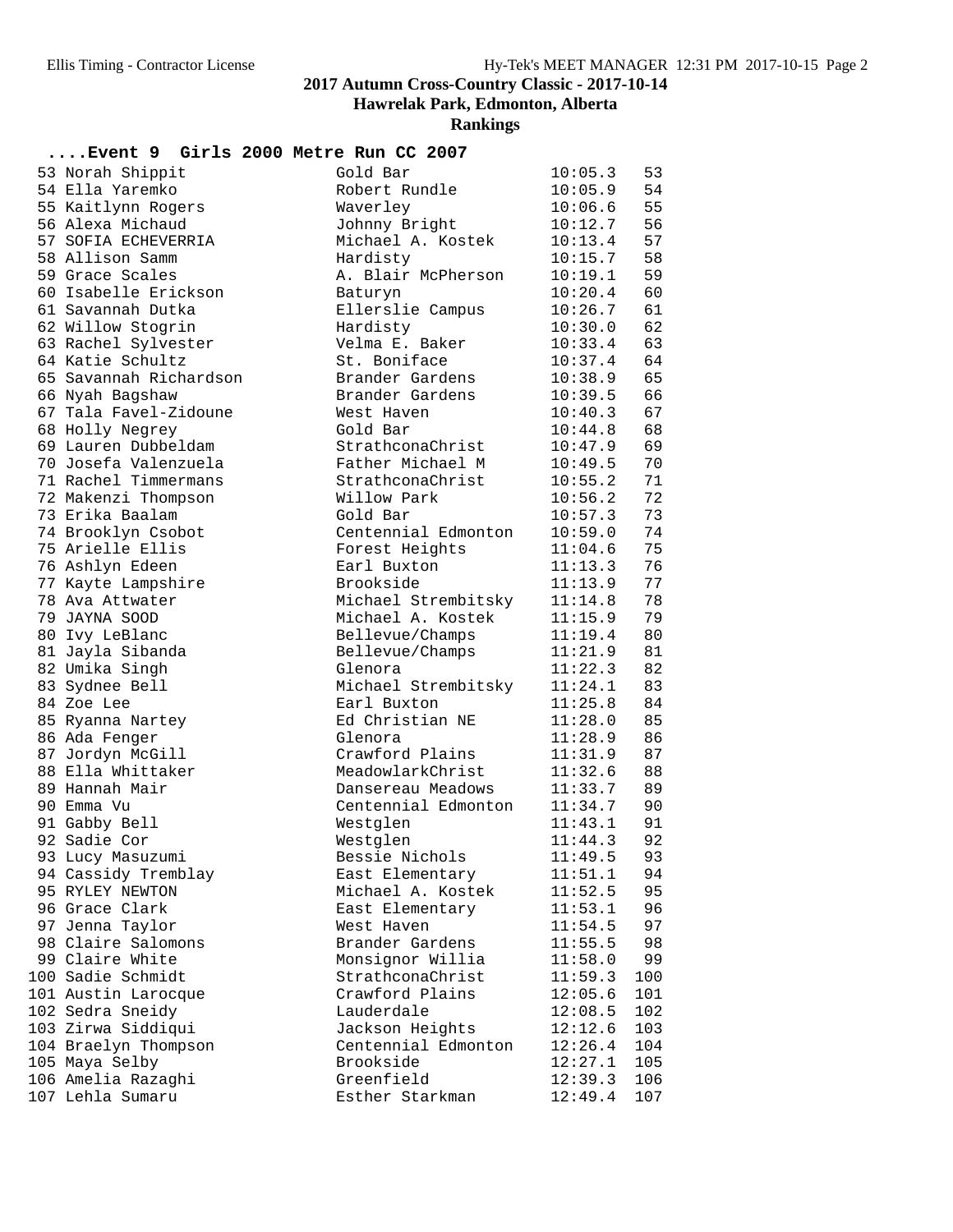### **2017 Autumn Cross-Country Classic - 2017-10-14 Hawrelak Park, Edmonton, Alberta**

### **Rankings**

### **....Event 9 Girls 2000 Metre Run CC 2007**

| 108 Danielle Taylor        | Greenfield         | $12:53.5$ 108 |     |
|----------------------------|--------------------|---------------|-----|
| 109 Isabella Fay           | Greenfield         | 12:54.3       | 109 |
| 110 Gurleen Garcha         | A. Blair McPherson | 12:57.0       | 110 |
| 111 Ruth-Ann Meier         | A. Blair McPherson | 12:57.7       | 111 |
| 112 Penano Ysabelle        | St. Gabriel        | $13:06.5$ 112 |     |
| 113 Jumamoy Sophia Rose    | St. Gabriel        | $13:08.6$ 113 |     |
| 114 Jessica Price          | Hardisty           | $13:09.4$ 114 |     |
| 115 Kelsey McGee-Parenteau | Belgravia          | $13:14.0$ 115 |     |
| 116 Angela Valderar        | Father Michael M   | $13:32.7$ 116 |     |
| 117 Misbah Kousar          | Kensington         | $14:00.5$ 117 |     |
| 118 Gurnaaz Kaur Mann      | Shauna May Seneca  | $14:01.1$ 118 |     |
| 119 Nida Batool            | Thorncliffe        | $14:13.0$ 119 |     |
| 120 Sia Garg               | Velma E. Baker     | $14:59.2$ 120 |     |
| 121 Michelle Njenga        | Father Michael M   | $15:06.9$ 121 |     |
| 122 Rebecca Unknown        | Unknown            | $15:50.5$ 122 |     |
| 123 Mehak Agnihotri        | A. Blair McPherson | 15:51.4       | 123 |
| 124 Kyra Gaqnestepheson    | Ellerslie Campus   | $16:11.4$ 124 |     |
| 125 Tanis Campbell-Nielsen | Willow Park        | 16:21.3       | 125 |
| 126 Manya Kaul             | Velma E. Baker     | $17:16.1$ 126 |     |
| 127 Sasha Covino           | Velma E. Baker     | $18:29.6$ 127 |     |
| 128 Anna Woroshcuk         | Baturyn            | 19:03.1       | 128 |

#### Team Scores

| Rank Team                                              |                     | Total | $\mathbf{1}$   | 2  | 3  | $*4$ | $*5$ | $*6$ | $*7$ | $*8$ | $*9$ |
|--------------------------------------------------------|---------------------|-------|----------------|----|----|------|------|------|------|------|------|
| 1 Monsignor William Irwin<br>Total Time:<br>Average:   | 24:29.30<br>8:09.77 | 18    | 4              | 5  | 9  | 99   |      |      |      |      |      |
| 2 Strathcona Christian Acad<br>Total Time:<br>Average: | 27:14.20<br>9:04.74 | 70    | 21             | 23 | 26 | 33   | 39   | 69   | 71   | 100  |      |
| 3 Greenfield<br>Total Time:<br>Average:                | 26:45.20<br>8:55.07 | 72    | $\mathfrak{D}$ | 27 | 43 | 106  | 108  | 109  |      |      |      |
| 4 St. Boniface<br>Total Time:<br>Average:              | 28:01.60<br>9:20.54 | 98    | 6              | 28 | 64 |      |      |      |      |      |      |
| 5 Hardisty<br>Total Time:<br>Average:                  | 28:11.80<br>9:23.94 | 102   | 14             | 30 | 58 | 62   | 114  |      |      |      |      |
| 6 Earl Buxton<br>Total Time:<br>Average:               | 28:21.50<br>9:27.17 | 102   | 11             | 15 | 76 | 84   |      |      |      |      |      |
| 7 Michael A. Kostek<br>Total Time:<br>Average:         | 28:17.60<br>9:25.87 | 103   | 18             | 34 | 51 | 57   | 79   | 95   |      |      |      |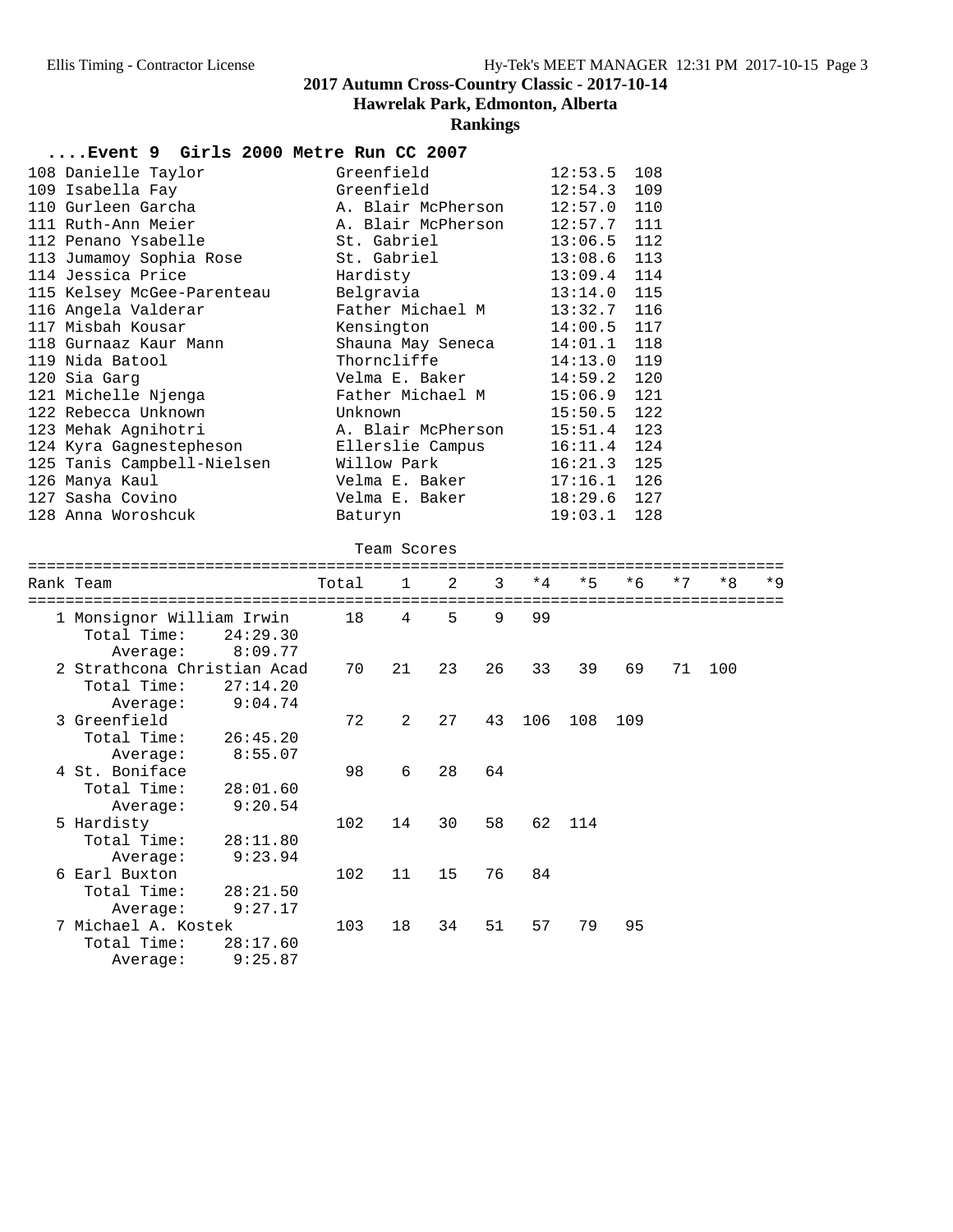#### **Hawrelak Park, Edmonton, Alberta**

| Event 9                  | Girls 2000 Metre Run CC 2007 |     |                 |     |     |     |     |
|--------------------------|------------------------------|-----|-----------------|-----|-----|-----|-----|
| 8 Gold Bar               |                              | 116 | 19              | 44  | 53  | 68  | 73  |
| Total Time:              | 28:44.90                     |     |                 |     |     |     |     |
| Average:                 | 9:34.97                      |     |                 |     |     |     |     |
| 9 Brander Gardens        |                              | 127 | 13 <sup>7</sup> | 49  | 65  | 66  | 98  |
| Total Time:              | 29:11.30                     |     |                 |     |     |     |     |
| Average:                 | 9:43.77                      |     |                 |     |     |     |     |
| 10 Brookside             |                              | 189 | 7               | 77  | 105 |     |     |
| Total Time:              | 31:52.80                     |     |                 |     |     |     |     |
| Average:                 | 10:37.60                     |     |                 |     |     |     |     |
| 11 Westglen              |                              | 199 | 16              | 91  | 92  |     |     |
| Total Time:              | 32:11.60                     |     |                 |     |     |     |     |
| Average:                 | 10:43.87                     |     |                 |     |     |     |     |
| 12 Centennial Edmonton   |                              | 200 | 36              | 74  | 90  | 104 |     |
| Total Time:              | 32:04.40                     |     |                 |     |     |     |     |
| Average:                 | 10:41.47                     |     |                 |     |     |     |     |
| 13 Father Michael Mireau |                              | 221 | 35              | 70  | 116 | 121 |     |
| Total Time:              | 33:52.30                     |     |                 |     |     |     |     |
| Average:                 | 11:17.44                     |     |                 |     |     |     |     |
| 14 Velma E. Baker        |                              | 231 | 48              | 63  | 120 | 126 | 127 |
| Total Time:              | 35:30.20                     |     |                 |     |     |     |     |
| Average:                 | 11:50.07                     |     |                 |     |     |     |     |
| 15 A. Blair McPherson    |                              | 280 | 59              | 110 | 111 | 123 |     |
| Total Time:              | 36:13.80                     |     |                 |     |     |     |     |
| Average:                 | 12:04.60                     |     |                 |     |     |     |     |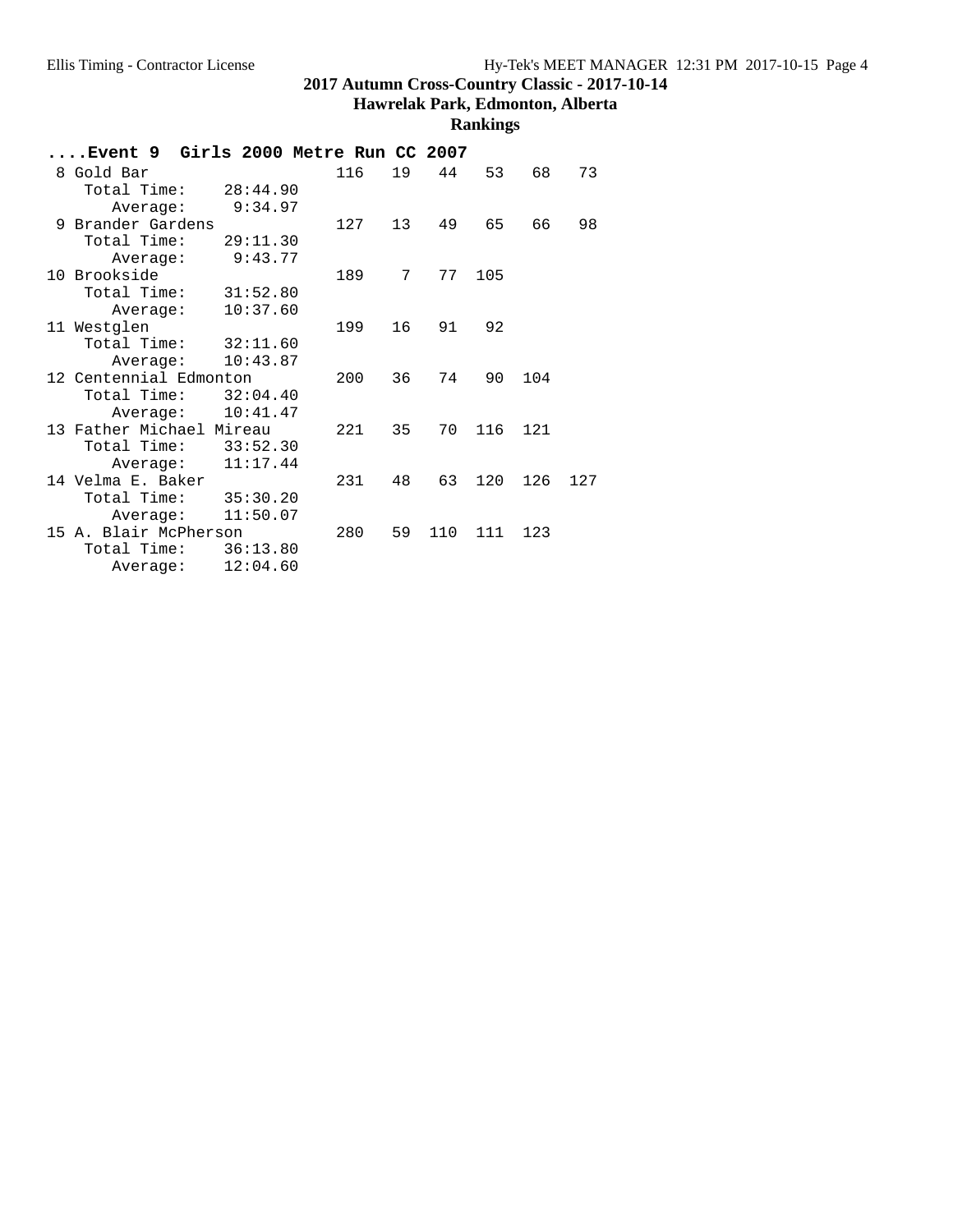**Hawrelak Park, Edmonton, Alberta**

**Rankings**

### **Event 10 Boys 2000 Metre Run CC 2007**

| Name                     | Year Team           | Finals | Points         |
|--------------------------|---------------------|--------|----------------|
| 1 Nathan Froehlich       | StrathconaChrist    | 7:11.4 | $\mathbf{1}$   |
| 2 Jacob Loewen           | Earl Buxton         | 7:15.5 | $\overline{a}$ |
| 3 Amr Alzyoud            | Baturyn             | 7:19.5 | 3              |
| 4 Lachlan Brenner        | Holyrood            | 7:27.0 | 4              |
| 5 Daniel Matei           | Monsignor Willia    | 7:30.3 | 5              |
| 6 Sam Palmer             | Greenfield          | 7:30.6 | $\overline{6}$ |
| 7 Mohamed Ali            | Brookside           | 7:37.5 | 7              |
| 8 Raheem Phudjo          | Crawford Plains     | 7:39.9 | 8              |
| 9 Gabriel Bouferguene    | McKernan            | 7:46.1 | 9              |
| 10 Jayden Van Vliet      | George P. Nicholson | 7:46.7 | 10             |
| 11 Owen Rattray          | Earl Buxton         | 7:58.7 | 11             |
| 12 Lucas Belanger        | Centennial Edmonton | 8:02.4 | 12             |
| 13 Javan Pearce          | Oliver              | 8:05.3 | 13             |
| 14 Lucas Brabec          | Delwood             | 8:05.6 | 14             |
| 15 Casey Needham         | Westbrook           | 8:06.0 | 15             |
| 16 Mason Drinkwater      | Brander Gardens     | 8:06.3 | 16             |
| 17 Jacob Reves           | Bellevue/Champs     | 8:07.4 | 17             |
| 18 Joah Lee              | Riverdale           | 8:07.7 | 18             |
| 19 Ryder Pendry          | Centennial Edmonton | 8:07.9 | 19             |
| 20 Ahmed Elkadri         | Centennial Edmonton | 8:11.3 | 20             |
| 21 Gabe Padbury          | Earl Buxton         | 8:14.2 | 21             |
| 22 Trevor Dehaas         | ParklandImmanuel    | 8:17.8 | 22             |
| 23 Rowan Folk            | Johnny Bright       | 8:18.3 | 23             |
| 24 Michael Butler        | Willow Park         | 8:20.2 | 24             |
| 25 Nathan Lechelt        | Greenfield          | 8:21.7 | 25             |
| 26 Daniel Geusebroek     | ParklandImmanuel    | 8:22.1 | 26             |
| 27 Emmett Gosse          | Greenfield          | 8:22.8 | 27             |
| 28 Nolan Steed           | Hardisty            | 8:23.9 | 28             |
| 29 Cristian Quinteros    | Earl Buxton         | 8:25.0 | 29             |
| 30 OWEN HAMEL            | Michael A. Kostek   | 8:25.8 | 30             |
| 31 AJ Beatty             | Westbrook           | 8:26.3 | 31             |
| 32 James Hickey          | Forest Heights      | 8:29.7 | 32             |
| 33 Mason Feddema         | Robert Rundle       | 8:30.1 | 33             |
| 34 Ben Baltzan           | Glenora             | 8:30.9 | 34             |
| 35 Abed Hosso            | Centennial Edmonton | 8:31.8 | 35             |
| 36 Gabriel Gilmour       | Glenora             | 8:32.6 | 36             |
| 37 Lucas Ostermayer      | Ellerslie Campus    | 8:33.8 | 37             |
| 38 Avery Veenstra        | Ed Christian NE     | 8:35.2 | 38             |
| 39 Mahmoud Abubaha       | Baturyn             | 8:35.4 | 39             |
| 40 Finley Teeuwsen       | StrathconaChrist    | 8:40.1 | 40             |
| 41 Matthew Woodruff      | Brander Gardens     | 8:41.7 | 41             |
| 42 Leo Henningson        | Greenfield          | 8:42.6 | 42             |
| 43 Jayden Aguilar        | St. Boniface        | 8:45.7 | 43             |
| 44 Dylan Gunnink         | ParklandImmanuel    | 8:49.5 | 44             |
| 45 Alexander Wong-Magico | Hardisty            | 8:50.2 | 45             |
| 46 Ellis Champney        | Hardisty            | 8:50.6 | 46             |
| 47 Kalin Whiting         | Mother d'Youville   | 8:52.0 | 47             |
| 48 Luca Neilson Alfaro   | Aldergrove          | 8:57.1 | 48             |
| 49 Bennet Hope           | Earl Buxton         | 8:58.2 | 49             |
| 50 Ashton Alook          | Baturyn             | 9:00.0 | 50             |
| 51 Jason Victor          | Brander Gardens     | 9:00.3 | 51             |
| 52 Kade Middleton        | Earl Buxton         | 9:01.0 | 52             |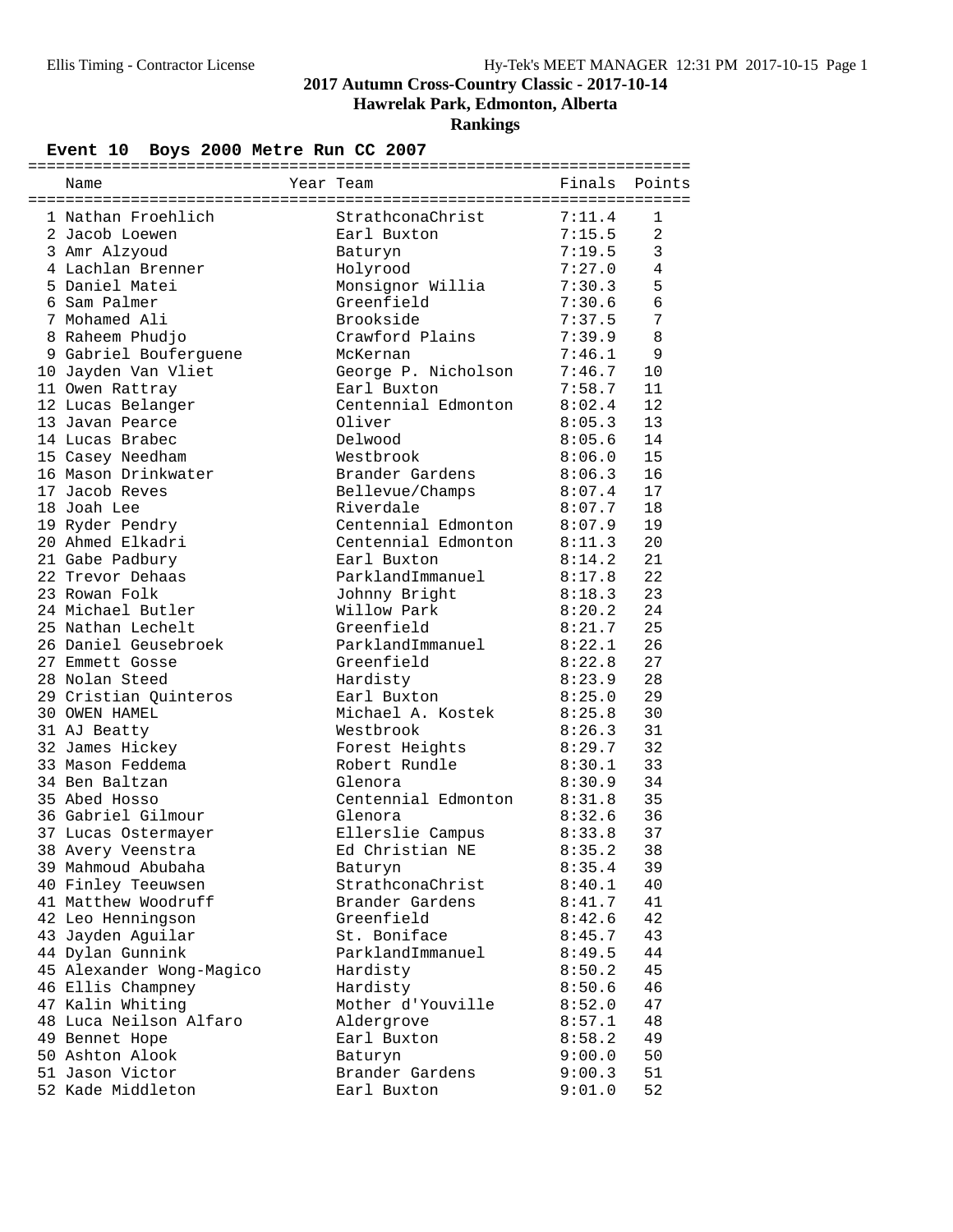#### **2017 Autumn Cross-Country Classic - 2017-10-14 Hawrelak Park, Edmonton, Alberta**

**Rankings**

### **....Event 10 Boys 2000 Metre Run CC 2007**

| 53 JAXON LAVIGNE                      | Michael A. Kostek                    | 9:03.9             | 53  |
|---------------------------------------|--------------------------------------|--------------------|-----|
| 54 Kayden Hearn                       | Leduc Estates                        | 9:07.4             | 54  |
| 55 Avery Mackney                      | Mother d'Youville                    | 9:08.8             | 55  |
| 56 Lane McMurdo                       | Parkview                             | 9:09.2             | 56  |
| 57 Adham Elsalhy                      | Centennial Edmonton                  | 9:12.9             | 57  |
| 58 Ryan Warren                        | Centennial Edmonton                  | 9:19.6             | 58  |
| 59 Pryor Klassen                      | Woodbridge Farms                     | 9:20.5             | 59  |
| 60 Aidan West                         | Greenfield                           | 9:25.8             | 60  |
| 61 Micah Emmanuel                     | Centennial Edmonton                  | 9:31.7             | 61  |
| 62 Peiter Thorup                      | Velma E. Baker                       | 9:36.9             | 62  |
| 63 Tejas Naido                        | Greenfield                           | 9:44.1             | 63  |
| 64 Austin Hubley                      | Woodbridge Farms                     | 9:45.0             | 64  |
| 65 Elliott Melvin                     | Lansdowne                            | 9:46.6             | 65  |
| 66 Noah Lux                           | Belgravia                            | 9:49.0             | 66  |
| 67 Dylan Lentz                        | George H. Luck                       | 9:49.4             | 67  |
| 68 Carter Cardle McDonald             | Thorncliffe                          | 9:50.8             | 68  |
| 69 Cooper Sloan                       | Gold Bar                             | 9:53.2             | 69  |
| 70 Kelechi Okpulor                    | Aldergrove                           | 9:53.8             | 70  |
| 71 Bevan Bagshaw                      | George H. Luck                       | 10:01.7            | 71  |
| 72 Gavyn Legge                        | Delwood                              | 10:02.2            | 72  |
| 73 Zake Niyongabo                     | Father Michael M                     | 10:08.7            | 73  |
| 74 James Betts                        | Johnny Bright                        | 10:09.7            | 74  |
| 75 Christopher Tyson                  | Donnan                               | 10:11.9            | 75  |
| 76 Alex Czuprya                       | Michael Strembitsky                  | 10:14.0            | 76  |
| 77 Mbuelelo Dabula                    | Dansereau Meadows                    | 10:15.2            | 77  |
| 78 Oliver Rawson                      | Esther Starkman                      | 10:15.5            | 78  |
| 79 Jamie Henderson                    | Earl Buxton                          | 10:35.3            | 79  |
| 80 Abdullah Abdelhadi                 | Rutherford                           | 10:45.0            | 80  |
| 81 Kane Parrell                       | Johnny Bright                        | 10:48.5            | 81  |
| 82 McKinstry Sage                     | St. Gabriel                          | 10:50.8            | 82  |
| 83 Sam Plambeck                       | Brander Gardens                      | 10:51.9            | 83  |
| 84 Quinn Boyington                    | Patricia Heights                     | 10:52.9            | 84  |
| 85 Morgan Matwie                      | Father Michael M                     | 10:55.1            | 85  |
| 86 Ethan Christy                      | Mother d'Youville                    | 10:55.3            | 86  |
|                                       | West Haven                           | 10:57.9            | 87  |
| 87 Spencer Deprez<br>88 Cobin Jackson | Brookside                            | 11:02.5            | 88  |
| 89 Liam Smith                         |                                      |                    | 89  |
| 90 Tanveer Sidhu                      | Shauna May Seneca<br>Pollard Meadows | 11:06.4            | 90  |
| 91 Dhairya Chauhan                    | Pollard Meadows                      | 11:08.7<br>11:15.0 | 91  |
|                                       | Willow Park                          | 11:16.1            | 92  |
| 92 Logan Price<br>93 Harjot Takhar    |                                      |                    | 93  |
|                                       | Meyokumin                            | 11:18.8            |     |
| 94 Kaemon Ellis                       | Centennial Edmonton                  | 11:31.0            | 94  |
| 95 Connor Neuman                      | Centennial Edmonton<br>Parkallen     | 11:31.4            | 95  |
| 96 Micah Piche                        |                                      | 11:31.6            | 96  |
| 97 Lucas Styles                       | Forest Heights                       | 11:39.1            | 97  |
| 98 Alexander Crabtree                 | Brander Gardens                      | 11:45.9            | 98  |
| 99 Matthew Massey                     | Delwood                              | 11:58.1            | 99  |
| 100 Karter Rogers                     | Waverley                             | 12:07.2            | 100 |
| 101 Eric Bendoritis                   | Mother d'Youville                    | 12:16.0            | 101 |
| 102 Codie Kooyman                     | Delwood                              | 12:16.8            | 102 |
| 103 David Dahl                        | Brander Gardens                      | 12:33.5            | 103 |
| 104 Nathan Schoenhardt                | Brander Gardens                      | 12:39.7            | 104 |
| 105 Owen Clarke                       | Brander Gardens                      | 12:42.4            | 105 |
| 106 Hetarth Patel                     | Meyokumin                            | 12:50.7            | 106 |
| 107 Kauri Alto                        | Victoria                             | 12:52.1            | 107 |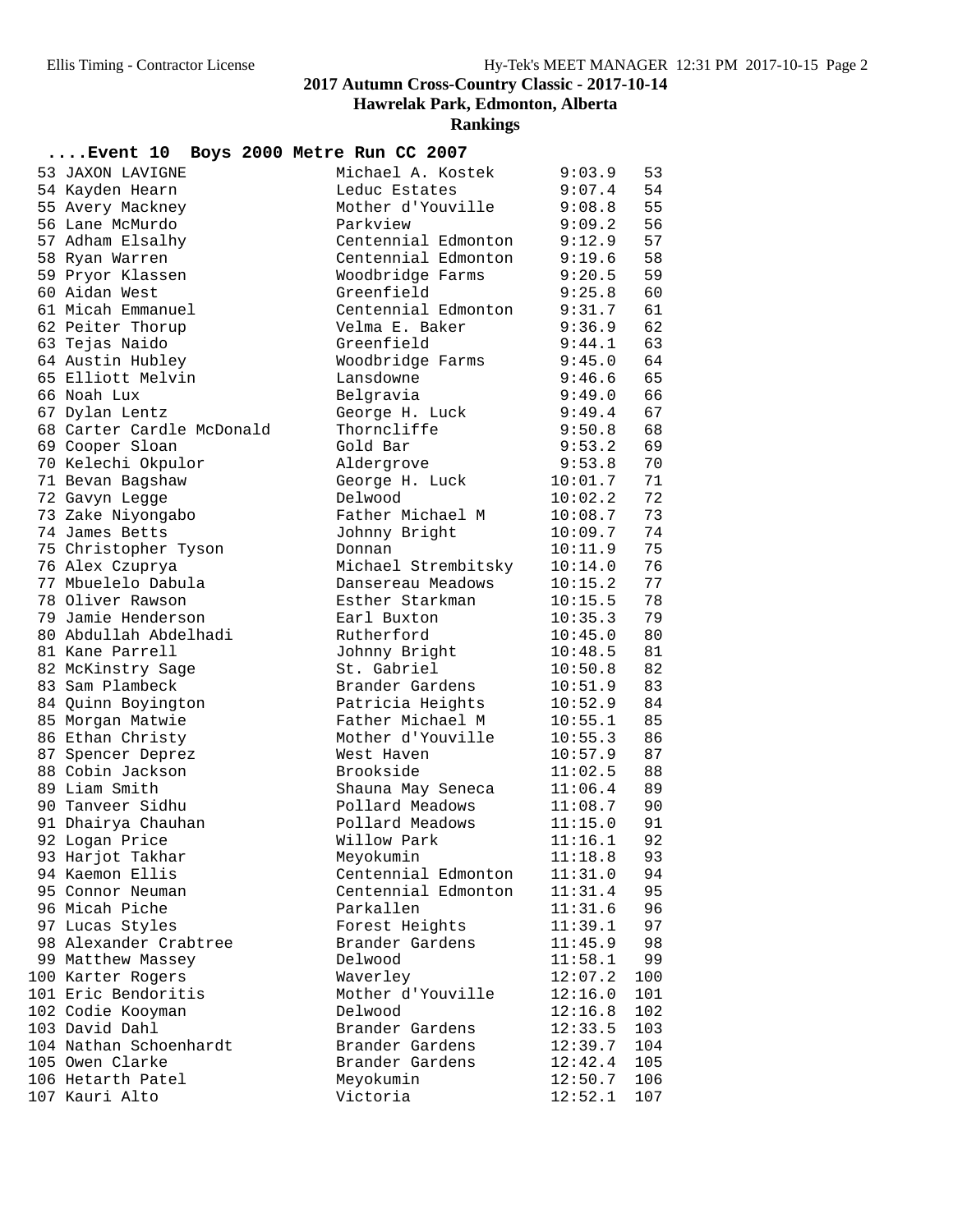#### **2017 Autumn Cross-Country Classic - 2017-10-14 Hawrelak Park, Edmonton, Alberta**

|                   |                          | Event 10 Boys 2000 Metre Run CC 2007 |               |     |
|-------------------|--------------------------|--------------------------------------|---------------|-----|
| 108 Eda Otoro     |                          | Father Michael M                     | 12:56.8       | 108 |
| 109 Sukhpal Singh |                          | Shauna May Seneca                    | $12:58.0$ 109 |     |
|                   | 110 William Hidalgo      | Father Michael M                     | $13:02.8$ 110 |     |
| 111 Armaan Bains  |                          | Ellerslie Campus                     | $13:07.1$ 111 |     |
| 112 Harjeet Tung  |                          | Ellerslie Campus                     | $13:08.5$ 112 |     |
| 113 Xxavier Wagar |                          | Lauderdale                           | $13:14.8$ 113 |     |
|                   | 114 Jonathan Bradley     | Velma E. Baker                       | $13:18.5$ 114 |     |
| 115 Emir Kulovac  |                          | Velma E. Baker                       | $13:25.6$ 115 |     |
|                   | 116 Kedgan Helliwel      | Esther Starkman                      | $13:27.3$ 116 |     |
|                   | 117 ZAKARIYA MULAHUSSAIN | Michael A. Kostek                    | $13:28.1$ 117 |     |
|                   | 118 Gethin Anthony       | St. Gabriel                          | $13:45.9$ 118 |     |
| 119 Colton Morin  |                          | Gold Bar                             | $13:47.7$ 119 |     |
|                   | 120 Rizwan Muhammed      | Brander Gardens                      | $13:52.2$ 120 |     |
| 121 Justin Hamili |                          | Father Michael M                     | $14:34.6$ 121 |     |
| 122 Sam Pretzlaff |                          | Westbrook                            | 16:01.9       | 122 |
|                   |                          |                                      |               |     |

|  | Team Scores |
|--|-------------|
|  |             |

| Rank Team                   | ----------------------------------- | Total | $\mathbf{1}$ | $\mathfrak{D}$ | 3   | $*4$ | $*5$ | $*6$ | $*7$ | $*8$<br>============================ | $*9$ |
|-----------------------------|-------------------------------------|-------|--------------|----------------|-----|------|------|------|------|--------------------------------------|------|
| 1 Earl Buxton               |                                     | 34    | 2            | 11             | 21  | 29   | 49   | 52   | 79   |                                      |      |
| Total Time:                 | 23:28.40                            |       |              |                |     |      |      |      |      |                                      |      |
| Average:                    | 7:49.47                             |       |              |                |     |      |      |      |      |                                      |      |
| 2 Centennial Edmonton       |                                     | 51    | 12           | 19             | 20  | 35   | 57   | 58   | 61   | 94                                   | 95   |
| Total Time:                 | 24:21.60                            |       |              |                |     |      |      |      |      |                                      |      |
| Average:                    | 8:07.20                             |       |              |                |     |      |      |      |      |                                      |      |
| 3 Greenfield                |                                     | 58    | 6            | 25             | 27  | 42   | 60   | 63   |      |                                      |      |
| Total Time:                 | 24:15.10                            |       |              |                |     |      |      |      |      |                                      |      |
| Average:                    | 8:05.04                             |       |              |                |     |      |      |      |      |                                      |      |
| 4 Baturyn                   |                                     | 92    | 3            | 39             | 50  |      |      |      |      |                                      |      |
| Total Time:                 | 24:54.90                            |       |              |                |     |      |      |      |      |                                      |      |
| Average:                    | 8:18.30                             |       |              |                |     |      |      |      |      |                                      |      |
| 5 Parkland Immanuel Christi |                                     | 92    | 22           | 26             | 44  |      |      |      |      |                                      |      |
| Total Time:                 | 25:29.40                            |       |              |                |     |      |      |      |      |                                      |      |
| Average:                    | 8:29.80                             |       |              |                |     |      |      |      |      |                                      |      |
| 6 Brander Gardens           |                                     | 108   | 16           | 41             | 51  | 83   | 98   | 103  | 104  | 105                                  | 120  |
| Total Time:                 | 25:48.30                            |       |              |                |     |      |      |      |      |                                      |      |
| Average:                    | 8:36.10                             |       |              |                |     |      |      |      |      |                                      |      |
| 7 Hardisty                  |                                     | 119   | 28           | 45             | 46  |      |      |      |      |                                      |      |
| Total Time:                 | 26:04.70                            |       |              |                |     |      |      |      |      |                                      |      |
| Average:                    | 8:41.57                             |       |              |                |     |      |      |      |      |                                      |      |
| 8 Westbrook                 |                                     | 168   | 15           | 31             | 122 |      |      |      |      |                                      |      |
| Total Time:                 | 32:34.20                            |       |              |                |     |      |      |      |      |                                      |      |
| Average:                    | 10:51.40                            |       |              |                |     |      |      |      |      |                                      |      |
| 9 Johnny Bright             |                                     | 178   | 23           | 74             | 81  |      |      |      |      |                                      |      |
| Total Time:                 | 29:16.50                            |       |              |                |     |      |      |      |      |                                      |      |
| Average:                    | 9:45.50                             |       |              |                |     |      |      |      |      |                                      |      |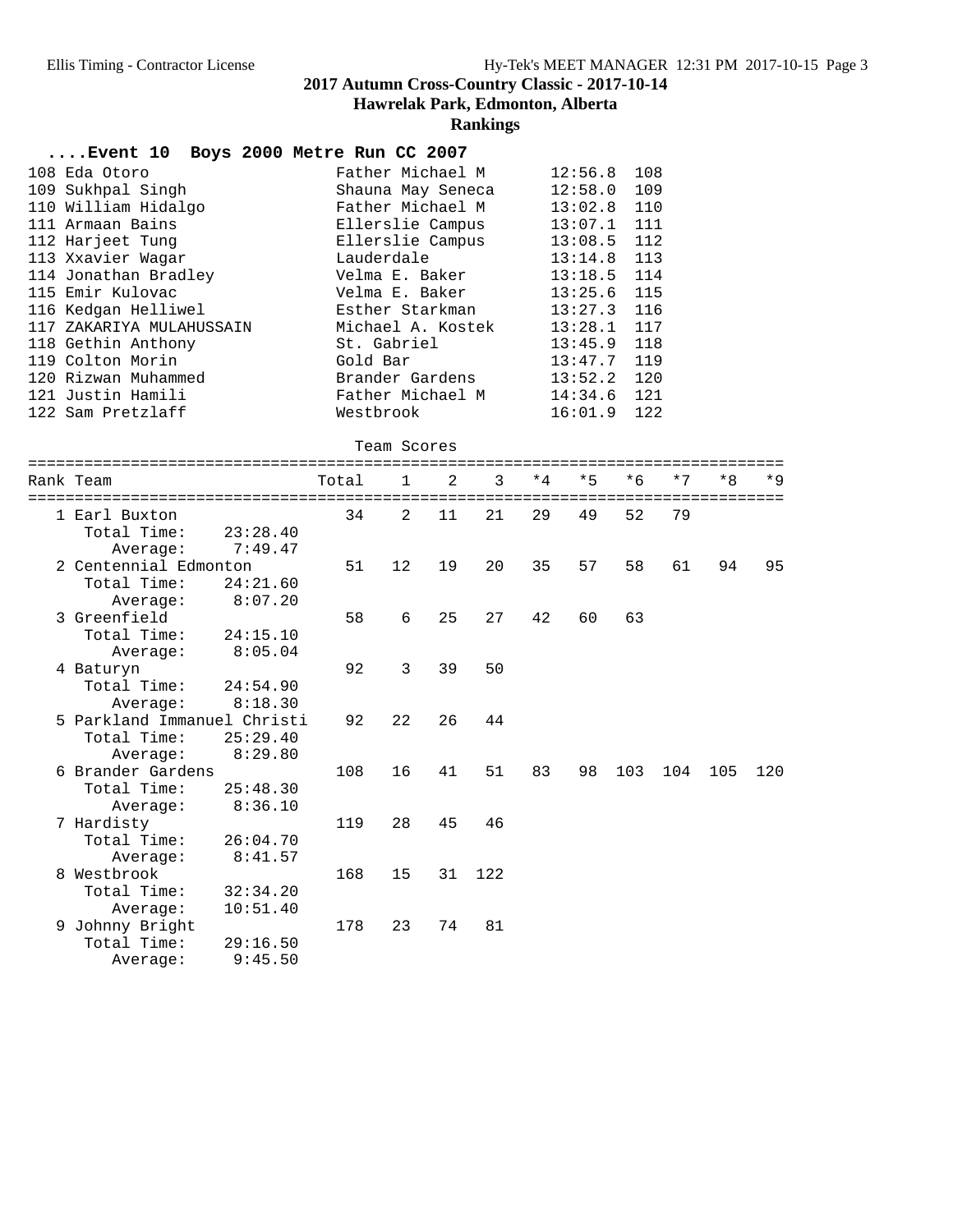#### **Hawrelak Park, Edmonton, Alberta**

| Event 10                 | Boys 2000 Metre Run CC 2007 |     |    |     |     |     |     |
|--------------------------|-----------------------------|-----|----|-----|-----|-----|-----|
| 10 Delwood               |                             | 185 | 14 | 72  | 99  | 102 |     |
| Total Time:              | 30:05.90                    |     |    |     |     |     |     |
| Average:                 | 10:01.97                    |     |    |     |     |     |     |
| 11 Mother d'Youville     |                             | 188 | 47 | 55  | 86  | 101 |     |
| Total Time:              | 28:56.10                    |     |    |     |     |     |     |
| Average:                 | 9:38.70                     |     |    |     |     |     |     |
| 12 Michael A. Kostek     |                             | 200 | 30 | 53  | 117 |     |     |
| Total Time:              | 30:57.80                    |     |    |     |     |     |     |
| Average:                 | 10:19.27                    |     |    |     |     |     |     |
| 13 Ellerslie Campus      |                             | 260 | 37 | 111 | 112 |     |     |
| Total Time:              | 34:49.40                    |     |    |     |     |     |     |
| Average:                 | 11:36.47                    |     |    |     |     |     |     |
| 14 Father Michael Mireau |                             | 266 | 73 | 85  | 108 | 110 | 121 |
| Total Time:              | 34:00.60                    |     |    |     |     |     |     |
| Average:                 | 11:20.20                    |     |    |     |     |     |     |
| 15 Velma E. Baker        |                             | 291 | 62 | 114 | 115 |     |     |
| Total Time:              | 36:21.00                    |     |    |     |     |     |     |
| Average:                 | 12:07.00                    |     |    |     |     |     |     |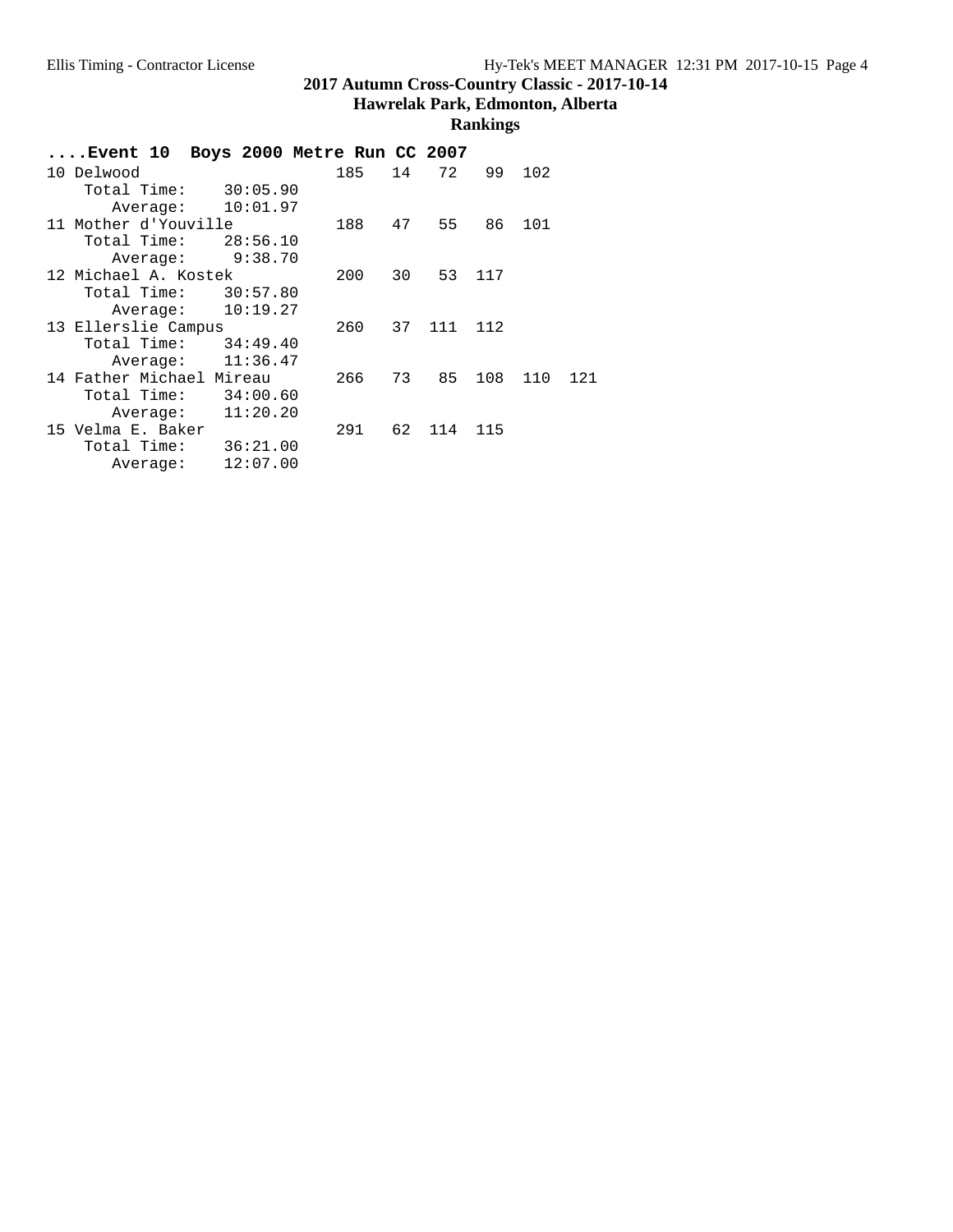**Hawrelak Park, Edmonton, Alberta**

### **Rankings**

#### **Event 11 Girls 2000 Metre Run CC 2006**

| Finals<br>Points<br>Year Team<br>Name<br>1 Libby Dunn<br>Corinthia Park<br>6:43.8<br>1<br>$\overline{a}$<br>7:35.2<br>2 Izabella Seiler<br>Dansereau Meadows<br>7:42.3<br>$\mathbf{3}$<br>3 Zoey Turcotte<br>Parkview<br>7:43.0<br>$\overline{4}$<br>4 Gwen Ham<br>Windsor Park<br>5<br>5 Taylor Elford<br>George H. Luck<br>7:44.7<br>$6\phantom{a}$<br>6 Jasmine Laing<br>Riverdale<br>7:46.1<br>7<br>Fort Sask. Christ<br>7 Raelynn Hiller<br>7:48.1<br>$\,8\,$<br>8 Ladell MacNeil<br>Landing TrailAth<br>7:51.6<br>9 Aylie Dahl<br>7:52.3<br>9<br>J.E. Lapointe<br>Camilla<br>10 Eve Starchuk<br>7:52.5<br>10<br>11 Julianne Baker<br>Brander Gardens<br>7:52.7<br>11<br>12<br>12 Sinead Dalton<br>Brander Gardens<br>7:59.9<br>13<br>13 Campbell Wood<br>George H. Luck<br>8:01.9<br>8:03.3<br>14<br>14 Jada Southcombe<br>Brander Gardens<br>8:03.9<br>15 Jessica Rus<br>ParklandImmanuel<br>15<br>George H. Luck<br>8:07.1<br>16<br>16 Lily Wood<br>17 Talia Barabash<br>Brander Gardens<br>17<br>8:07.9<br>18 Julianne Safar<br>Landing TrailAth<br>18<br>8:08.5<br>19<br>19 Deandra deWitt<br>ParklandImmanuel<br>8:11.5<br>20 Keira Jardine<br>20<br>Landing TrailAth<br>8:13.9<br>21 Kiera Greidanus<br>Fort Sask.Christ<br>21<br>8:25.0<br>22<br>22 Alison Stadt<br>ParklandImmanuel<br>8:30.2<br>23<br>23 LEILANI VORASANE<br>Michael A. Kostek<br>8:33.0<br>24<br>24 Kendall McAdam<br>Johnny Bright<br>8:35.4<br>25<br>25 Ethne Runner<br>Johnny Bright<br>8:40.5<br>26<br>26 Julie Bosch<br>ParklandImmanuel<br>8:43.5<br>27 Vanessa Giles<br>27<br>Dansereau Meadows<br>8:48.6<br>28<br>8:49.2<br>28 Mya Barnes<br>Kameyosek<br>29<br>29 Kaydence Krause<br>Forest Heights<br>8:51.2<br>30 Lily Hasinoff<br>Brander Gardens<br>30<br>8:51.9<br>Michael A. Kostek<br>31<br>31 ARIANNA MCCORMICK<br>8:52.3<br>32<br>32 JOCELYN SPENCER<br>Michael A. Kostek<br>8:52.9<br>MeadowlarkChrist<br>33<br>33 Jamie Cotton<br>8:53.4<br>Michael A. Kostek<br>34<br>34 TANNA BISTRETZAN<br>8:53.9<br>35 Schlender Ada<br>St. Gabriel<br>35<br>8:54.7<br>Greenfield<br>36<br>36 Nyssa Dokken<br>9:07.2<br>37 Leah Wee<br>Brookside<br>37<br>9:15.3<br>Bessie Nichols<br>9:16.6<br>38<br>38 Eve Diaz-Page<br>A. Blair McPherson<br>9:16.8<br>39 Navreet Bajaw<br>39<br>40 Elina Kutcher<br>StrathconaChrist<br>9:17.1<br>40<br>Camilla<br>41 Bethany Sweeny<br>9:17.3<br>41<br>42 Elise Newstead<br>Woodbridge Farms<br>9:17.6<br>42<br>43 Violet Bronaugh<br>Pollard Meadows<br>9:20.3<br>43<br>Michael Strembitsky<br>44<br>44 Maddy Lee<br>9:23.2<br>45 Kinsey Verbeek<br>Parkview<br>9:26.7<br>45<br>46 Allison Kowalchuk<br>Greenfield<br>9:32.7<br>46<br>Esther Starkman<br>9:37.8<br>47<br>47 Morgan Gannon<br>48 Grace Hingley<br>Greenfield<br>9:41.3<br>48<br>49 Sarah Purcha<br>West Haven<br>9:42.6<br>49<br>50 Jessica Boland<br>50<br>Hardisty<br>9:49.8 |                    |                   |        |    |
|-----------------------------------------------------------------------------------------------------------------------------------------------------------------------------------------------------------------------------------------------------------------------------------------------------------------------------------------------------------------------------------------------------------------------------------------------------------------------------------------------------------------------------------------------------------------------------------------------------------------------------------------------------------------------------------------------------------------------------------------------------------------------------------------------------------------------------------------------------------------------------------------------------------------------------------------------------------------------------------------------------------------------------------------------------------------------------------------------------------------------------------------------------------------------------------------------------------------------------------------------------------------------------------------------------------------------------------------------------------------------------------------------------------------------------------------------------------------------------------------------------------------------------------------------------------------------------------------------------------------------------------------------------------------------------------------------------------------------------------------------------------------------------------------------------------------------------------------------------------------------------------------------------------------------------------------------------------------------------------------------------------------------------------------------------------------------------------------------------------------------------------------------------------------------------------------------------------------------------------------------------------------------------------------------------------------------------------------------------------------------------------------------------------------------------------------------------------------------------------------------------------------------------------------------------------------------------------------------------------------------------------------------------------------------------------------------------------------------------------------------------------------------------------------------------------------------------------------------------------------------------|--------------------|-------------------|--------|----|
|                                                                                                                                                                                                                                                                                                                                                                                                                                                                                                                                                                                                                                                                                                                                                                                                                                                                                                                                                                                                                                                                                                                                                                                                                                                                                                                                                                                                                                                                                                                                                                                                                                                                                                                                                                                                                                                                                                                                                                                                                                                                                                                                                                                                                                                                                                                                                                                                                                                                                                                                                                                                                                                                                                                                                                                                                                                                             |                    |                   |        |    |
|                                                                                                                                                                                                                                                                                                                                                                                                                                                                                                                                                                                                                                                                                                                                                                                                                                                                                                                                                                                                                                                                                                                                                                                                                                                                                                                                                                                                                                                                                                                                                                                                                                                                                                                                                                                                                                                                                                                                                                                                                                                                                                                                                                                                                                                                                                                                                                                                                                                                                                                                                                                                                                                                                                                                                                                                                                                                             |                    |                   |        |    |
|                                                                                                                                                                                                                                                                                                                                                                                                                                                                                                                                                                                                                                                                                                                                                                                                                                                                                                                                                                                                                                                                                                                                                                                                                                                                                                                                                                                                                                                                                                                                                                                                                                                                                                                                                                                                                                                                                                                                                                                                                                                                                                                                                                                                                                                                                                                                                                                                                                                                                                                                                                                                                                                                                                                                                                                                                                                                             |                    |                   |        |    |
|                                                                                                                                                                                                                                                                                                                                                                                                                                                                                                                                                                                                                                                                                                                                                                                                                                                                                                                                                                                                                                                                                                                                                                                                                                                                                                                                                                                                                                                                                                                                                                                                                                                                                                                                                                                                                                                                                                                                                                                                                                                                                                                                                                                                                                                                                                                                                                                                                                                                                                                                                                                                                                                                                                                                                                                                                                                                             |                    |                   |        |    |
|                                                                                                                                                                                                                                                                                                                                                                                                                                                                                                                                                                                                                                                                                                                                                                                                                                                                                                                                                                                                                                                                                                                                                                                                                                                                                                                                                                                                                                                                                                                                                                                                                                                                                                                                                                                                                                                                                                                                                                                                                                                                                                                                                                                                                                                                                                                                                                                                                                                                                                                                                                                                                                                                                                                                                                                                                                                                             |                    |                   |        |    |
|                                                                                                                                                                                                                                                                                                                                                                                                                                                                                                                                                                                                                                                                                                                                                                                                                                                                                                                                                                                                                                                                                                                                                                                                                                                                                                                                                                                                                                                                                                                                                                                                                                                                                                                                                                                                                                                                                                                                                                                                                                                                                                                                                                                                                                                                                                                                                                                                                                                                                                                                                                                                                                                                                                                                                                                                                                                                             |                    |                   |        |    |
|                                                                                                                                                                                                                                                                                                                                                                                                                                                                                                                                                                                                                                                                                                                                                                                                                                                                                                                                                                                                                                                                                                                                                                                                                                                                                                                                                                                                                                                                                                                                                                                                                                                                                                                                                                                                                                                                                                                                                                                                                                                                                                                                                                                                                                                                                                                                                                                                                                                                                                                                                                                                                                                                                                                                                                                                                                                                             |                    |                   |        |    |
|                                                                                                                                                                                                                                                                                                                                                                                                                                                                                                                                                                                                                                                                                                                                                                                                                                                                                                                                                                                                                                                                                                                                                                                                                                                                                                                                                                                                                                                                                                                                                                                                                                                                                                                                                                                                                                                                                                                                                                                                                                                                                                                                                                                                                                                                                                                                                                                                                                                                                                                                                                                                                                                                                                                                                                                                                                                                             |                    |                   |        |    |
|                                                                                                                                                                                                                                                                                                                                                                                                                                                                                                                                                                                                                                                                                                                                                                                                                                                                                                                                                                                                                                                                                                                                                                                                                                                                                                                                                                                                                                                                                                                                                                                                                                                                                                                                                                                                                                                                                                                                                                                                                                                                                                                                                                                                                                                                                                                                                                                                                                                                                                                                                                                                                                                                                                                                                                                                                                                                             |                    |                   |        |    |
|                                                                                                                                                                                                                                                                                                                                                                                                                                                                                                                                                                                                                                                                                                                                                                                                                                                                                                                                                                                                                                                                                                                                                                                                                                                                                                                                                                                                                                                                                                                                                                                                                                                                                                                                                                                                                                                                                                                                                                                                                                                                                                                                                                                                                                                                                                                                                                                                                                                                                                                                                                                                                                                                                                                                                                                                                                                                             |                    |                   |        |    |
|                                                                                                                                                                                                                                                                                                                                                                                                                                                                                                                                                                                                                                                                                                                                                                                                                                                                                                                                                                                                                                                                                                                                                                                                                                                                                                                                                                                                                                                                                                                                                                                                                                                                                                                                                                                                                                                                                                                                                                                                                                                                                                                                                                                                                                                                                                                                                                                                                                                                                                                                                                                                                                                                                                                                                                                                                                                                             |                    |                   |        |    |
|                                                                                                                                                                                                                                                                                                                                                                                                                                                                                                                                                                                                                                                                                                                                                                                                                                                                                                                                                                                                                                                                                                                                                                                                                                                                                                                                                                                                                                                                                                                                                                                                                                                                                                                                                                                                                                                                                                                                                                                                                                                                                                                                                                                                                                                                                                                                                                                                                                                                                                                                                                                                                                                                                                                                                                                                                                                                             |                    |                   |        |    |
|                                                                                                                                                                                                                                                                                                                                                                                                                                                                                                                                                                                                                                                                                                                                                                                                                                                                                                                                                                                                                                                                                                                                                                                                                                                                                                                                                                                                                                                                                                                                                                                                                                                                                                                                                                                                                                                                                                                                                                                                                                                                                                                                                                                                                                                                                                                                                                                                                                                                                                                                                                                                                                                                                                                                                                                                                                                                             |                    |                   |        |    |
|                                                                                                                                                                                                                                                                                                                                                                                                                                                                                                                                                                                                                                                                                                                                                                                                                                                                                                                                                                                                                                                                                                                                                                                                                                                                                                                                                                                                                                                                                                                                                                                                                                                                                                                                                                                                                                                                                                                                                                                                                                                                                                                                                                                                                                                                                                                                                                                                                                                                                                                                                                                                                                                                                                                                                                                                                                                                             |                    |                   |        |    |
|                                                                                                                                                                                                                                                                                                                                                                                                                                                                                                                                                                                                                                                                                                                                                                                                                                                                                                                                                                                                                                                                                                                                                                                                                                                                                                                                                                                                                                                                                                                                                                                                                                                                                                                                                                                                                                                                                                                                                                                                                                                                                                                                                                                                                                                                                                                                                                                                                                                                                                                                                                                                                                                                                                                                                                                                                                                                             |                    |                   |        |    |
|                                                                                                                                                                                                                                                                                                                                                                                                                                                                                                                                                                                                                                                                                                                                                                                                                                                                                                                                                                                                                                                                                                                                                                                                                                                                                                                                                                                                                                                                                                                                                                                                                                                                                                                                                                                                                                                                                                                                                                                                                                                                                                                                                                                                                                                                                                                                                                                                                                                                                                                                                                                                                                                                                                                                                                                                                                                                             |                    |                   |        |    |
|                                                                                                                                                                                                                                                                                                                                                                                                                                                                                                                                                                                                                                                                                                                                                                                                                                                                                                                                                                                                                                                                                                                                                                                                                                                                                                                                                                                                                                                                                                                                                                                                                                                                                                                                                                                                                                                                                                                                                                                                                                                                                                                                                                                                                                                                                                                                                                                                                                                                                                                                                                                                                                                                                                                                                                                                                                                                             |                    |                   |        |    |
|                                                                                                                                                                                                                                                                                                                                                                                                                                                                                                                                                                                                                                                                                                                                                                                                                                                                                                                                                                                                                                                                                                                                                                                                                                                                                                                                                                                                                                                                                                                                                                                                                                                                                                                                                                                                                                                                                                                                                                                                                                                                                                                                                                                                                                                                                                                                                                                                                                                                                                                                                                                                                                                                                                                                                                                                                                                                             |                    |                   |        |    |
|                                                                                                                                                                                                                                                                                                                                                                                                                                                                                                                                                                                                                                                                                                                                                                                                                                                                                                                                                                                                                                                                                                                                                                                                                                                                                                                                                                                                                                                                                                                                                                                                                                                                                                                                                                                                                                                                                                                                                                                                                                                                                                                                                                                                                                                                                                                                                                                                                                                                                                                                                                                                                                                                                                                                                                                                                                                                             |                    |                   |        |    |
|                                                                                                                                                                                                                                                                                                                                                                                                                                                                                                                                                                                                                                                                                                                                                                                                                                                                                                                                                                                                                                                                                                                                                                                                                                                                                                                                                                                                                                                                                                                                                                                                                                                                                                                                                                                                                                                                                                                                                                                                                                                                                                                                                                                                                                                                                                                                                                                                                                                                                                                                                                                                                                                                                                                                                                                                                                                                             |                    |                   |        |    |
|                                                                                                                                                                                                                                                                                                                                                                                                                                                                                                                                                                                                                                                                                                                                                                                                                                                                                                                                                                                                                                                                                                                                                                                                                                                                                                                                                                                                                                                                                                                                                                                                                                                                                                                                                                                                                                                                                                                                                                                                                                                                                                                                                                                                                                                                                                                                                                                                                                                                                                                                                                                                                                                                                                                                                                                                                                                                             |                    |                   |        |    |
|                                                                                                                                                                                                                                                                                                                                                                                                                                                                                                                                                                                                                                                                                                                                                                                                                                                                                                                                                                                                                                                                                                                                                                                                                                                                                                                                                                                                                                                                                                                                                                                                                                                                                                                                                                                                                                                                                                                                                                                                                                                                                                                                                                                                                                                                                                                                                                                                                                                                                                                                                                                                                                                                                                                                                                                                                                                                             |                    |                   |        |    |
|                                                                                                                                                                                                                                                                                                                                                                                                                                                                                                                                                                                                                                                                                                                                                                                                                                                                                                                                                                                                                                                                                                                                                                                                                                                                                                                                                                                                                                                                                                                                                                                                                                                                                                                                                                                                                                                                                                                                                                                                                                                                                                                                                                                                                                                                                                                                                                                                                                                                                                                                                                                                                                                                                                                                                                                                                                                                             |                    |                   |        |    |
|                                                                                                                                                                                                                                                                                                                                                                                                                                                                                                                                                                                                                                                                                                                                                                                                                                                                                                                                                                                                                                                                                                                                                                                                                                                                                                                                                                                                                                                                                                                                                                                                                                                                                                                                                                                                                                                                                                                                                                                                                                                                                                                                                                                                                                                                                                                                                                                                                                                                                                                                                                                                                                                                                                                                                                                                                                                                             |                    |                   |        |    |
|                                                                                                                                                                                                                                                                                                                                                                                                                                                                                                                                                                                                                                                                                                                                                                                                                                                                                                                                                                                                                                                                                                                                                                                                                                                                                                                                                                                                                                                                                                                                                                                                                                                                                                                                                                                                                                                                                                                                                                                                                                                                                                                                                                                                                                                                                                                                                                                                                                                                                                                                                                                                                                                                                                                                                                                                                                                                             |                    |                   |        |    |
|                                                                                                                                                                                                                                                                                                                                                                                                                                                                                                                                                                                                                                                                                                                                                                                                                                                                                                                                                                                                                                                                                                                                                                                                                                                                                                                                                                                                                                                                                                                                                                                                                                                                                                                                                                                                                                                                                                                                                                                                                                                                                                                                                                                                                                                                                                                                                                                                                                                                                                                                                                                                                                                                                                                                                                                                                                                                             |                    |                   |        |    |
|                                                                                                                                                                                                                                                                                                                                                                                                                                                                                                                                                                                                                                                                                                                                                                                                                                                                                                                                                                                                                                                                                                                                                                                                                                                                                                                                                                                                                                                                                                                                                                                                                                                                                                                                                                                                                                                                                                                                                                                                                                                                                                                                                                                                                                                                                                                                                                                                                                                                                                                                                                                                                                                                                                                                                                                                                                                                             |                    |                   |        |    |
|                                                                                                                                                                                                                                                                                                                                                                                                                                                                                                                                                                                                                                                                                                                                                                                                                                                                                                                                                                                                                                                                                                                                                                                                                                                                                                                                                                                                                                                                                                                                                                                                                                                                                                                                                                                                                                                                                                                                                                                                                                                                                                                                                                                                                                                                                                                                                                                                                                                                                                                                                                                                                                                                                                                                                                                                                                                                             |                    |                   |        |    |
|                                                                                                                                                                                                                                                                                                                                                                                                                                                                                                                                                                                                                                                                                                                                                                                                                                                                                                                                                                                                                                                                                                                                                                                                                                                                                                                                                                                                                                                                                                                                                                                                                                                                                                                                                                                                                                                                                                                                                                                                                                                                                                                                                                                                                                                                                                                                                                                                                                                                                                                                                                                                                                                                                                                                                                                                                                                                             |                    |                   |        |    |
|                                                                                                                                                                                                                                                                                                                                                                                                                                                                                                                                                                                                                                                                                                                                                                                                                                                                                                                                                                                                                                                                                                                                                                                                                                                                                                                                                                                                                                                                                                                                                                                                                                                                                                                                                                                                                                                                                                                                                                                                                                                                                                                                                                                                                                                                                                                                                                                                                                                                                                                                                                                                                                                                                                                                                                                                                                                                             |                    |                   |        |    |
|                                                                                                                                                                                                                                                                                                                                                                                                                                                                                                                                                                                                                                                                                                                                                                                                                                                                                                                                                                                                                                                                                                                                                                                                                                                                                                                                                                                                                                                                                                                                                                                                                                                                                                                                                                                                                                                                                                                                                                                                                                                                                                                                                                                                                                                                                                                                                                                                                                                                                                                                                                                                                                                                                                                                                                                                                                                                             |                    |                   |        |    |
|                                                                                                                                                                                                                                                                                                                                                                                                                                                                                                                                                                                                                                                                                                                                                                                                                                                                                                                                                                                                                                                                                                                                                                                                                                                                                                                                                                                                                                                                                                                                                                                                                                                                                                                                                                                                                                                                                                                                                                                                                                                                                                                                                                                                                                                                                                                                                                                                                                                                                                                                                                                                                                                                                                                                                                                                                                                                             |                    |                   |        |    |
|                                                                                                                                                                                                                                                                                                                                                                                                                                                                                                                                                                                                                                                                                                                                                                                                                                                                                                                                                                                                                                                                                                                                                                                                                                                                                                                                                                                                                                                                                                                                                                                                                                                                                                                                                                                                                                                                                                                                                                                                                                                                                                                                                                                                                                                                                                                                                                                                                                                                                                                                                                                                                                                                                                                                                                                                                                                                             |                    |                   |        |    |
|                                                                                                                                                                                                                                                                                                                                                                                                                                                                                                                                                                                                                                                                                                                                                                                                                                                                                                                                                                                                                                                                                                                                                                                                                                                                                                                                                                                                                                                                                                                                                                                                                                                                                                                                                                                                                                                                                                                                                                                                                                                                                                                                                                                                                                                                                                                                                                                                                                                                                                                                                                                                                                                                                                                                                                                                                                                                             |                    |                   |        |    |
|                                                                                                                                                                                                                                                                                                                                                                                                                                                                                                                                                                                                                                                                                                                                                                                                                                                                                                                                                                                                                                                                                                                                                                                                                                                                                                                                                                                                                                                                                                                                                                                                                                                                                                                                                                                                                                                                                                                                                                                                                                                                                                                                                                                                                                                                                                                                                                                                                                                                                                                                                                                                                                                                                                                                                                                                                                                                             |                    |                   |        |    |
|                                                                                                                                                                                                                                                                                                                                                                                                                                                                                                                                                                                                                                                                                                                                                                                                                                                                                                                                                                                                                                                                                                                                                                                                                                                                                                                                                                                                                                                                                                                                                                                                                                                                                                                                                                                                                                                                                                                                                                                                                                                                                                                                                                                                                                                                                                                                                                                                                                                                                                                                                                                                                                                                                                                                                                                                                                                                             |                    |                   |        |    |
|                                                                                                                                                                                                                                                                                                                                                                                                                                                                                                                                                                                                                                                                                                                                                                                                                                                                                                                                                                                                                                                                                                                                                                                                                                                                                                                                                                                                                                                                                                                                                                                                                                                                                                                                                                                                                                                                                                                                                                                                                                                                                                                                                                                                                                                                                                                                                                                                                                                                                                                                                                                                                                                                                                                                                                                                                                                                             |                    |                   |        |    |
|                                                                                                                                                                                                                                                                                                                                                                                                                                                                                                                                                                                                                                                                                                                                                                                                                                                                                                                                                                                                                                                                                                                                                                                                                                                                                                                                                                                                                                                                                                                                                                                                                                                                                                                                                                                                                                                                                                                                                                                                                                                                                                                                                                                                                                                                                                                                                                                                                                                                                                                                                                                                                                                                                                                                                                                                                                                                             |                    |                   |        |    |
|                                                                                                                                                                                                                                                                                                                                                                                                                                                                                                                                                                                                                                                                                                                                                                                                                                                                                                                                                                                                                                                                                                                                                                                                                                                                                                                                                                                                                                                                                                                                                                                                                                                                                                                                                                                                                                                                                                                                                                                                                                                                                                                                                                                                                                                                                                                                                                                                                                                                                                                                                                                                                                                                                                                                                                                                                                                                             |                    |                   |        |    |
|                                                                                                                                                                                                                                                                                                                                                                                                                                                                                                                                                                                                                                                                                                                                                                                                                                                                                                                                                                                                                                                                                                                                                                                                                                                                                                                                                                                                                                                                                                                                                                                                                                                                                                                                                                                                                                                                                                                                                                                                                                                                                                                                                                                                                                                                                                                                                                                                                                                                                                                                                                                                                                                                                                                                                                                                                                                                             |                    |                   |        |    |
|                                                                                                                                                                                                                                                                                                                                                                                                                                                                                                                                                                                                                                                                                                                                                                                                                                                                                                                                                                                                                                                                                                                                                                                                                                                                                                                                                                                                                                                                                                                                                                                                                                                                                                                                                                                                                                                                                                                                                                                                                                                                                                                                                                                                                                                                                                                                                                                                                                                                                                                                                                                                                                                                                                                                                                                                                                                                             |                    |                   |        |    |
|                                                                                                                                                                                                                                                                                                                                                                                                                                                                                                                                                                                                                                                                                                                                                                                                                                                                                                                                                                                                                                                                                                                                                                                                                                                                                                                                                                                                                                                                                                                                                                                                                                                                                                                                                                                                                                                                                                                                                                                                                                                                                                                                                                                                                                                                                                                                                                                                                                                                                                                                                                                                                                                                                                                                                                                                                                                                             |                    |                   |        |    |
|                                                                                                                                                                                                                                                                                                                                                                                                                                                                                                                                                                                                                                                                                                                                                                                                                                                                                                                                                                                                                                                                                                                                                                                                                                                                                                                                                                                                                                                                                                                                                                                                                                                                                                                                                                                                                                                                                                                                                                                                                                                                                                                                                                                                                                                                                                                                                                                                                                                                                                                                                                                                                                                                                                                                                                                                                                                                             |                    |                   |        |    |
|                                                                                                                                                                                                                                                                                                                                                                                                                                                                                                                                                                                                                                                                                                                                                                                                                                                                                                                                                                                                                                                                                                                                                                                                                                                                                                                                                                                                                                                                                                                                                                                                                                                                                                                                                                                                                                                                                                                                                                                                                                                                                                                                                                                                                                                                                                                                                                                                                                                                                                                                                                                                                                                                                                                                                                                                                                                                             |                    |                   |        |    |
|                                                                                                                                                                                                                                                                                                                                                                                                                                                                                                                                                                                                                                                                                                                                                                                                                                                                                                                                                                                                                                                                                                                                                                                                                                                                                                                                                                                                                                                                                                                                                                                                                                                                                                                                                                                                                                                                                                                                                                                                                                                                                                                                                                                                                                                                                                                                                                                                                                                                                                                                                                                                                                                                                                                                                                                                                                                                             |                    |                   |        |    |
|                                                                                                                                                                                                                                                                                                                                                                                                                                                                                                                                                                                                                                                                                                                                                                                                                                                                                                                                                                                                                                                                                                                                                                                                                                                                                                                                                                                                                                                                                                                                                                                                                                                                                                                                                                                                                                                                                                                                                                                                                                                                                                                                                                                                                                                                                                                                                                                                                                                                                                                                                                                                                                                                                                                                                                                                                                                                             |                    |                   |        |    |
|                                                                                                                                                                                                                                                                                                                                                                                                                                                                                                                                                                                                                                                                                                                                                                                                                                                                                                                                                                                                                                                                                                                                                                                                                                                                                                                                                                                                                                                                                                                                                                                                                                                                                                                                                                                                                                                                                                                                                                                                                                                                                                                                                                                                                                                                                                                                                                                                                                                                                                                                                                                                                                                                                                                                                                                                                                                                             |                    |                   |        |    |
|                                                                                                                                                                                                                                                                                                                                                                                                                                                                                                                                                                                                                                                                                                                                                                                                                                                                                                                                                                                                                                                                                                                                                                                                                                                                                                                                                                                                                                                                                                                                                                                                                                                                                                                                                                                                                                                                                                                                                                                                                                                                                                                                                                                                                                                                                                                                                                                                                                                                                                                                                                                                                                                                                                                                                                                                                                                                             |                    |                   |        |    |
|                                                                                                                                                                                                                                                                                                                                                                                                                                                                                                                                                                                                                                                                                                                                                                                                                                                                                                                                                                                                                                                                                                                                                                                                                                                                                                                                                                                                                                                                                                                                                                                                                                                                                                                                                                                                                                                                                                                                                                                                                                                                                                                                                                                                                                                                                                                                                                                                                                                                                                                                                                                                                                                                                                                                                                                                                                                                             |                    |                   |        |    |
|                                                                                                                                                                                                                                                                                                                                                                                                                                                                                                                                                                                                                                                                                                                                                                                                                                                                                                                                                                                                                                                                                                                                                                                                                                                                                                                                                                                                                                                                                                                                                                                                                                                                                                                                                                                                                                                                                                                                                                                                                                                                                                                                                                                                                                                                                                                                                                                                                                                                                                                                                                                                                                                                                                                                                                                                                                                                             |                    |                   |        |    |
|                                                                                                                                                                                                                                                                                                                                                                                                                                                                                                                                                                                                                                                                                                                                                                                                                                                                                                                                                                                                                                                                                                                                                                                                                                                                                                                                                                                                                                                                                                                                                                                                                                                                                                                                                                                                                                                                                                                                                                                                                                                                                                                                                                                                                                                                                                                                                                                                                                                                                                                                                                                                                                                                                                                                                                                                                                                                             | 51 CHLOE QUELLETTE | Michael A. Kostek | 9:51.9 | 51 |
| 52<br>52 Kamola Razzokova<br>Thorncliffe<br>9:56.4                                                                                                                                                                                                                                                                                                                                                                                                                                                                                                                                                                                                                                                                                                                                                                                                                                                                                                                                                                                                                                                                                                                                                                                                                                                                                                                                                                                                                                                                                                                                                                                                                                                                                                                                                                                                                                                                                                                                                                                                                                                                                                                                                                                                                                                                                                                                                                                                                                                                                                                                                                                                                                                                                                                                                                                                                          |                    |                   |        |    |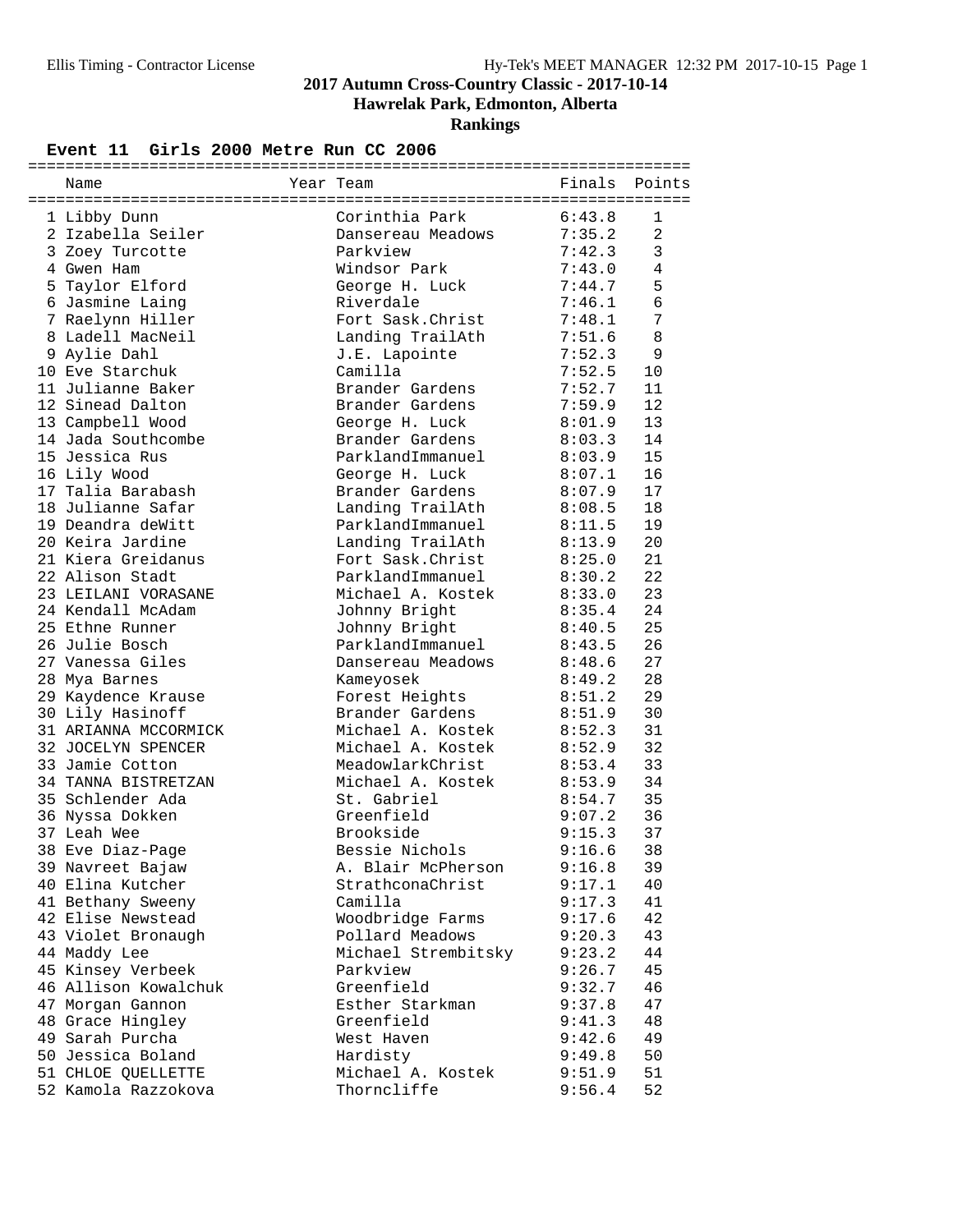### **2017 Autumn Cross-Country Classic - 2017-10-14 Hawrelak Park, Edmonton, Alberta**

### **Rankings**

### **....Event 11 Girls 2000 Metre Run CC 2006**

| 53 Riana DeJong            | ParklandImmanuel    | 10:08.8 | 53  |
|----------------------------|---------------------|---------|-----|
| 54 Veronica Kizito         | Greenfield          | 10:09.1 | 54  |
| 55 Bezooyen Maigan         | Greenfield          | 10:09.4 | 55  |
| 56 Natalia Reid            | Greenfield          | 10:11.6 | 56  |
| 57 Lelaina McLaughlin      | Gold Bar            | 10:12.5 | 57  |
| 58 Grace Neilson           | Gold Bar            | 10:12.7 | 58  |
| 59 Sabrina Yadlowski       | Bessie Nichols      | 10:14.3 | 59  |
| 60 Jamilla Campano         | Father Michael M    | 10:16.4 | 60  |
| 61 Gabriella Mauricio      | Father Michael M    | 10:19.6 | 61  |
| 62 Edyn Markoja            | St. Gabriel         | 10:21.2 | 62  |
| 63 Mackenzie Landsperg     | Esther Starkman     | 10:22.3 | 63  |
| 64 Melina Sinfield         | Forest Heights      | 10:24.6 | 64  |
| 65 Kianna Huisman          | Ed Christian NE     | 10:25.5 | 65  |
| 66 Rachael Croke           | Kensington          | 10:26.6 | 66  |
| 67 Kiara Olsen             | Johnny Bright       | 10:41.6 | 67  |
| 68 Dania Holmlund          | Brander Gardens     | 10:46.3 | 68  |
| 69 Autumn Norrbom          | Velma E. Baker      | 10:49.5 | 69  |
| 70 Amanda Tonnes           | Sherwood            | 10:50.7 | 70  |
| 71 Maycee Litoski          | Bessie Nichols      | 10:51.5 | 71  |
| 72 Acelar Darisse          | St. Gabriel         | 11:02.3 | 72  |
| 73 Medea Wilson            | West Haven          | 11:08.3 | 73  |
| 74 Friesen Kaitlyn         | Riverdale           | 11:14.7 | 74  |
| 75 Danica Dixon            | Aldergrove          | 11:24.7 | 75  |
| 76 Cicely Spady            | Woodbridge Farms    | 11:39.7 | 76  |
| 77 Morgan Brenneis         | Hardisty            | 11:45.1 | 77  |
|                            | West Haven          |         | 78  |
| 78 Patricija Hirssone      |                     | 11:47.0 |     |
| 79 Tasadie Hall            | Shauna May Seneca   | 11:49.8 | 79  |
| 80 Izzy Beatty             | Belgravia           | 12:10.6 | 80  |
| 81 Aaliyah Stanislaus      | Thorncliffe         | 12:15.0 | 81  |
| 82 Maya McDaniel-Paul      | Centennial Edmonton | 12:16.1 | 82  |
| 83 Makyla Coates           | Thorncliffe         | 12:19.0 | 83  |
| 84 Mileena Hogan-Clements  | Thorncliffe         | 12:19.2 | 84  |
| 85 Julianne Brown          | Hardisty            | 12:27.6 | 85  |
| 86 Paige Seib              | Monsignor Willia    | 12:28.8 | 86  |
| 87 Kaylee Imhoff           | Sifton              | 12:31.0 | 87  |
| 88 Hannah Schneider        | Ellerslie Campus    | 12:32.1 | 88  |
| 89 Lexie Perry             | Kate Chegwin        | 12:37.3 | 89  |
| 90 Isabella Christensen    | Kameyosek           | 13:10.2 | 90  |
| 91 Sharyssa Corrodas-Brown | Crawford Plains     | 13:36.7 | 91  |
| 92 Kaitlyn Canfield        | Crawford Plains     | 13:41.6 | 92  |
| 93 Aanya Khera             | Pollard Meadows     | 15:08.8 | 93  |
| 94 Mannat Sarwara          | Pollard Meadows     | 15:16.9 | 94  |
| 95 Malika Natoo            | A. Blair McPherson  | 15:36.5 | 95  |
| 96 Zaina Zaki              | Belgravia           | 15:55.7 | 96  |
| 97 Abigail Clarke          | Willow Park         | 15:58.3 | 97  |
| 98 Alexis Flescher         | Westglen            | 16:50.1 | 98  |
| 99 Matea Psarros           | Rutherford          | 17:28.0 | 99  |
| 100 Alix Storrs            | Delwood             | 20:17.1 | 100 |
|                            |                     |         |     |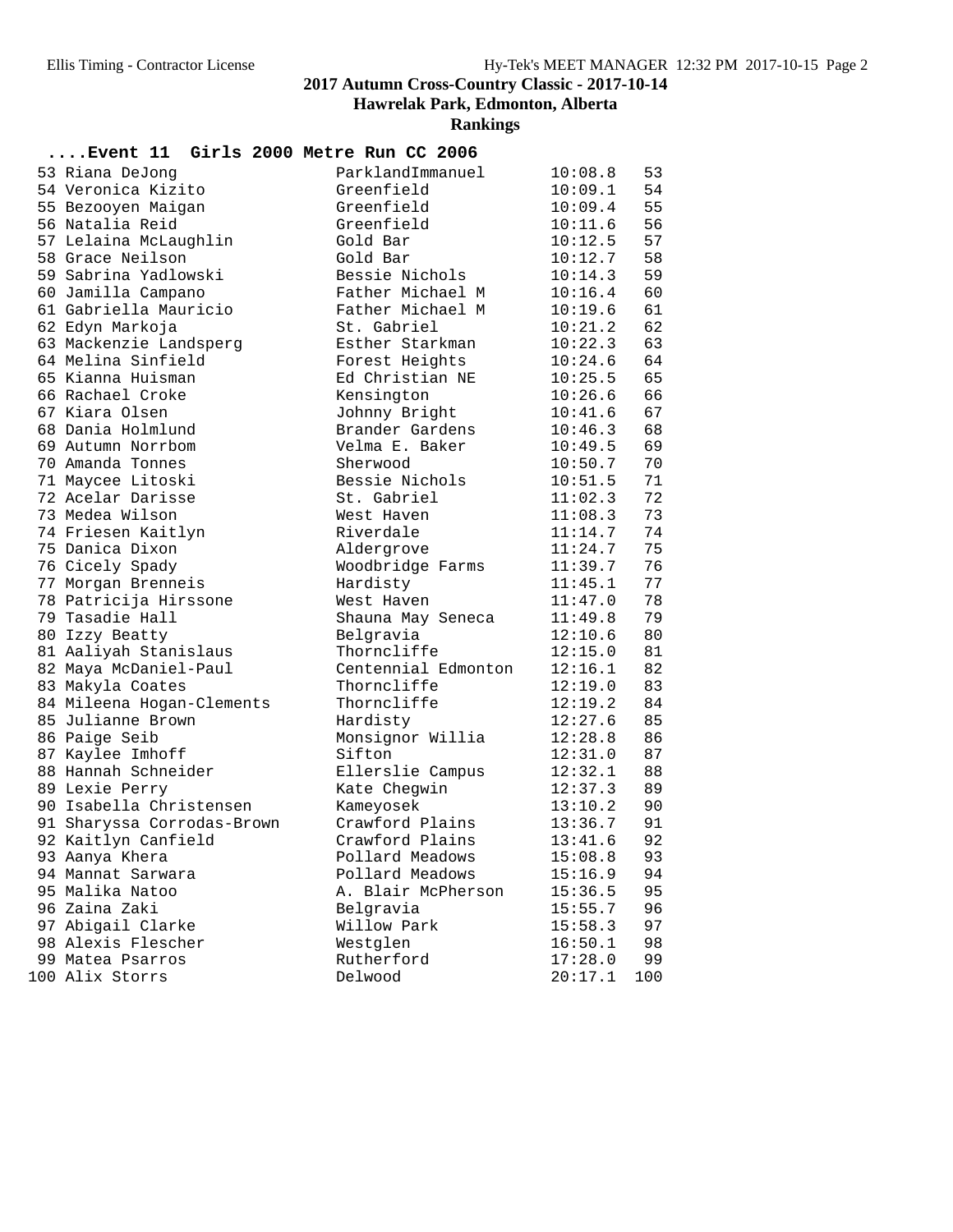**Hawrelak Park, Edmonton, Alberta**

### **Rankings**

**....Event 11 Girls 2000 Metre Run CC 2006**

|                             |          |       | Team Scores<br>=============== |    |    |      |      |      |      |    |      |
|-----------------------------|----------|-------|--------------------------------|----|----|------|------|------|------|----|------|
| Rank Team                   |          | Total | 1                              | 2  | 3  | $*4$ | $*5$ | $*6$ | $*7$ | *8 | $*9$ |
| 1 George H. Luck            |          | 34    | 5                              | 13 | 16 |      |      |      |      |    |      |
| Total Time:                 | 23:53.70 |       |                                |    |    |      |      |      |      |    |      |
| Average:                    | 7:57.90  |       |                                |    |    |      |      |      |      |    |      |
| 2 Brander Gardens           |          | 37    | 11                             | 12 | 14 | 17   | 30   | 68   |      |    |      |
| Total Time:                 | 23:55.90 |       |                                |    |    |      |      |      |      |    |      |
| Average:                    | 7:58.64  |       |                                |    |    |      |      |      |      |    |      |
| 3 Landing Trail Athabasca   |          | 46    | 8                              | 18 | 20 |      |      |      |      |    |      |
| Total Time:                 | 24:14.00 |       |                                |    |    |      |      |      |      |    |      |
| Average:                    | 8:04.67  |       |                                |    |    |      |      |      |      |    |      |
| 4 Parkland Immanuel Christi |          | 56    | 15                             | 19 | 22 | 26   | 53   |      |      |    |      |
| Total Time:                 | 24:45.60 |       |                                |    |    |      |      |      |      |    |      |
| Average:                    | 8:15.20  |       |                                |    |    |      |      |      |      |    |      |
| 5 Michael A. Kostek         |          | 86    | 23                             | 31 | 32 | 34   | 51   |      |      |    |      |
| Total Time:                 | 26:18.20 |       |                                |    |    |      |      |      |      |    |      |
| Average:                    | 8:46.07  |       |                                |    |    |      |      |      |      |    |      |
| 6 Johnny Bright             |          | 116   | 24                             | 25 | 67 |      |      |      |      |    |      |
| Total Time:                 | 27:57.50 |       |                                |    |    |      |      |      |      |    |      |
| Average:                    | 9:19.17  |       |                                |    |    |      |      |      |      |    |      |
| 7 Greenfield                |          | 130   | 36                             | 46 | 48 | 54   | 55   | 56   |      |    |      |
| Total Time:                 | 28:21.20 |       |                                |    |    |      |      |      |      |    |      |
| Average:                    | 9:27.07  |       |                                |    |    |      |      |      |      |    |      |
| 8 Bessie Nichols            |          | 168   | 38                             | 59 | 71 |      |      |      |      |    |      |
| Total Time:                 | 30:22.40 |       |                                |    |    |      |      |      |      |    |      |
| Average:                    | 10:07.47 |       |                                |    |    |      |      |      |      |    |      |
| 9 St. Gabriel               |          | 169   | 35                             | 62 | 72 |      |      |      |      |    |      |
| Total Time:                 | 30:18.20 |       |                                |    |    |      |      |      |      |    |      |
| Average:                    | 10:06.07 |       |                                |    |    |      |      |      |      |    |      |
| 10 West Haven               |          | 200   | 49                             | 73 | 78 |      |      |      |      |    |      |
| Total Time:                 | 32:37.90 |       |                                |    |    |      |      |      |      |    |      |
| Average:                    | 10:52.64 |       |                                |    |    |      |      |      |      |    |      |
| 11 Hardisty                 |          | 212   | 50                             | 77 | 85 |      |      |      |      |    |      |
| Total Time:                 | 34:02.50 |       |                                |    |    |      |      |      |      |    |      |
| Average:                    | 11:20.84 |       |                                |    |    |      |      |      |      |    |      |
| 12 Thorncliffe              |          | 216   | 52                             | 81 | 83 | 84   |      |      |      |    |      |
| Total Time:                 | 34:30.40 |       |                                |    |    |      |      |      |      |    |      |
| Average:                    | 11:30.14 |       |                                |    |    |      |      |      |      |    |      |
| 13 Pollard Meadows          |          | 230   | 43                             | 93 | 94 |      |      |      |      |    |      |
| Total Time:                 | 39:46.00 |       |                                |    |    |      |      |      |      |    |      |
| Average:                    | 13:15.34 |       |                                |    |    |      |      |      |      |    |      |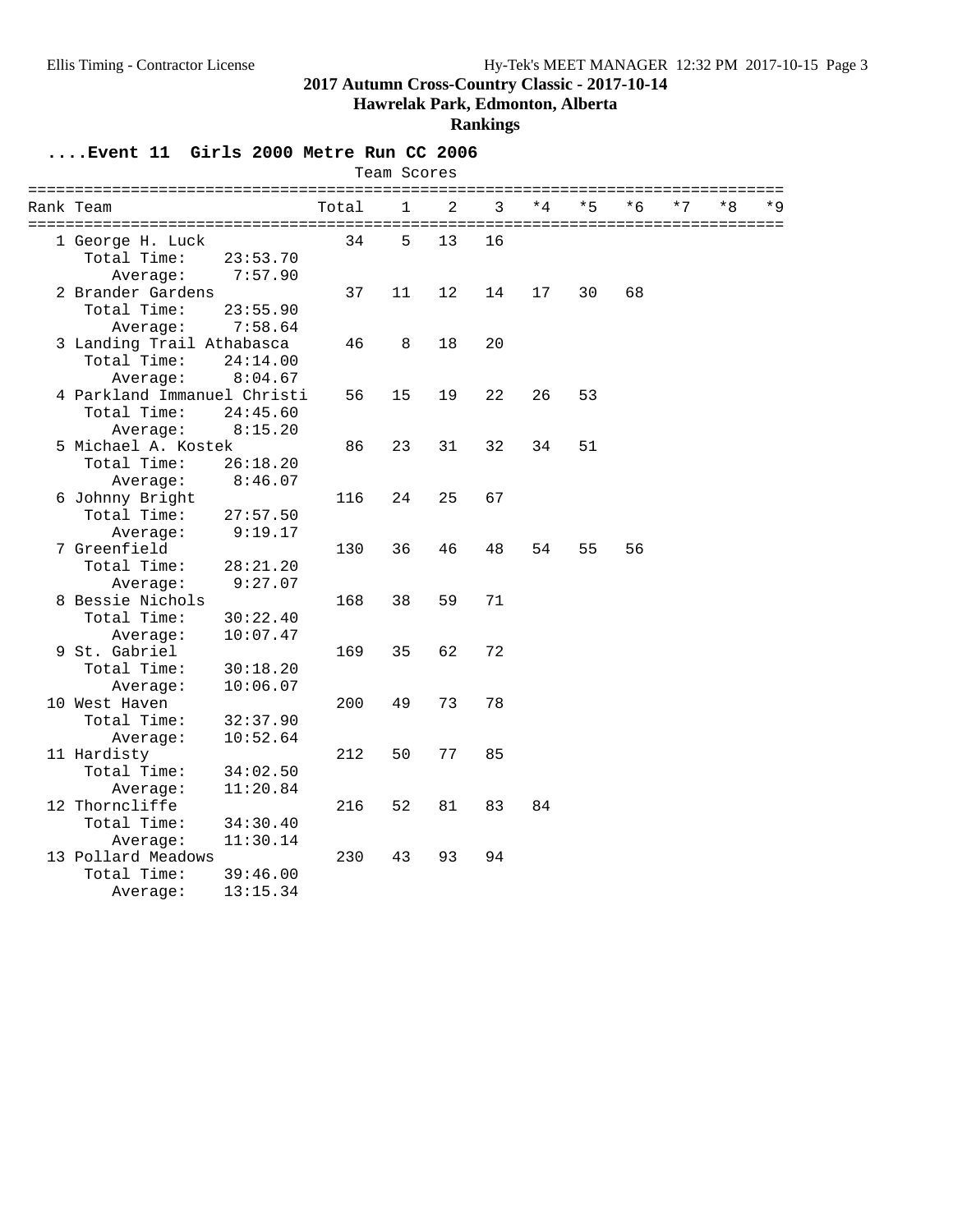**Hawrelak Park, Edmonton, Alberta**

### **Rankings**

### **Event 12 Boys 2000 Metre Run CC 2006**

| Name                     | Year Team           | Finals | Points       |
|--------------------------|---------------------|--------|--------------|
|                          |                     |        |              |
| 1 LANDER FUHR            | Michael A. Kostek   | 6:55.1 | $\mathbf{1}$ |
| 2 Jaxon Haley            | Woodhaven           | 7:10.8 | 2            |
| 3 Ben Fix                | Earl Buxton         | 7:14.5 | 3            |
| 4 Talan Hobal            | Parkview            | 7:18.8 | 4            |
| 5 Eric Clague            | Johnny Bright       | 7:20.0 | 5            |
| 6 Kai Dunkley            | Riverdale           | 7:20.6 | 6            |
| 7 Charlie Decker         | St. Boniface        | 7:25.9 | 7            |
| 8 Evan Beck              | Brookside           | 7:27.4 | 8            |
| 9 Massi Guido            | Belgravia           | 7:29.3 | 9            |
| 10 Taylor Kenny          | St. Gabriel         | 7:32.9 | 10           |
| 11 Noah Wiens            | Monsignor Willia    | 7:33.9 | 11           |
| 12 Evan Wojcichowsky     | Michael Strembitsky | 7:34.0 | 12           |
| 13 Tanner Middleton      | Johnny Bright       | 7:40.2 | 13           |
| 14 Lukas Motyka          | Johnny Bright       | 7:45.1 | 14           |
| 15 Dmytro Sheptak        | Mother d'Youville   | 7:45.3 | 15           |
| 16 Lincon Shack          | Brander Gardens     | 7:47.3 | 16           |
| 17 Mason Brown           | Ellerslie Campus    | 7:48.7 | 17           |
| 18 Jude Rosario          | George H. Luck      | 7:50.2 | 18           |
| 19 Rylan Veenstra        | Ed Christian NE     | 7:50.5 | 19           |
| 20 Arnold Kukanu         | Meyokumin           | 7:51.6 | 20           |
| 21 Jack Middleton        | Greenfield          | 7:57.3 | 21           |
| 22 Ryder Brown           | Esther Starkman     | 7:58.3 | 22           |
| 23 Noah Axling           | Bessie Nichols      | 8:04.5 | 23           |
| 24 ALEX TETREAULT        | Michael A. Kostek   | 8:05.6 | 24           |
| 25 Owen Ennis-Davis      | A. Blair McPherson  | 8:08.3 | 25           |
| 26 Sam Leffers           | ParklandImmanuel    | 8:09.2 | 26           |
| 27 Ayan Khan             | Pollard Meadows     | 8:10.3 | 27           |
| 28 Francis Vendelins     | Centennial Edmonton | 8:10.8 | 28           |
| 29 Kyler Ly              | Monsignor Willia    | 8:14.3 | 29           |
| 30 Davis Culham          | Parkview            | 8:20.4 | 30           |
| 31 JOSH POST             | Michael A. Kostek   | 8:20.7 | 31           |
| 32 Marcus Martinez Munoz | Thorncliffe         | 8:22.2 | 32           |
| 33 Kevin Huang           | Velma E. Baker      | 8:22.9 | 33           |
| 34 Nathan Huber          | A. Blair McPherson  | 8:23.7 | 34           |
| 35 Tyler Cox             | Camilla             | 8:24.7 | 35           |
| 36 Noah Sadler           | Greenfield          | 8:26.4 | 36           |
| 37 David Salyers         | Greenfield          | 8:29.1 | 37           |
| 38 Jonathan Kim          | Michael Strembitsky | 8:29.9 | 38           |
| 39 Joshua Gould          | Patricia Heights    | 8:30.7 | 39           |
| 40 Jeremy Oviatt         | Forest Heights      | 8:30.9 | 40           |
| 41 Daniel Boyle          | George H. Luck      | 8:32.0 | 41           |
| 42 Ethan Pawluski        | Ed Christian NE     | 8:32.3 | 42           |
| 43 John Kandinda         | Pollard Meadows     | 8:32.8 | 43           |
| 44 Jacob Shewchuk        | West Haven          | 8:33.0 | 44           |
| 45 Chad Dolezal          | Forest Heights      | 8:45.5 | 45           |
| 46 Xavier Banic          | Mother d'Youville   | 8:46.8 | 46           |
| 47 Daniel Moore          | Coloniale Estates   | 8:47.7 | 47           |
| 48 Ryan Badger           | Monsignor Willia    | 8:48.4 | 48           |
| 49 Jamie Lutz-Berube     | Brander Gardens     | 8:52.5 | 49           |
| 50 Amhiere Angus         | Father Michael M    | 8:53.0 | 50           |
| 51 Mansha Sidhu          | A. Blair McPherson  | 8:53.7 | 51           |
| 52 Carter Winkel         | StrathconaChrist    | 8:55.7 | 52           |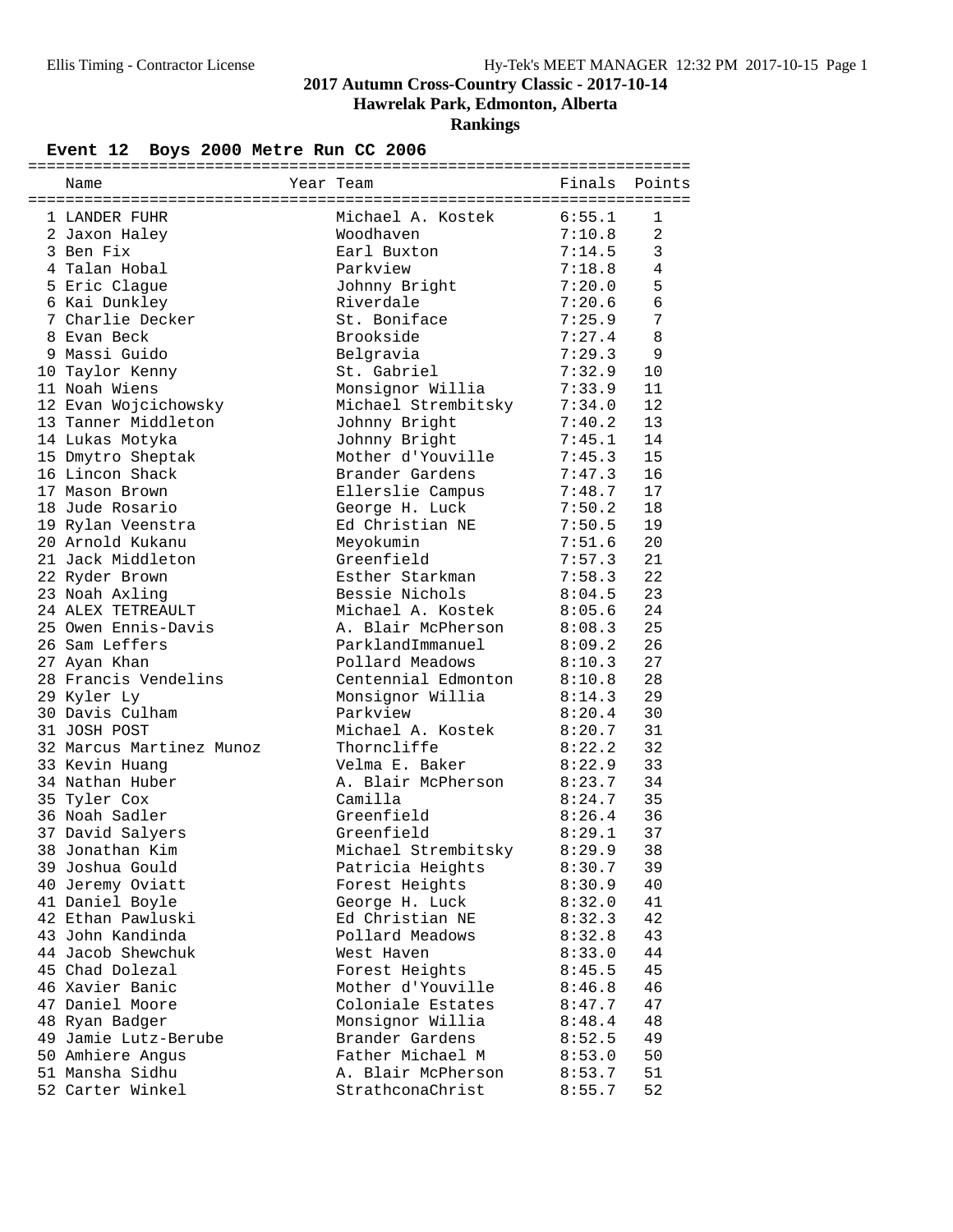**Hawrelak Park, Edmonton, Alberta**

**Rankings**

### **....Event 12 Boys 2000 Metre Run CC 2006**

| 53 Solaiman Salman         | Brander Gardens    | 8:56.7  | 53  |
|----------------------------|--------------------|---------|-----|
| 54 Robin Bhatia            | Pollard Meadows    | 8:59.4  | 54  |
| 55 Alexander Welch         | Hardisty           | 9:04.7  | 55  |
| 56 Duncan Saunders         | Esther Starkman    | 9:05.7  | 56  |
| 57 Liam Fraser             | A. Blair McPherson | 9:06.1  | 57  |
| 58 Kendall Li              | Lendrum            | 9:08.8  | 58  |
| 59 Drew Dutertre           | Earl Buxton        | 9:16.8  | 59  |
| 60 Ibrahim Ouedraogo       | Delwood            | 9:20.7  | 60  |
| 61 Kurt Nartey             | Ed Christian NE    | 9:21.6  | 61  |
| 62 Caleb Roth              | Ed Christian NE    | 9:34.0  | 62  |
| 63 Aiden Glapski           | Delwood            | 9:35.8  | 63  |
| 64 Joshua Smith            | Dansereau Meadows  | 9:37.8  | 64  |
| 65 Logan Rowe              | Belgravia          | 9:41.4  | 65  |
| 66 Pamilerin Adejuwon      | Delwood            | 9:42.2  | 66  |
| 67 Brody Harker            | Greenfield         | 9:44.3  | 67  |
| 68 Brady Ross              | Gold Bar           | 9:51.0  | 68  |
| 69 Sterling Komant         | StrathconaChrist   | 9:52.4  | 69  |
| 70 Zachary Grandbois Pitts | Baturyn            | 9:53.7  | 70  |
| 71 Caden Delaurier         | Kensington         | 9:54.8  | 71  |
| 72 Liam VanLaar            | Ed Christian NE    | 9:57.4  | 72  |
| 73 KAYDEN RUDNISKI         | Michael A. Kostek  | 10:00.2 | 73  |
| 74 Justin Patterson        | Ed Christian NE    | 10:01.6 | 74  |
| 75 Roman Chudey            | Ellerslie Campus   | 10:02.0 | 75  |
| 76 Jaedon Newlands         | Ed Christian NE    | 10:03.6 | 76  |
| 77 Mathias Pawluski        | Ed Christian NE    | 10:03.9 | 77  |
| 78 Yarvis Caelan           | Michael A. Kostek  | 10:04.3 | 78  |
| 79 Kitson Matthew          | St. Gabriel        | 10:05.3 | 79  |
| 80 Eric Orosco             | Baturyn            | 10:05.9 | 80  |
| 81 Tre Cartright           | Sherwood           | 10:11.1 | 81  |
| 82 Bryce Krause            | Forest Heights     | 10:12.6 | 82  |
| 83 Rohith Bajwa            | Forest Heights     | 10:21.3 | 83  |
| 84 Vraj Shah               | Meyokumin          | 10:41.6 | 84  |
| 85 Awnaur Islam            | Parkview           | 10:43.1 | 85  |
| 86 Parker Shimoda          | StrathconaChrist   | 10:54.1 | 86  |
| 87 Sam O'Connell           | Monsignor Willia   | 10:56.5 | 87  |
| 88 Constantine Sauve       | Delwood            | 10:57.1 | 88  |
| 89 Mason Boisvert          | Willow Park        | 10:57.5 | 89  |
| 90 Bantsi Kebopetswe       | Aldergrove         | 10:59.1 | 90  |
| 91 MATTHEW DERKACH         | Michael A. Kostek  | 11:11.8 | 91  |
| 92 Om Kakarlamundi         | Kameyosek          | 11:25.4 | 92  |
| 93 Evan Manning            | Pollard Meadows    | 11:35.9 | 93  |
| 94 Brandon Fratar          | Thorncliffe        | 11:54.5 | 94  |
| 95 Jalen Bhadwaj           | Velma E. Baker     | 12:26.8 | 95  |
| 96 Jasper Joniec           | Greenfield         | 12:35.6 | 96  |
| 97 Laksh Chopra            | Pollard Meadows    | 12:53.9 | 97  |
| 98 Anthony Lenders         | Delwood            | 12:58.7 | 98  |
| 99 Ezra Noskey             | Sherwood           | 13:07.6 | 99  |
| 100 Robbie Krupnik         | Sherwood           | 13:10.0 | 100 |
| 101 Abass Fakhri           | Sifton             | 13:16.0 | 101 |
| 102 Sanjiiv Navaratnam     | Delwood            | 13:17.7 | 102 |
| 103 Rehim Sadiq            | Delwood            | 13:17.9 | 103 |
| 104 Jeeven Dosanj          | Baturyn            | 13:26.0 | 104 |
| 105 Jake Greenwood         | Velma E. Baker     | 14:13.2 | 105 |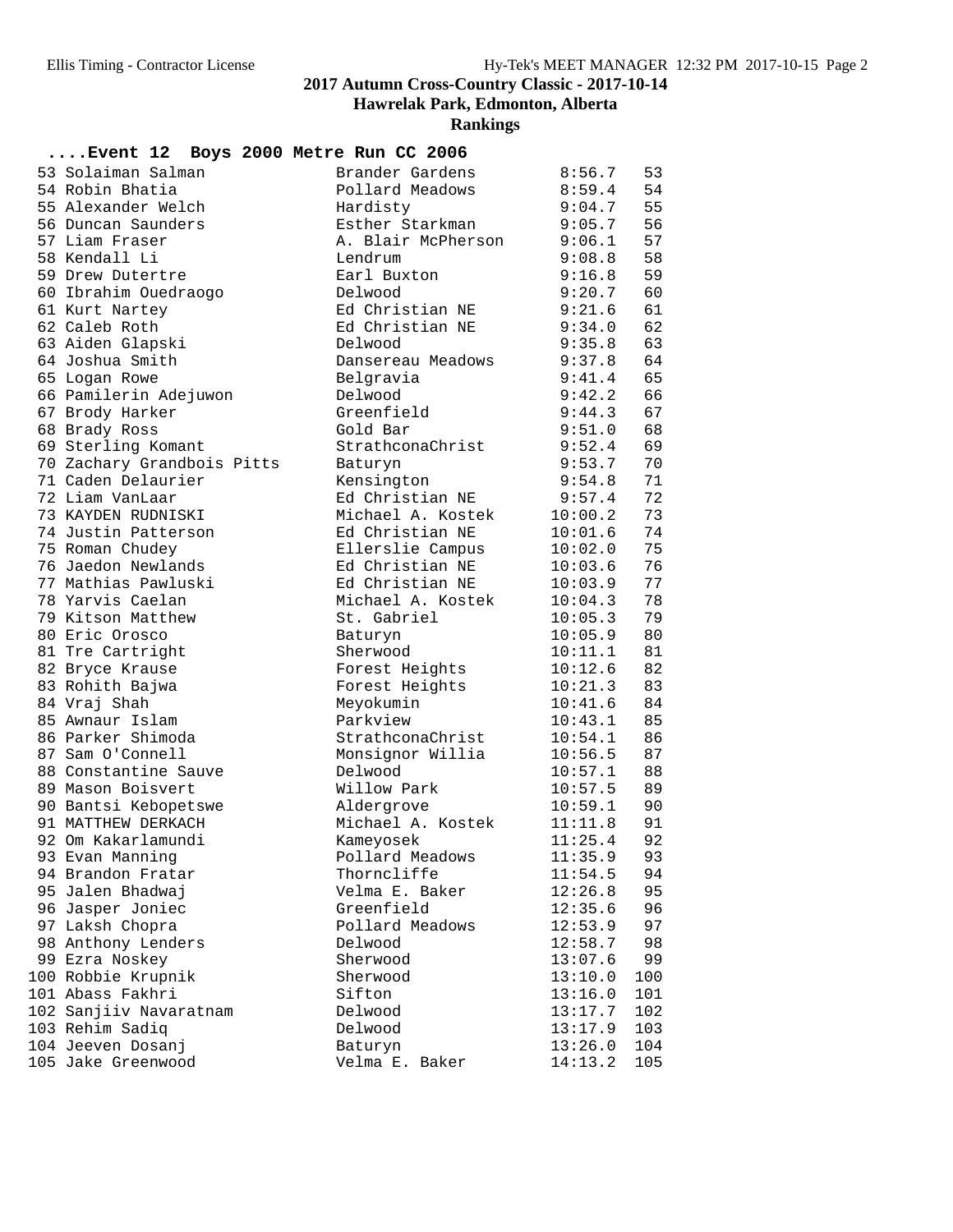**Hawrelak Park, Edmonton, Alberta**

### **Rankings**

**....Event 12 Boys 2000 Metre Run CC 2006**

|                              |          |       | Team Scores  |                |     |      |      |      |      |    |       |
|------------------------------|----------|-------|--------------|----------------|-----|------|------|------|------|----|-------|
| Rank Team                    |          | Total | $\mathbf{1}$ | $\overline{2}$ | 3   | $*4$ | $*5$ | $*6$ | $*7$ | *8 | $*$ 9 |
| 1 Johnny Bright              |          | 32    | 5            | 13             | 14  |      |      |      |      |    |       |
| Total Time:                  | 22:45.30 |       |              |                |     |      |      |      |      |    |       |
| Average:                     | 7:35.10  |       |              |                |     |      |      |      |      |    |       |
| 2 Michael A. Kostek          |          | 56    | $\mathbf{1}$ | 24             | 31  | 73   | 78   | 91   |      |    |       |
| Total Time:                  | 23:21.40 |       |              |                |     |      |      |      |      |    |       |
| Average:                     | 7:47.14  |       |              |                |     |      |      |      |      |    |       |
| 3 Monsignor William Irwin    |          | 88    | 11           | 29             | 48  | 87   |      |      |      |    |       |
| Total Time:                  | 24:36.60 |       |              |                |     |      |      |      |      |    |       |
| Average:                     | 8:12.20  |       |              |                |     |      |      |      |      |    |       |
| 4 Greenfield                 |          | 94    | 21           | 36             | 37  | 67   | 96   |      |      |    |       |
| Total Time:                  | 24:52.80 |       |              |                |     |      |      |      |      |    |       |
| Average:                     | 8:17.60  |       |              |                |     |      |      |      |      |    |       |
| 5 A. Blair McPherson         |          | 110   | 25           | 34             | 51  | 57   |      |      |      |    |       |
| Total Time:                  | 25:25.70 |       |              |                |     |      |      |      |      |    |       |
| Average:                     | 8:28.57  |       |              |                |     |      |      |      |      |    |       |
| 6 Brander Gardens            |          | 118   | 16           | 49             | 53  |      |      |      |      |    |       |
| Total Time:                  | 25:36.50 |       |              |                |     |      |      |      |      |    |       |
| Average:                     | 8:32.17  |       |              |                |     |      |      |      |      |    |       |
| 7 Parkview                   |          | 119   | 4            | 30             | 85  |      |      |      |      |    |       |
| Total Time:                  | 26:22.30 |       |              |                |     |      |      |      |      |    |       |
| Average:                     | 8:47.44  |       |              |                |     |      |      |      |      |    |       |
| 8 Edmonton Christian NE      |          | 122   | 19           | 42             | 61  | 62   | 72   | 74   | 76   | 77 |       |
| Total Time:                  | 25:44.40 |       |              |                |     |      |      |      |      |    |       |
| Average:                     | 8:34.80  |       |              |                |     |      |      |      |      |    |       |
| 9 Pollard Meadows            |          | 124   | 27           | 43             | 54  | 93   | 97   |      |      |    |       |
| Total Time:                  | 25:42.50 |       |              |                |     |      |      |      |      |    |       |
| Average:                     | 8:34.17  |       |              |                |     |      |      |      |      |    |       |
| 10 Forest Heights            |          | 167   | 40           | 45             | 82  | 83   |      |      |      |    |       |
| Total Time:                  | 27:29.00 |       |              |                |     |      |      |      |      |    |       |
| Average:                     | 9:09.67  |       |              |                |     |      |      |      |      |    |       |
| 11 Delwood                   |          | 189   | 60           | 63             | 66  | 88   | 98   | 102  | 103  |    |       |
| Total Time:                  | 28:38.70 |       |              |                |     |      |      |      |      |    |       |
| Average:                     | 9:32.90  |       |              |                |     |      |      |      |      |    |       |
| 12 Strathcona Christian Acad |          | 207   | 52           | 69             | 86  |      |      |      |      |    |       |
| Total Time:                  | 29:42.20 |       |              |                |     |      |      |      |      |    |       |
| Average:                     | 9:54.07  |       |              |                |     |      |      |      |      |    |       |
| 13 Velma E. Baker            |          | 233   | 33           | 95             | 105 |      |      |      |      |    |       |
| Total Time:                  | 35:02.90 |       |              |                |     |      |      |      |      |    |       |
| Average:                     | 11:40.97 |       |              |                |     |      |      |      |      |    |       |
| 14 Baturyn                   |          | 254   | 70           | 80             | 104 |      |      |      |      |    |       |
| Total Time:                  | 33:25.60 |       |              |                |     |      |      |      |      |    |       |
| Average:                     | 11:08.54 |       |              |                |     |      |      |      |      |    |       |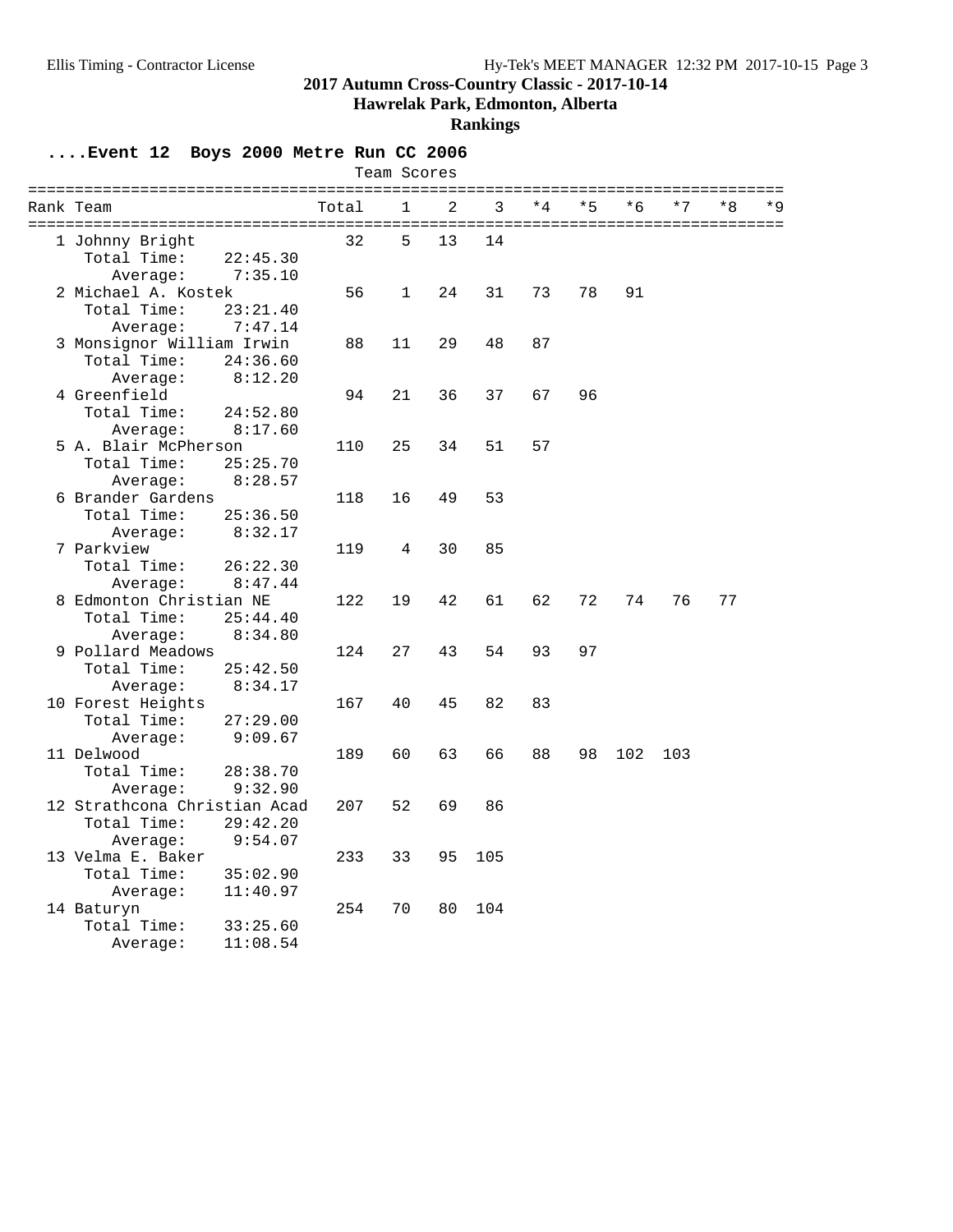## **Hawrelak Park, Edmonton, Alberta**

### **Rankings**

### **....Event 12 Boys 2000 Metre Run CC 2006**

| 15 Sherwood |          | 280 | -81 | 99 | 100 |
|-------------|----------|-----|-----|----|-----|
| Total Time: | 36:28.70 |     |     |    |     |
| Average:    | 12:09.57 |     |     |    |     |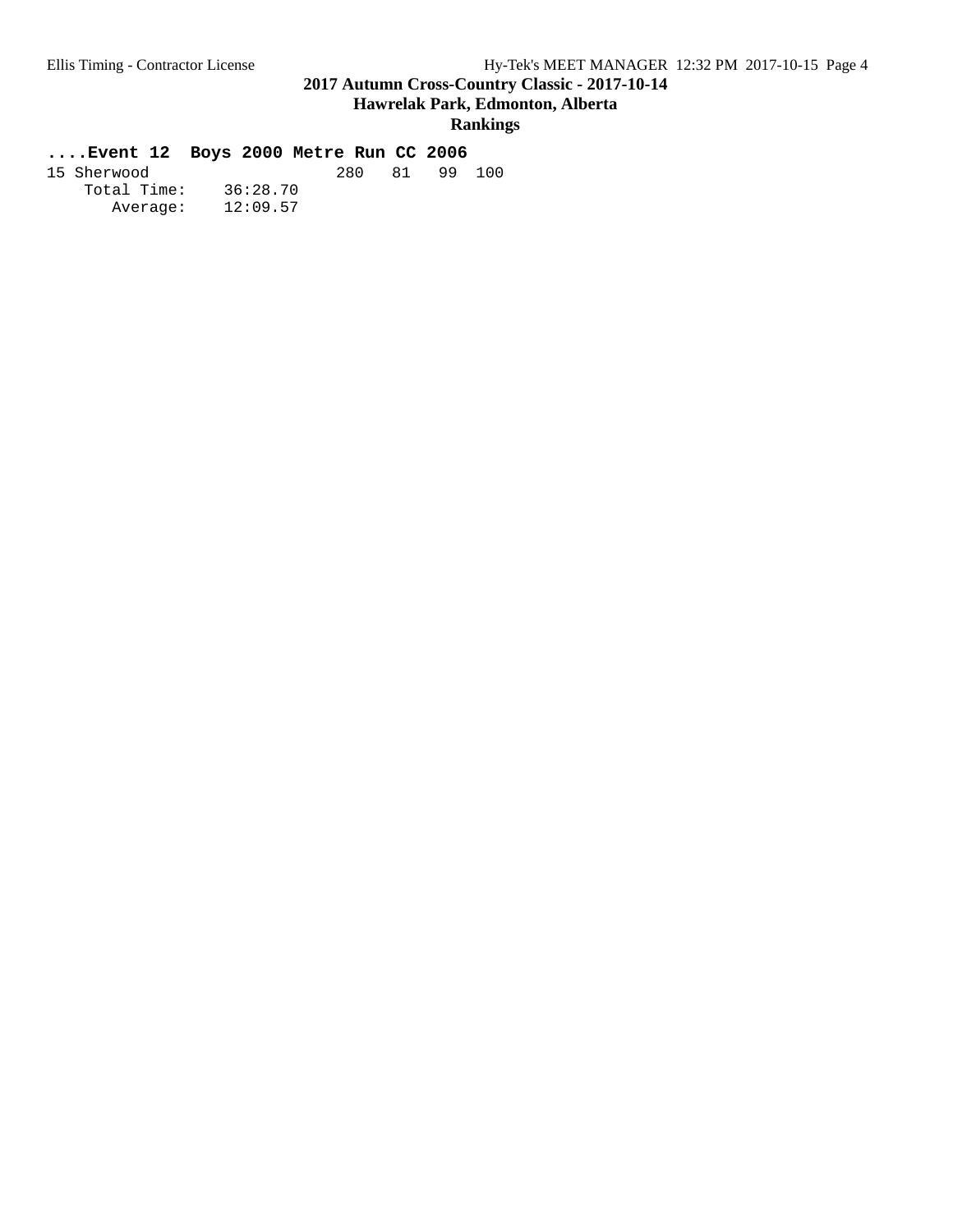## **Hawrelak Park, Edmonton, Alberta**

### **Rankings**

#### **Event 14 Girls 2000 Metre Run CC 2005**

| Name |                                                                                                                                                                                                                                                                                                                                                                                                                                                                                                       |                                                                            |                                                                                    |                                                                           |                                                                              |                                                                                                                                                                                                                            |      |                                                                                                                               |                                                                                      |                |      |
|------|-------------------------------------------------------------------------------------------------------------------------------------------------------------------------------------------------------------------------------------------------------------------------------------------------------------------------------------------------------------------------------------------------------------------------------------------------------------------------------------------------------|----------------------------------------------------------------------------|------------------------------------------------------------------------------------|---------------------------------------------------------------------------|------------------------------------------------------------------------------|----------------------------------------------------------------------------------------------------------------------------------------------------------------------------------------------------------------------------|------|-------------------------------------------------------------------------------------------------------------------------------|--------------------------------------------------------------------------------------|----------------|------|
|      |                                                                                                                                                                                                                                                                                                                                                                                                                                                                                                       |                                                                            |                                                                                    |                                                                           |                                                                              |                                                                                                                                                                                                                            |      |                                                                                                                               |                                                                                      |                |      |
|      |                                                                                                                                                                                                                                                                                                                                                                                                                                                                                                       |                                                                            |                                                                                    |                                                                           |                                                                              |                                                                                                                                                                                                                            |      | 1                                                                                                                             |                                                                                      |                |      |
|      |                                                                                                                                                                                                                                                                                                                                                                                                                                                                                                       |                                                                            |                                                                                    |                                                                           |                                                                              |                                                                                                                                                                                                                            |      | 2                                                                                                                             |                                                                                      |                |      |
|      |                                                                                                                                                                                                                                                                                                                                                                                                                                                                                                       |                                                                            |                                                                                    |                                                                           |                                                                              |                                                                                                                                                                                                                            |      | 3                                                                                                                             |                                                                                      |                |      |
|      |                                                                                                                                                                                                                                                                                                                                                                                                                                                                                                       |                                                                            |                                                                                    |                                                                           |                                                                              |                                                                                                                                                                                                                            |      | 4                                                                                                                             |                                                                                      |                |      |
|      |                                                                                                                                                                                                                                                                                                                                                                                                                                                                                                       |                                                                            |                                                                                    |                                                                           |                                                                              |                                                                                                                                                                                                                            |      | 5                                                                                                                             |                                                                                      |                |      |
|      |                                                                                                                                                                                                                                                                                                                                                                                                                                                                                                       |                                                                            |                                                                                    |                                                                           |                                                                              |                                                                                                                                                                                                                            |      | 6                                                                                                                             |                                                                                      |                |      |
|      |                                                                                                                                                                                                                                                                                                                                                                                                                                                                                                       |                                                                            |                                                                                    |                                                                           |                                                                              |                                                                                                                                                                                                                            |      | 7                                                                                                                             |                                                                                      |                |      |
|      |                                                                                                                                                                                                                                                                                                                                                                                                                                                                                                       |                                                                            |                                                                                    |                                                                           |                                                                              |                                                                                                                                                                                                                            |      | 8                                                                                                                             |                                                                                      |                |      |
|      |                                                                                                                                                                                                                                                                                                                                                                                                                                                                                                       |                                                                            |                                                                                    |                                                                           |                                                                              |                                                                                                                                                                                                                            |      | 9                                                                                                                             |                                                                                      |                |      |
|      |                                                                                                                                                                                                                                                                                                                                                                                                                                                                                                       |                                                                            |                                                                                    |                                                                           |                                                                              |                                                                                                                                                                                                                            |      | 10                                                                                                                            |                                                                                      |                |      |
|      |                                                                                                                                                                                                                                                                                                                                                                                                                                                                                                       |                                                                            |                                                                                    |                                                                           |                                                                              |                                                                                                                                                                                                                            |      | 11                                                                                                                            |                                                                                      |                |      |
|      |                                                                                                                                                                                                                                                                                                                                                                                                                                                                                                       |                                                                            |                                                                                    |                                                                           |                                                                              |                                                                                                                                                                                                                            |      | 12                                                                                                                            |                                                                                      |                |      |
|      |                                                                                                                                                                                                                                                                                                                                                                                                                                                                                                       |                                                                            |                                                                                    |                                                                           |                                                                              |                                                                                                                                                                                                                            |      | 13                                                                                                                            |                                                                                      |                |      |
|      |                                                                                                                                                                                                                                                                                                                                                                                                                                                                                                       |                                                                            |                                                                                    |                                                                           |                                                                              |                                                                                                                                                                                                                            |      | 14                                                                                                                            |                                                                                      |                |      |
|      |                                                                                                                                                                                                                                                                                                                                                                                                                                                                                                       |                                                                            |                                                                                    |                                                                           |                                                                              |                                                                                                                                                                                                                            |      | 15                                                                                                                            |                                                                                      |                |      |
|      |                                                                                                                                                                                                                                                                                                                                                                                                                                                                                                       |                                                                            |                                                                                    |                                                                           |                                                                              |                                                                                                                                                                                                                            |      | 16                                                                                                                            |                                                                                      |                |      |
|      |                                                                                                                                                                                                                                                                                                                                                                                                                                                                                                       |                                                                            |                                                                                    |                                                                           |                                                                              |                                                                                                                                                                                                                            |      | 17                                                                                                                            |                                                                                      |                |      |
|      |                                                                                                                                                                                                                                                                                                                                                                                                                                                                                                       |                                                                            |                                                                                    |                                                                           |                                                                              |                                                                                                                                                                                                                            |      | 18                                                                                                                            |                                                                                      |                |      |
|      |                                                                                                                                                                                                                                                                                                                                                                                                                                                                                                       |                                                                            |                                                                                    |                                                                           |                                                                              |                                                                                                                                                                                                                            |      | 19                                                                                                                            |                                                                                      |                |      |
|      |                                                                                                                                                                                                                                                                                                                                                                                                                                                                                                       |                                                                            |                                                                                    |                                                                           |                                                                              |                                                                                                                                                                                                                            |      |                                                                                                                               |                                                                                      |                |      |
|      |                                                                                                                                                                                                                                                                                                                                                                                                                                                                                                       |                                                                            |                                                                                    |                                                                           |                                                                              |                                                                                                                                                                                                                            |      |                                                                                                                               |                                                                                      |                |      |
|      |                                                                                                                                                                                                                                                                                                                                                                                                                                                                                                       |                                                                            |                                                                                    |                                                                           |                                                                              |                                                                                                                                                                                                                            |      |                                                                                                                               |                                                                                      |                |      |
|      |                                                                                                                                                                                                                                                                                                                                                                                                                                                                                                       |                                                                            |                                                                                    |                                                                           |                                                                              |                                                                                                                                                                                                                            |      |                                                                                                                               |                                                                                      |                | $*9$ |
|      |                                                                                                                                                                                                                                                                                                                                                                                                                                                                                                       |                                                                            |                                                                                    |                                                                           |                                                                              |                                                                                                                                                                                                                            |      |                                                                                                                               |                                                                                      |                |      |
|      |                                                                                                                                                                                                                                                                                                                                                                                                                                                                                                       |                                                                            |                                                                                    |                                                                           |                                                                              |                                                                                                                                                                                                                            |      |                                                                                                                               |                                                                                      |                |      |
|      |                                                                                                                                                                                                                                                                                                                                                                                                                                                                                                       |                                                                            |                                                                                    |                                                                           |                                                                              |                                                                                                                                                                                                                            |      |                                                                                                                               |                                                                                      |                |      |
|      |                                                                                                                                                                                                                                                                                                                                                                                                                                                                                                       |                                                                            |                                                                                    |                                                                           |                                                                              |                                                                                                                                                                                                                            |      |                                                                                                                               |                                                                                      |                |      |
|      |                                                                                                                                                                                                                                                                                                                                                                                                                                                                                                       |                                                                            |                                                                                    |                                                                           |                                                                              |                                                                                                                                                                                                                            |      |                                                                                                                               |                                                                                      |                |      |
|      |                                                                                                                                                                                                                                                                                                                                                                                                                                                                                                       |                                                                            |                                                                                    |                                                                           |                                                                              |                                                                                                                                                                                                                            |      |                                                                                                                               |                                                                                      |                |      |
|      |                                                                                                                                                                                                                                                                                                                                                                                                                                                                                                       |                                                                            |                                                                                    |                                                                           |                                                                              |                                                                                                                                                                                                                            |      |                                                                                                                               |                                                                                      |                |      |
|      | 1 Juliana Chipiuk<br>2 Josephine Plitt<br>3 Bailey Burritt<br>4 Jasmin DeJong<br>5 Ella Moerman<br>6 Lauren Dellezay<br>7 Janaya Miyashita<br>8 Riley Fuchs<br>9 Peyton Dononvan<br>10 Delaney Crowe<br>11 Beth Wagner<br>12 Brooklyn Jackson<br>13 Tyler Mitchell<br>14 Gabriella McDonald<br>15 Janelle Pickering<br>16 Precious Igliane<br>17 Nekeeya Van Assen<br>18 Katherine MacKenzie<br>19 Nicole Mackenzkie<br>Rank Team<br>Total Time:<br>Average:<br>2 Victoria<br>Total Time:<br>Average: | 1 Parkland Immanuel Christi<br>26:54.20<br>8:58.07<br>30:08.70<br>10:02.90 | Year Team<br>Avalon<br>Total<br>--------------------------------------<br>36<br>45 | McKernan<br>Victoria<br>West Haven<br>Victoria<br>Victoria<br>1<br>4<br>8 | J.E. Lapointe<br>Father Leduc<br>Thorncliffe<br>Team Scores<br>2<br>15<br>18 | Landing TrailAth<br>ParklandImmanuel<br>Fort Sask.Christ<br>Mother d'Youville<br>Dansereau Meadows<br>St. Thomas Aquinas<br>Landing TrailAth<br>Leduc Junior High<br>ParklandImmanuel<br>ParklandImmanuel<br>3<br>17<br>19 | $*4$ | Finals<br>7:01.8<br>7:39.1<br>7:52.5<br>7:54.6<br>8:04.4<br>8:16.4<br>8:23.7<br>8:25.2<br>8:35.1<br>8:40.5<br>11:50.3<br>$*5$ | 8:58.4<br>9:04.1<br>9:05.2<br>9:12.8<br>9:18.1<br>9:40.4<br>9:41.5<br>9:53.2<br>$*6$ | Points<br>$*7$ | $*8$ |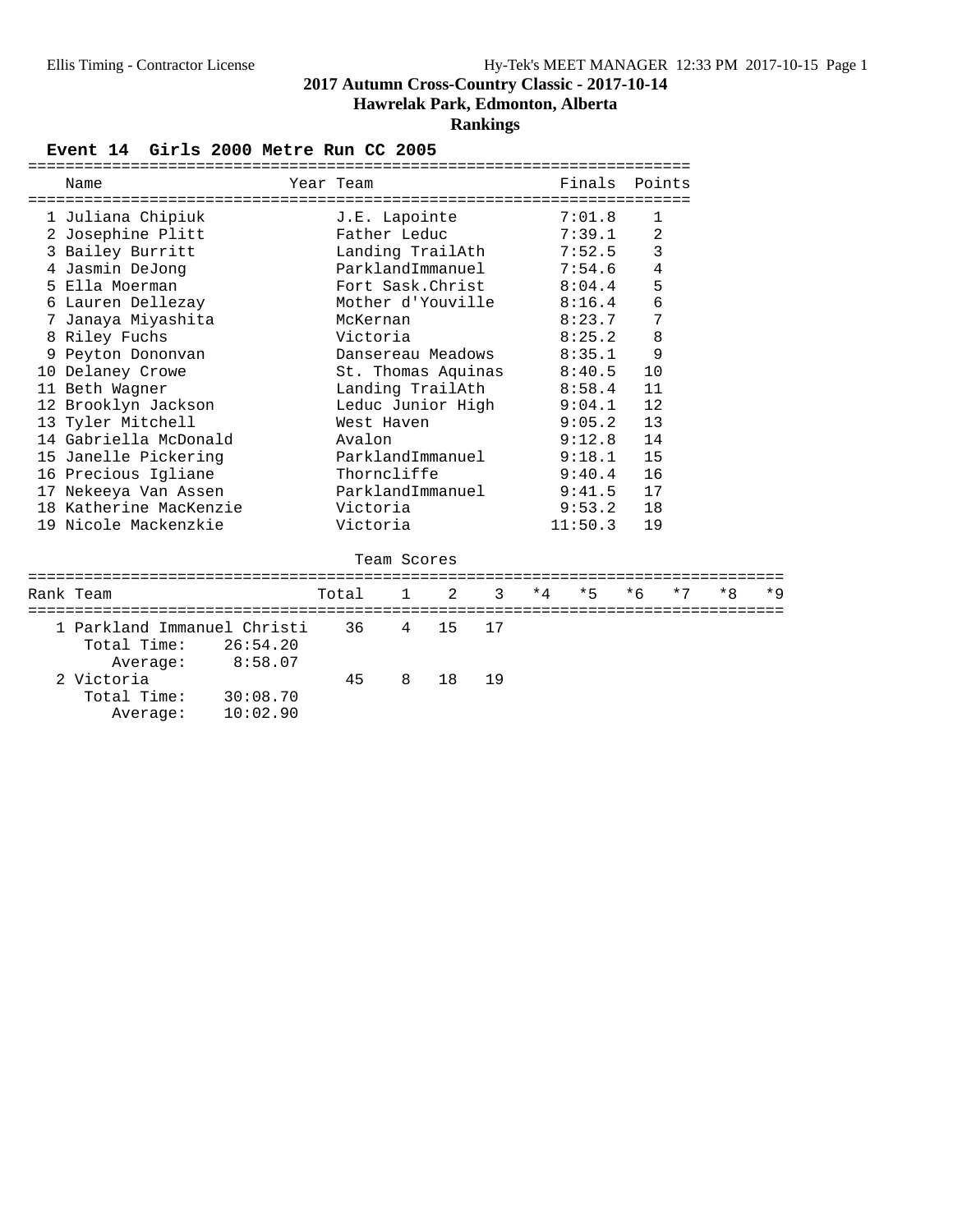**Hawrelak Park, Edmonton, Alberta**

**Rankings**

#### Event 15 Boys 2000 Metre Run CC 2005

|   | ======================<br>Name                         | Year Team      |             | ==============================<br>=============================== |   |      | Finals  | Points |      |      |      |
|---|--------------------------------------------------------|----------------|-------------|-------------------------------------------------------------------|---|------|---------|--------|------|------|------|
|   | 1 Tyson Versteeg                                       |                |             | ParklandImmanuel                                                  |   |      | 7:04.1  | 1      |      |      |      |
|   | 2 Lynden Beauchamp                                     |                |             | St. Thomas Aquinas                                                |   |      | 7:15.6  | 2      |      |      |      |
|   | 3 Colin Doherty                                        |                |             | StrathconaChrist                                                  |   |      | 7:18.9  | 3      |      |      |      |
|   | 4 Hayden Walker-Sirikoone                              |                |             | Coloniale Estates                                                 |   |      | 7:27.3  | 4      |      |      |      |
|   | 5 Marcus Boland                                        | Hardisty       |             |                                                                   |   |      | 7:27.8  | 5      |      |      |      |
|   | 6 Jarom Cuevas                                         |                |             | Bellevue/Champs                                                   |   |      | 7:34.0  | 6      |      |      |      |
|   | 7 Ryan Geusebroek                                      |                |             | ParklandImmanuel                                                  |   |      | 7:40.2  | 7      |      |      |      |
| 8 | Ian Beck                                               | Brookside      |             |                                                                   |   |      | 7:48.6  | 8      |      |      |      |
| 9 | Sam Marcus                                             |                |             | ParklandImmanuel                                                  |   |      | 7:55.1  | 9      |      |      |      |
|   | 10 Andrew Leffers                                      |                |             | ParklandImmanuel                                                  |   |      | 8:02.3  | 10     |      |      |      |
|   | 11 Wezley Daelo                                        | Thorncliffe    |             |                                                                   |   |      | 8:17.6  | 11     |      |      |      |
|   | 12 Shaun DeJong                                        |                |             | ParklandImmanuel                                                  |   |      | 8:18.9  | 12     |      |      |      |
|   | 13 Nicholas Pothoven                                   |                |             | ParklandImmanuel                                                  |   |      | 8:27.4  | 13     |      |      |      |
|   | 14 Shawn Gunnick                                       |                |             | ParklandImmanuel                                                  |   |      | 8:28.5  | 14     |      |      |      |
|   | 15 Eric Butler                                         |                |             | Leduc Junior High                                                 |   |      | 8:35.4  | 15     |      |      |      |
|   | 16 Benjamin Glazerman                                  | Kate Cheqwin   |             |                                                                   |   |      | 8:39.6  | 16     |      |      |      |
|   | 17 Josh de Boer                                        |                |             | ParklandImmanuel                                                  |   |      | 9:07.7  | 17     |      |      |      |
|   | 18 Nathan Mesanelli                                    |                |             | Ed Christian NE                                                   |   |      | 9:21.1  | 18     |      |      |      |
|   | 19 Brady Moore                                         |                |             | Leduc Junior High                                                 |   |      | 9:25.9  | 19     |      |      |      |
|   | 20 Kenyon Olfert                                       |                |             | Coloniale Estates                                                 |   |      | 9:27.8  | 20     |      |      |      |
|   | 21 Kananisa Mume                                       | Victoria       |             |                                                                   |   |      | 9:28.5  | 21     |      |      |      |
|   | 22 Garry Beresford                                     | Forest Heights |             |                                                                   |   |      | 9:33.2  | 22     |      |      |      |
|   | 23 Jonah Evers                                         |                |             | Leduc Junior High                                                 |   |      | 9:37.0  | 23     |      |      |      |
|   | 24 Dylan Gray                                          | Velma E. Baker |             |                                                                   |   |      | 10:33.6 | 24     |      |      |      |
|   | 25 Tomas Thorup                                        | Velma E. Baker |             |                                                                   |   |      | 10:40.5 | 25     |      |      |      |
|   | 26 Tristan Hogan                                       | Thorncliffe    |             |                                                                   |   |      | 11:09.5 | 26     |      |      |      |
|   | 27 Jaedbez Monar                                       |                |             | Ellerslie Campus                                                  |   |      | 12:01.9 | 27     |      |      |      |
|   |                                                        |                |             |                                                                   |   |      |         |        |      |      |      |
|   |                                                        |                | Team Scores |                                                                   |   |      |         |        |      |      |      |
|   | Rank Team                                              | Total          | 1           | 2                                                                 | 3 | $*4$ | * 5     | * 6    | $*7$ | $*8$ | $*9$ |
|   | 1 Parkland Immanuel Christi<br>Total Time:<br>22:39.40 | 17             | $\mathbf 1$ | 7                                                                 | 9 | 10   | 12      | 13     | 14   | 17   |      |

| Average: 7:33.14       |         |    |       |     |
|------------------------|---------|----|-------|-----|
| 2 Leduc Junior High    |         | 57 | 15 19 | -23 |
| Total Time: $27:38.30$ |         |    |       |     |
| Average:               | 9:12.77 |    |       |     |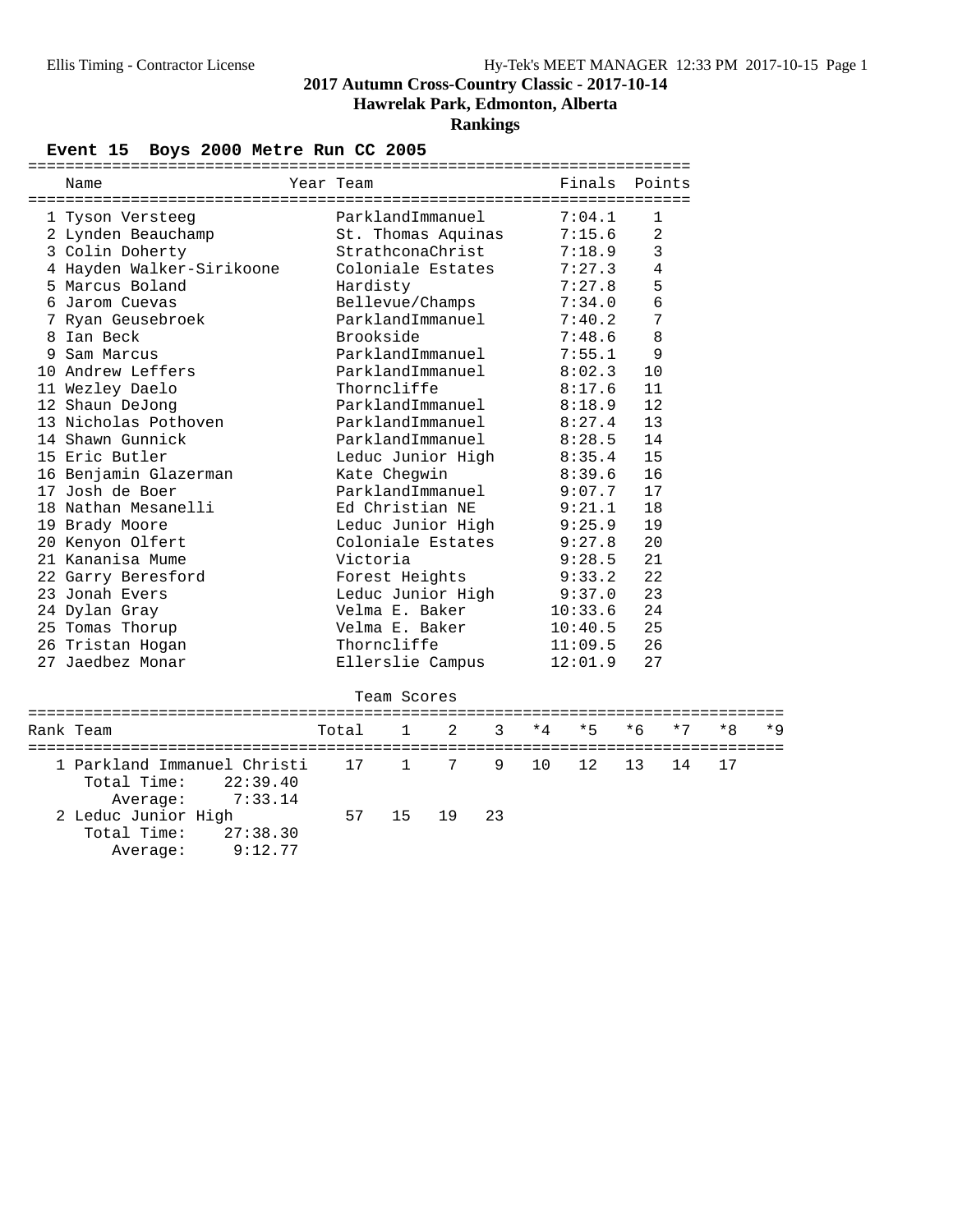## **Hawrelak Park, Edmonton, Alberta**

### **Rankings**

#### Event 16 Girls 3200 Metre Run CC 2004/Earlier

|    | Name                     | Year Team         | Finals Points |                |
|----|--------------------------|-------------------|---------------|----------------|
|    |                          |                   |               |                |
| 13 | & Under Results 3200 Run |                   |               |                |
|    | 1 Claire Francis         | Landing TrailAth  | 13:00.8       | $\mathbf{1}$   |
|    | 2 Holly Pougnet          | Woodhaven         | 13:23.7       | $\overline{2}$ |
|    | 3 Kenna Bole             | Leduc Junior High | 14:02.1       | 3              |
|    | 4 Taylor Sheppard        | Landing TrailAth  | 14:21.2       | 4              |
|    | 5 Ariane Rus             | ParklandImmanuel  | 15:48.6       | 5              |
|    | 6 Julina Hoeksema        | ParklandImmanuel  | 16:36.6       | 6              |
|    | 7 Jenny Quist            | Leduc Junior High | 17:12.0       | 7              |
|    | 14+ Results 3200 Run     |                   |               |                |
|    | 1 Sadie Sigfstead        | Riverbend         | 10:46.9       | 1              |
|    | 2 Nadia Myroon           | St. John Paul II  | 13:03.8       | $\overline{2}$ |
| २  | Annabelle Traub          | Westminster       | 13:47.1       | 3              |
|    | 4 Rayna McFeetors        | Westminster       | 13:48.6       | 4              |
|    | 5 Tessa New              | Westminster       | 14:18.8       | 5              |
| 6  | MacKenzie Sobchyshyn     | Camilla           | 14:20.9       | 6              |
|    | Georgina Holmes          | Westminster       | 14:57.0       | 7              |
| 8  | Onsum Woo                | Westminster       | 15:18.9       | 8              |
| 9  | Karson Haley             | Woodhaven         | 15:41.5       | 9              |
|    | 10 Mackenzie Liss        | Vimy Ridge        | 15:57.7       | 10             |
|    | 11 Ella Doherty          | StrathconaChrist  | 17:11.5       | 11             |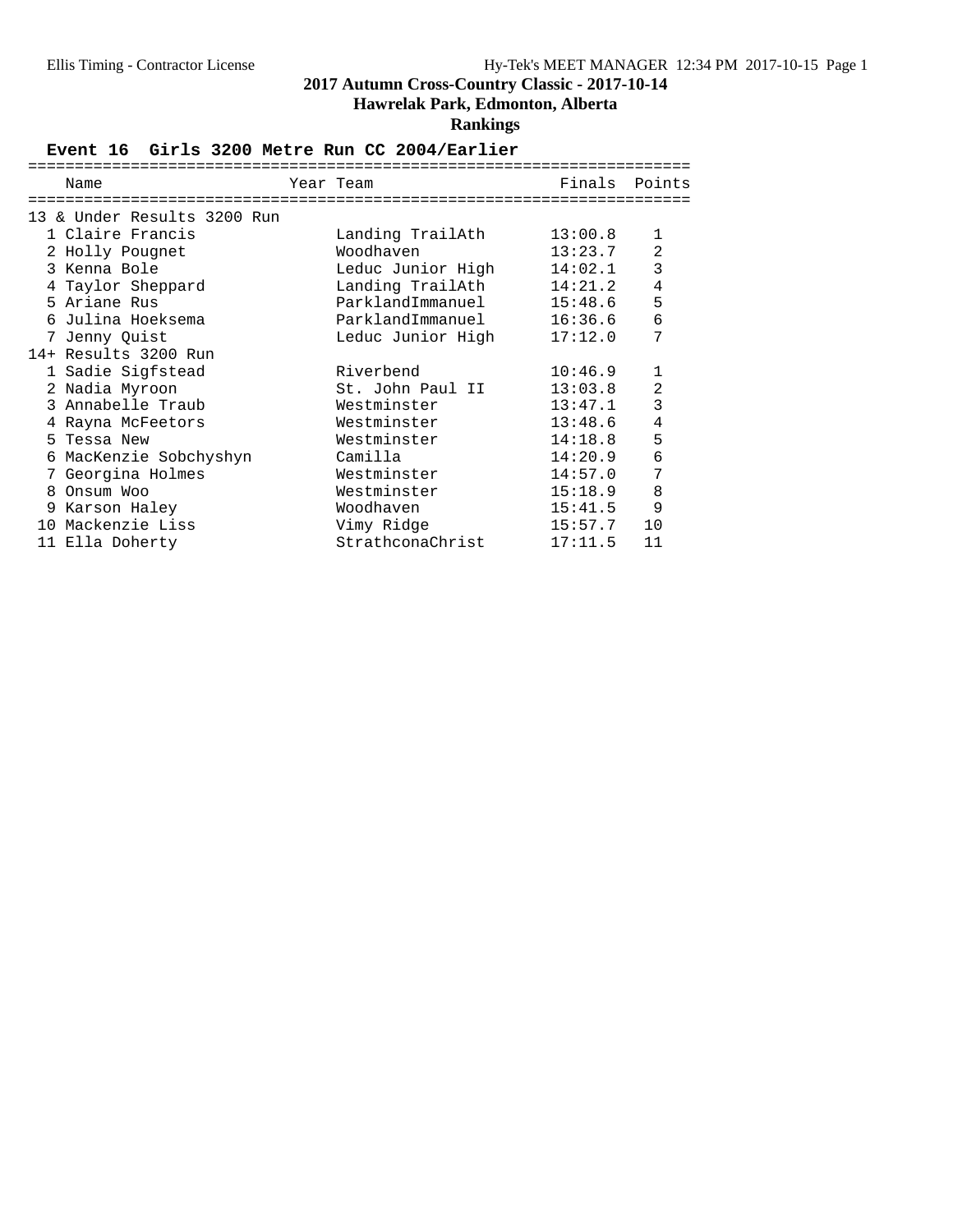## **Hawrelak Park, Edmonton, Alberta**

## **Rankings**

### **Event 17 Boys 4k Run CC 2004/Earlier**

|    | Name                             | Year Team          | Finals Points |                |
|----|----------------------------------|--------------------|---------------|----------------|
|    | -------------------------------- |                    |               |                |
| 13 | & Under Results 4000 Run         |                    |               |                |
|    | 1 Keenan Desmarais               | McKernan           | 14:03.2       | $\mathbf{1}$   |
|    | 2 Parker Wood                    | Riverbend          | 15:16.4       | $\overline{2}$ |
|    | 3 Enoch Cuevas                   | Bellevue/Champs    | 15:23.3       | 3              |
|    | 4 Shaun Geusebroek               | ParklandImmanuel   | 15:28.5       | $\overline{4}$ |
|    | 5 Braedyn Bircsak                | Leduc Junior High  | 16:56.6       | 5              |
|    | 6 Brent Gamalinda                | Kate Cheqwin       | 17:19.2       | 6              |
|    | 7 Adrian deWitt                  | ParklandImmanuel   | 17:29.1       | 7              |
|    | 8 Conor Price                    | Leduc Junior High  | 20:26.9       | 8              |
|    | 14+ Results 4000 Run             |                    |               |                |
|    | 1 Finn Crowe                     | St. Thomas Aquinas | 12:42.8       |                |
|    | 2 Daniel Herrewynen              | Unattached         | 12:50.8       | $\overline{2}$ |
|    | 3 Hunter Reese                   | Landing TrailAth   | 13:55.1       | 3              |
|    | 4 Craig Dehaas                   | ParklandImmanuel   | 14:18.3       | 4              |
|    | 5 Joel VanSpronsen               | ParklandImmanuel   | 14:37.3       | 5              |
|    | 6 Titus VanSpronsen              | ParklandImmanuel   | 15:59.1       | 6              |
|    | 7 Nathaniel Gilmour              | Leduc Junior High  | 17:06.1       | 7              |
| 8  | Gavin Pickering                  | ParklandImmanuel   | 18:09.3       | 8              |
| 9  | Ian Jagersma                     | ParklandImmanuel   | 20:36.1       | 9              |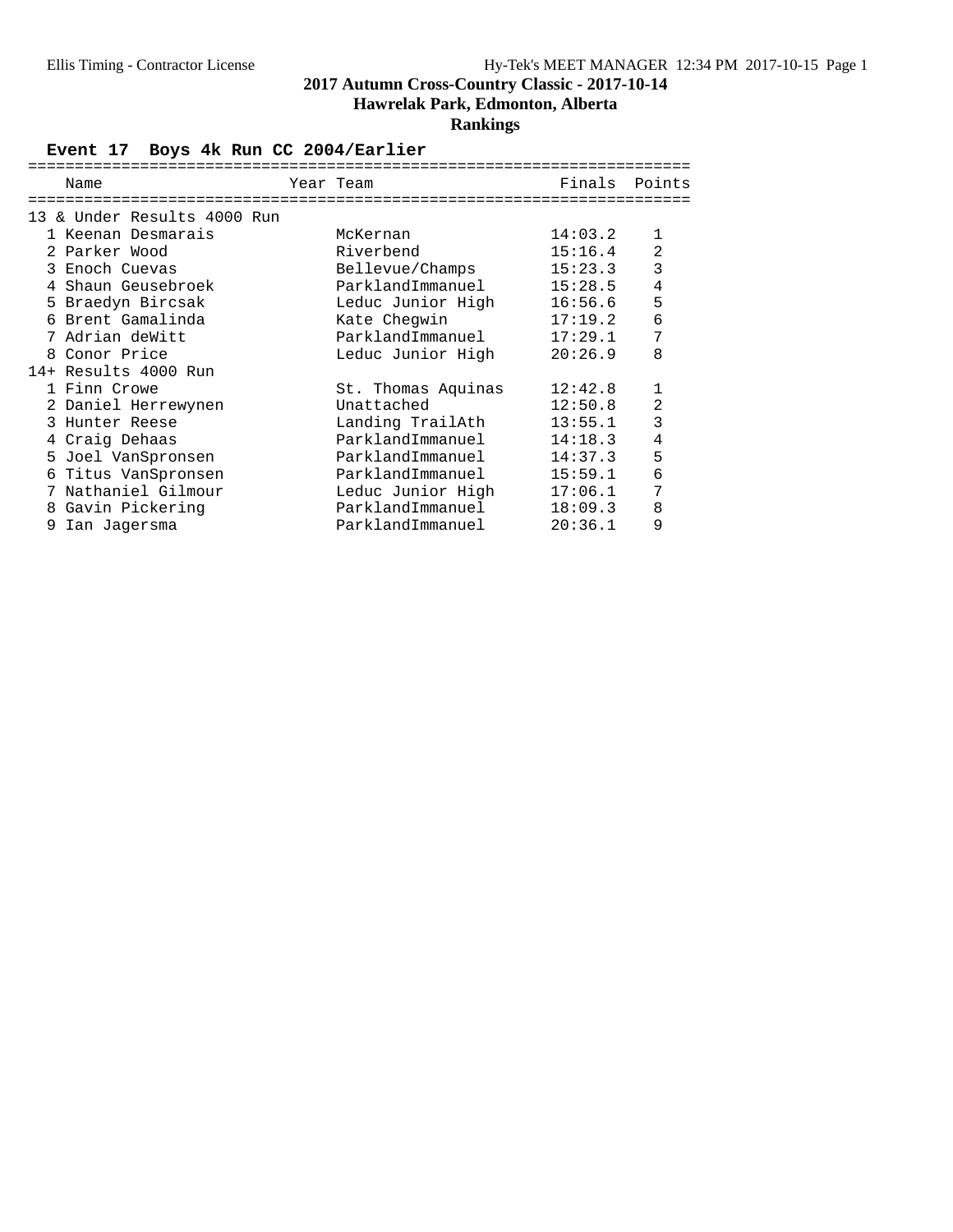### **2017 Autumn Cross-Country Classic - 2017-10-14 Hawrelak Park, Edmonton, Alberta**

### **Rankings**

#### Event 13 Mixed 2000 Metre Run CC Parent/Teacher

|   | Name                     | Year Team           |         | Finals Points  |
|---|--------------------------|---------------------|---------|----------------|
|   |                          |                     |         |                |
|   | Results - Women 2000 Run |                     |         |                |
|   | 1 Ilse Mittendorf        | W StrathconaChrist  | 7:08.3  | 1              |
|   | 2 Andrea Unknown         | W Ed Christian NE   | 7:59.9  | 2              |
|   | 3 Jennifer Dellezay      | W Mother d'Youville | 8:02.3  | 3              |
|   | 4 Kerry Pawluski         | W Ed Christian NE   | 8:06.7  | $\overline{4}$ |
|   | 5 Christina Froehlich    | W StrathconaChrist  | 8:12.3  | 5              |
|   | 6 Gwen Rus               | W ParklandImmanuel  | 8:35.3  | 6              |
|   | 7 Leanne Bownes          | W Mother d'Youville | 9:06.7  | 7              |
|   | 8 Jill Peckitt           | W Greenfield        | 9:10.4  | 8              |
|   | 9 Lynda Hill             | W Earl Buxton       | 9:11.7  | 9              |
|   | 10 Jaime Peters          | W StrathconaChrist  | 9:17.6  | 10             |
|   | 11 Valerie deWitt        | W ParklandImmanuel  | 9:48.3  | 11             |
|   | 12 Wanda Sutter          | W StrathconaChrist  | 9:52.9  | 12             |
|   | 13 Mackenzie Kid         | W StrathconaChrist  | 10:30.8 | 13             |
|   | 14 Lisa Matsuba Lee      | W Riverdale         | 10:35.4 | 14             |
|   | Results - Men 2000 Run   |                     |         |                |
|   | 1 RJ Koolwijk            | M StrathconaChrist  | 6:48.1  | 1              |
|   | 2 Darren Dellezay        | M Mother d'Youville | 6:50.8  | $\overline{a}$ |
|   | 3 Rob Mankoja            | M St. Gabriel       | 7:10.3  | 3              |
|   | 4 Curtis Sheptak         | M Mother d'Youville | 7:11.5  | $\overline{4}$ |
|   | 5 Daneil Kid             | M Monsignor Willia  | 7:31.3  | 5              |
|   | 6 Brian Traub            | M Unattached        | 7:53.9  | 6              |
|   | 7 Dan Matei              | M Monsignor Willia  | 7:54.5  | 7              |
| 8 | Gus Rus                  | M ParklandImmanuel  | 8:01.0  | 8              |
|   | 9 Ryan Sinfield          | M Forest Heights    | 8:29.9  | 9              |
|   | 10 Rod Hakewinkel        | M Riverdale         | 8:34.0  | 10             |
|   | 11 Stephen Middleton     | M Earl Buxton       | 8:44.1  | 11             |
|   | 12 Steve Unknown         | M Ed Christian NE   | 9:02.4  | 12             |
|   | 13 Dean Yakimchuk        | M StrathconaChrist  | 9:06.0  | 13             |
|   | 14 Daniel Aalto          | M Victoria          | 9:17.1  | 14             |
|   | 15 Praveen Pillay        | M Earl Buxton       | 11:14.7 | 15             |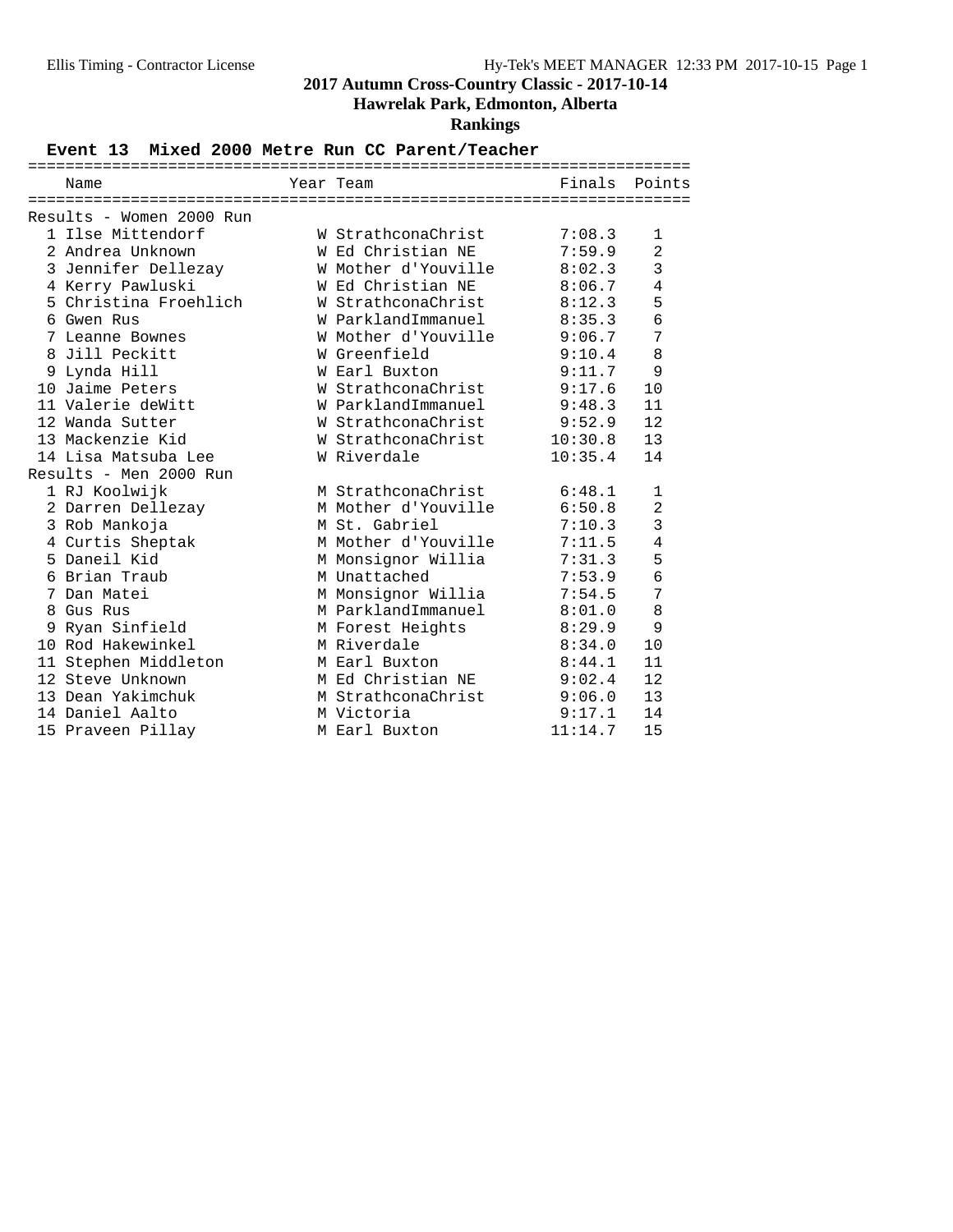|                             |                |                              |                |                     |                |                |                 |             |                       |                  |       |             |               |             |                | <b>Total (for</b> |                 |                |                       |            |
|-----------------------------|----------------|------------------------------|----------------|---------------------|----------------|----------------|-----------------|-------------|-----------------------|------------------|-------|-------------|---------------|-------------|----------------|-------------------|-----------------|----------------|-----------------------|------------|
|                             |                |                              |                |                     |                |                | 2007            |             | 2006<br>2005          |                  |       |             |               |             | In/Before 2003 |                   | Team<br>Trophy) |                | Rank Parent / Teacher |            |
| <b>School</b>               | Girls          | In/After 2010<br><b>Boys</b> | Girls          | 2009<br><b>Boys</b> | 2008<br>Girls  | <b>Boys</b>    | Girls           | <b>Boys</b> | Girls                 | <b>Boys</b>      | Girls | <b>Boys</b> | 2004<br>Girls | <b>Boys</b> | Girls          | <b>Boys</b>       |                 |                | <b>Women</b>          | <u>Men</u> |
| Parkland Immanuel Christi   | $10\,$         | 10                           | 10             |                     |                |                |                 | 5           | 6                     |                  | 10    | 10          |               |             |                | 10                | 71              | 1              |                       |            |
| Michael A. Kostek           | $\mathbf 5$    | $8\phantom{.}$               | $\bf8$         | 10                  | 6              | $\overline{7}$ | $\mathsf 3$     |             | $\sqrt{5}$            | 8                |       |             |               |             |                |                   | 60              | 2              |                       |            |
| Greenfield                  | 8              | $\overline{7}$               |                | 8                   | 10             |                | $\overline{7}$  |             | 3                     | $6 \overline{6}$ |       |             |               |             |                |                   | 56              | 3              |                       |            |
| <b>Brander Gardens</b>      |                |                              |                |                     |                | 8              |                 |             | 8                     | 4                |       |             |               |             |                |                   | 30              |                |                       |            |
| Strathcona Christian Acad   |                |                              | $\overline{7}$ | $\overline{2}$      | 3              |                | 8               |             |                       |                  |       |             |               |             |                |                   | 24              | 5              | 10                    |            |
| Johnny Bright               |                |                              |                |                     |                |                |                 |             | $\boldsymbol{\Delta}$ | 10               |       |             |               |             |                |                   | 22              | 6              |                       |            |
| <b>Earl Buxton</b>          |                |                              | $\overline{2}$ | 5                   |                |                |                 | 10          |                       |                  |       |             |               |             |                |                   | 21              | $\overline{7}$ |                       |            |
| Monsignor William Irwin     |                |                              |                | 3                   |                |                | 10              |             |                       | $\overline{7}$   |       |             |               |             |                |                   | 20              | 8              |                       |            |
| George H. Luck              |                |                              |                |                     |                | 6              |                 |             | 10                    |                  |       |             |               |             |                |                   | 16              | 9              |                       |            |
| Glenora                     | $\overline{7}$ |                              |                | 4                   | 5              |                |                 |             |                       |                  |       |             |               |             |                |                   | 16              | 9              |                       |            |
| Hardisty                    |                |                              |                |                     |                |                | 5               | 3           |                       |                  |       |             |               |             |                |                   | 12              | 11             |                       |            |
| Centennial Edmonton         |                |                              | 3              |                     |                |                |                 | 8           |                       |                  |       |             |               |             |                |                   | 11              | 12             |                       |            |
| A. Blair McPherson          |                |                              | 5              |                     |                |                |                 |             |                       | 5                |       |             |               |             |                |                   | 10              | 13             |                       |            |
| <b>Esther Starkman</b>      |                |                              |                |                     |                | 10             |                 |             |                       |                  |       |             |               |             |                |                   | 10              | 13             |                       |            |
| Westminster                 |                |                              |                |                     |                |                |                 |             |                       |                  |       |             |               |             | 10             |                   | 10              | 13             |                       |            |
| Belgravia                   |                |                              |                |                     | 8              |                |                 |             |                       |                  |       |             |               |             |                |                   | 8               | 16             |                       |            |
| Lansdowne                   |                | 6                            |                |                     | $\overline{2}$ |                |                 |             |                       |                  |       |             |               |             |                |                   | 8               | 16             |                       |            |
| Leduc Junior High           |                |                              |                |                     |                |                |                 |             |                       |                  |       | 8           |               |             |                |                   | 8               | 16             |                       |            |
| Victoria                    |                |                              |                |                     |                |                |                 |             |                       |                  | 8     |             |               |             |                |                   | 8               | 16             |                       |            |
| <b>Brookside</b>            |                |                              |                | 6                   |                |                |                 |             |                       |                  |       |             |               |             |                |                   | $\overline{7}$  | 20             |                       |            |
| <b>Holy Cross</b>           |                |                              |                |                     | $\overline{7}$ |                |                 |             |                       |                  |       |             |               |             |                |                   | $\overline{7}$  | 20             |                       |            |
| Landing Trail Athabasca     |                |                              |                |                     |                |                |                 |             | $\overline{7}$        |                  |       |             |               |             |                |                   | $\overline{7}$  | 20             |                       |            |
| Baturyn                     |                |                              |                |                     |                |                |                 | 6           |                       |                  |       |             |               |             |                |                   | 6               | 23             |                       |            |
| <b>Coloniale Estates</b>    |                |                              | 6              |                     |                |                |                 |             |                       |                  |       |             |               |             |                |                   | 6               | 23             |                       |            |
| <b>Meadowlark Christian</b> | 6              |                              |                |                     |                |                |                 |             |                       |                  |       |             |               |             |                |                   | 6               | 23             |                       |            |
| St. Boniface                |                |                              |                |                     |                |                | $6\phantom{1}6$ |             |                       |                  |       |             |               |             |                |                   | 6               | 23             |                       |            |
| Parkview                    |                |                              |                |                     |                | $\overline{2}$ |                 |             |                       | 3                |       |             |               |             |                |                   | 5               | 27             |                       |            |
| Westglen                    |                |                              |                |                     |                | 5              |                 |             |                       |                  |       |             |               |             |                |                   | 5               | 27             |                       |            |
| <b>Willow Park</b>          |                | 5 <sup>1</sup>               |                |                     |                |                |                 |             |                       |                  |       |             |               |             |                |                   | 5               | 27             |                       |            |
| Shauna May Seneca           |                | 4                            |                |                     |                |                |                 |             |                       |                  |       |             |               |             |                |                   | 4               | 30             |                       |            |
| <b>Bessie Nichols</b>       |                |                              |                |                     |                |                |                 |             | 2                     |                  |       |             |               |             |                |                   | 3               | 31             |                       |            |
| Riverdale                   |                |                              |                |                     |                | 3              |                 |             |                       |                  |       |             |               |             |                |                   | 3               | 31             |                       |            |
| Edmonton Christian NE       |                |                              |                |                     |                |                |                 |             |                       | $2\vert$         |       |             |               |             |                |                   | $\mathbf{2}$    | $33\,$         |                       |            |
| Gold Bar                    |                |                              |                |                     |                |                | $\overline{c}$  |             |                       |                  |       |             |               |             |                |                   | $2\vert$        | 33             |                       |            |
| Westbrook                   |                |                              |                |                     |                |                |                 | 2           |                       |                  |       |             |               |             |                |                   | $\overline{2}$  | 33             |                       |            |
| <b>Pollard Meadows</b>      |                |                              |                |                     |                |                |                 |             |                       |                  |       |             |               |             |                |                   |                 | 36             |                       |            |
| <b>Robert Rundle</b>        |                |                              |                |                     | -1             |                |                 |             |                       |                  |       |             |               |             |                |                   | $\mathbf 1$     | 36             |                       |            |
| St. Gabriel                 |                |                              |                |                     |                |                |                 |             | $\mathbf{1}$          |                  |       |             |               |             |                |                   | $\overline{1}$  | 36             |                       |            |
| Aldergrove                  |                |                              |                |                     |                |                |                 |             |                       |                  |       |             |               |             |                |                   |                 | 39             |                       |            |